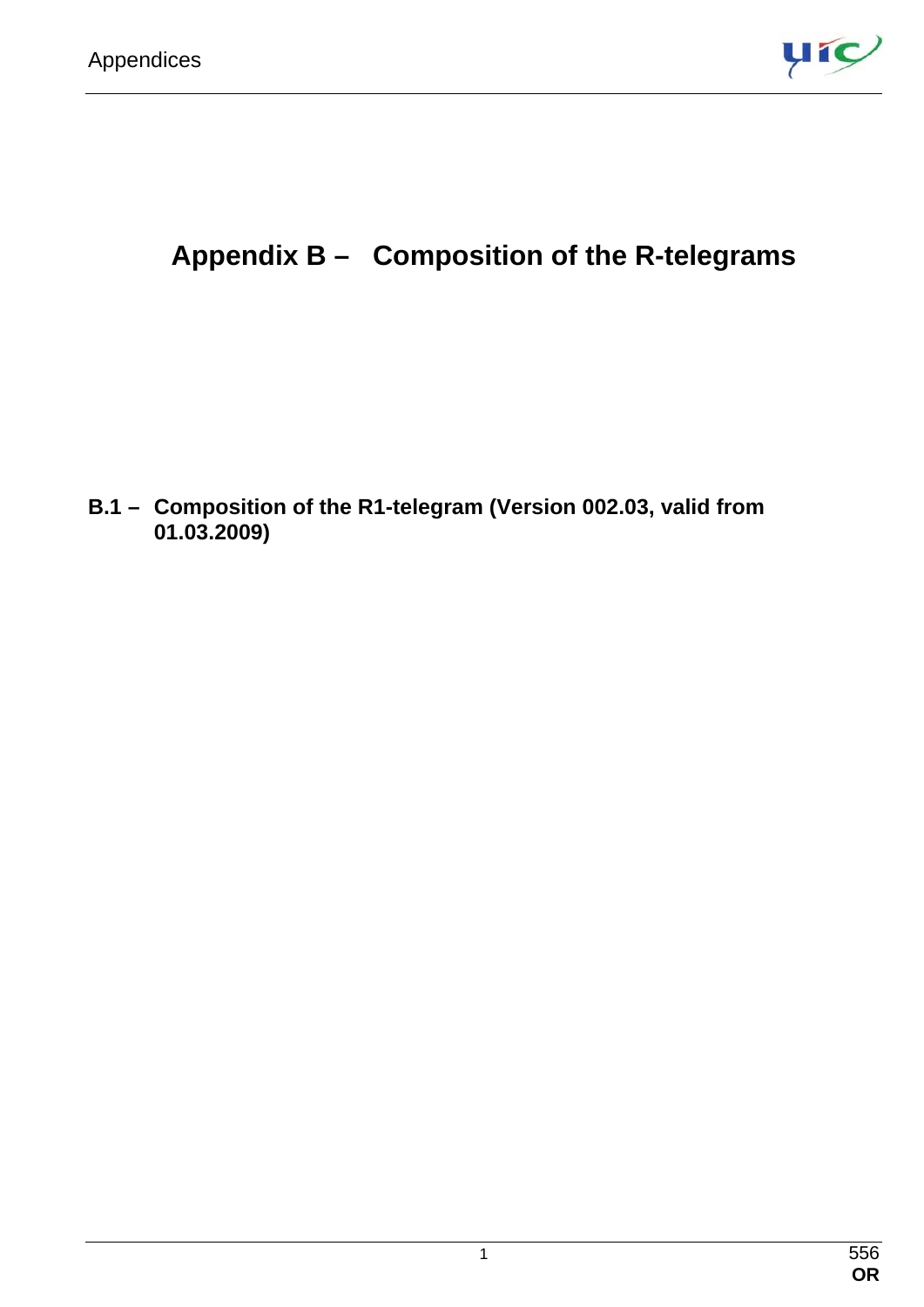

|                |                |                       |               |                                | Valid-      |                |                |                     | Time         |                        |    | Sour Targ | Serial                      |
|----------------|----------------|-----------------------|---------------|--------------------------------|-------------|----------------|----------------|---------------------|--------------|------------------------|----|-----------|-----------------------------|
| Oc-            | Bit            | Type of data<br>Value | Code          | Meaning                        | for         |                |                | PDM Replac<br>ement | out<br>(sec) | Purpose                | ce | et        | No. from                    |
| tet            |                |                       |               |                                | Octet   Bit |                |                | value               |              |                        | on | on        | functilfuncti Appendix<br>Α |
| $\mathbf{1}$   | $\overline{2}$ | 3                     | 4             | 5                              | 6           | $\overline{7}$ | $\overline{8}$ | 9                   | 10           | 11                     | 12 | 13        | 14                          |
| 1              | $0 - 3$        | ENUM4                 | 1             | UIC application type           |             |                |                |                     |              | Application type       |    |           | Head                        |
|                | $4 - 7$        | ENUM4                 | 1             | Telegram type R1               |             |                |                |                     |              | Type of telegram       |    |           | infor-                      |
| $\overline{2}$ |                | ENUM8                 | <b>NNN</b>    | R data version<br>number used  |             |                |                | 001                 |              | Ensure<br>downwards    |    |           | mation                      |
|                |                |                       |               |                                |             |                |                |                     |              | compatibility          |    |           |                             |
|                | 0<br>1         |                       |               |                                |             |                |                |                     |              |                        |    |           |                             |
| 3              | 2              |                       |               |                                |             |                |                |                     |              |                        |    |           |                             |
|                | 3              |                       |               |                                |             |                |                |                     |              | as<br>Telegram type R3 |    |           |                             |
| 40             | 4              |                       |               |                                |             |                |                |                     |              |                        |    |           |                             |
|                | 5<br>6         |                       |               |                                |             |                |                |                     |              |                        |    |           |                             |
|                | 7              |                       |               |                                |             |                |                |                     |              |                        |    |           |                             |
| 41             | 0              | ANTIVALENT2           |               |                                | $47 -$      |                |                |                     |              | Validity               | 02 | 03        |                             |
|                | 1              |                       |               |                                | 53          |                |                |                     |              | (Check_Variable)       |    |           |                             |
|                | $\overline{c}$ | ANTIVALENT2           |               | $00 =$ Ungültig<br>(error)     | $54 -$      |                |                |                     |              |                        | 02 | 03        |                             |
|                | 3              |                       | $01 =$ Gültig | (ok)                           | 57          |                |                |                     |              |                        |    |           |                             |
|                | 4              | ANTIVALENT2           |               | 10 = Aufgedrückt (forced)      | 58          |                |                |                     |              |                        | 02 | 03        |                             |
|                | 5              |                       |               | $11 =$ Undefiniert (undefined) |             |                |                |                     |              |                        |    | 07        |                             |
|                | 6              | ANTIVALENT2           |               |                                | $59 -$      |                |                |                     |              |                        | 02 | 06        |                             |
|                | $\overline{7}$ |                       |               |                                | 61          |                |                |                     |              |                        | 06 |           |                             |
| 42             | 0              | ANTIVALENT2           |               |                                | 62          | $0 - 3$        |                |                     |              | Validity               | 02 | 04        |                             |
|                | 1              |                       |               |                                |             |                |                |                     |              | (Check_Variable)       | 04 |           |                             |
|                | 2              | ANTIVALENT2           |               | $00 =$ Ungültig<br>(error)     | 62          | $4 - 7$        |                |                     |              |                        | 02 | 07        |                             |
|                | 3              |                       | $01 =$ Gültig | (ok)                           |             |                |                |                     |              |                        |    |           |                             |
|                | 4              | ANTIVALENT2           |               | 10 = Aufgedrückt (forced)      | 63          |                |                |                     |              |                        | 02 | 20        |                             |
|                | 5              |                       | $11 =$        | Undefiniert (undefined)        |             |                |                |                     |              |                        |    |           |                             |
|                | 6              | ANTIVALENT2           |               |                                | 64          |                |                |                     |              |                        | 02 | 03        |                             |
|                | $\overline{7}$ |                       |               |                                |             |                |                |                     |              |                        |    | 07        |                             |
| 43             | 0              | ANTIVALENT2           |               |                                | 65          |                |                |                     |              | Validity               | 02 | 03        |                             |
|                | $\mathbf{1}$   |                       |               |                                |             |                |                |                     |              | (Check_Variable)       |    |           |                             |
|                | 2              | ANTIVALENT2           |               | $00 =$ Ungültig<br>(error)     | 66          |                |                |                     |              |                        | 02 | 03        |                             |
|                | 3              |                       | $01 =$ Gültig | (ok)                           |             |                |                |                     |              |                        |    |           |                             |
|                | 4              | ANTIVALENT2           |               | 10 = Aufgedrückt (forced)      | 67          |                |                |                     |              |                        | 02 | 03        |                             |
|                | 5              |                       |               | $11 =$ Undefiniert (undefined) |             |                |                |                     |              |                        |    |           |                             |
|                | 6              | ANTIVALENT2           |               |                                | 68          |                |                |                     |              |                        | 02 | 03        |                             |
|                | $\overline{7}$ |                       |               |                                |             |                |                |                     |              |                        |    |           |                             |
| 44             | $\mathbf 0$    | ANTIVALENT2           |               |                                | 69          |                |                |                     |              | Validity               | 02 | 03        |                             |
|                | 1              |                       |               |                                |             |                |                |                     |              | (Check_Variable)       | 06 | 06        |                             |
|                | $\overline{c}$ | ANTIVALENT2           |               | $00 =$ Ungültig<br>(error)     | 70          |                |                |                     |              |                        |    |           |                             |
|                | 3              |                       | $01 =$ Gültig | (ok)                           |             |                |                |                     |              |                        |    |           |                             |
|                | 4              | ANTIVALENT2           |               | 10 = Aufgedrückt (forced)      | 71          |                |                |                     |              |                        |    |           |                             |
|                | 5              |                       |               | $11 =$ Undefiniert             |             |                |                |                     |              |                        |    |           |                             |
|                |                |                       |               | (undefined)                    |             |                |                |                     |              |                        |    |           |                             |
|                | 6              | ANTIVALENT2           |               |                                | 72          |                |                |                     |              |                        |    |           |                             |
|                | $\overline{7}$ |                       |               |                                |             |                |                |                     |              |                        |    |           |                             |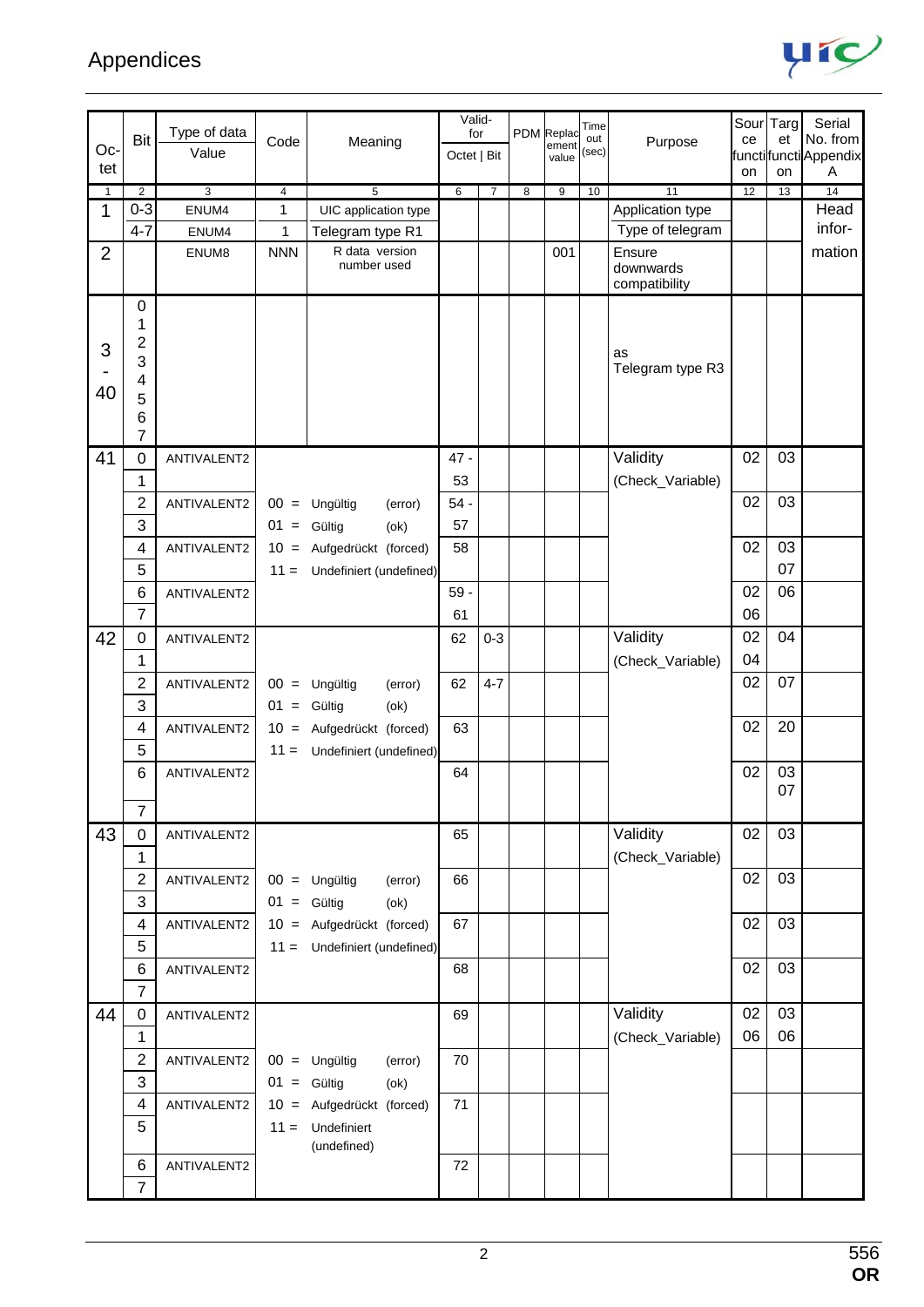

|     |                  |                        |                         |                                                                                                                | Valid-      |                |   |                     | Time         |                                                               |    | Sour Targ | Serial                    |
|-----|------------------|------------------------|-------------------------|----------------------------------------------------------------------------------------------------------------|-------------|----------------|---|---------------------|--------------|---------------------------------------------------------------|----|-----------|---------------------------|
| Oc- | Bit              | Type of data<br>Value  | Code                    | Meaning                                                                                                        | for         |                |   | PDM Replac<br>ement | out<br>(sec) | Purpose                                                       | ce | et        | No. from                  |
| tet |                  |                        |                         |                                                                                                                | Octet   Bit |                |   | value               |              |                                                               | on | on        | functifunctiAppendix<br>Α |
| 1   | 2                | 3                      | $\overline{\mathbf{4}}$ | 5                                                                                                              | 6           | $\overline{7}$ | 8 | 9                   | 10           | 11                                                            | 12 | 13        | 14                        |
| 45  | 0                | ANTIVALENT2            |                         |                                                                                                                | 73          |                |   |                     |              | Validity                                                      |    |           |                           |
|     | 1                |                        |                         |                                                                                                                |             |                |   |                     |              | (Check_Variable)                                              |    |           |                           |
|     | 2                | ANTIVALENT2            |                         | $00 =$ Ungültig<br>(error)                                                                                     | 74          |                |   |                     |              |                                                               |    |           |                           |
|     | 3                |                        | $01 =$ Gültig           | (ok)                                                                                                           |             |                |   |                     |              |                                                               |    |           |                           |
|     | 4                | ANTIVALENT2            |                         | 10 = Aufgedrückt (forced)                                                                                      | 75          |                |   |                     |              |                                                               |    |           |                           |
|     | 5                |                        |                         | $11 =$ Undefiniert (undefined)                                                                                 |             |                |   |                     |              |                                                               |    |           |                           |
|     | 6                | ANTIVALENT2            |                         |                                                                                                                | 76          |                |   |                     |              |                                                               |    |           |                           |
|     | 7                |                        |                         |                                                                                                                |             |                |   |                     |              |                                                               |    |           |                           |
| 46  | 0                | ANTIVALENT2            |                         |                                                                                                                | $77 -$      |                |   |                     |              | Validity                                                      |    |           |                           |
|     | 1                |                        |                         |                                                                                                                | 78          |                |   |                     |              | (Check_Variable)                                              |    |           |                           |
|     | 2                | ANTIVALENT2            |                         | $00 =$ Ungültig<br>(error)                                                                                     | 79 -        |                |   |                     |              |                                                               |    |           |                           |
|     | 3                |                        | $01 =$ Gültig           | (ok)                                                                                                           | 80          |                |   |                     |              |                                                               |    |           |                           |
|     | 4                | ANTIVALENT2            |                         | 10 = Aufgedrückt (forced)                                                                                      | $81 -$      |                |   |                     |              |                                                               |    |           |                           |
|     | 5                |                        |                         | $11 =$ Undefiniert (undefined)                                                                                 | 82          |                |   |                     |              |                                                               |    |           |                           |
|     | 6                | ANTIVALENT2            |                         |                                                                                                                | $83 -$      |                |   |                     |              |                                                               |    |           |                           |
|     | 7                |                        |                         |                                                                                                                | 84          |                |   |                     |              |                                                               |    |           |                           |
| 47  | 0                | BITSET8                | 1                       | <b>Error reset</b><br>(=reconfiguration of<br>the vehicle/trainsets,<br>only effective in fault<br>conditions) | 41          | 0/1            |   |                     |              | <b>General traction</b><br>commands                           | 02 | 03        | ??                        |
|     | 1                |                        | 1                       | Start remote control<br>type 1e, traction<br>release                                                           |             |                |   |                     |              | Command:<br>Traction release for<br>remote control type<br>1e | 02 | 03        | 4.2R/1e                   |
|     | $\overline{2}$   |                        | $\mathbf{1}$            | T Start remote control<br>type 1d, traction<br>release                                                         |             |                |   |                     |              | Command:<br>Traction release for<br>remote control type<br>1d |    |           | 4.2R/1d                   |
|     | 3                |                        | 1                       | Support remote control<br>type 2                                                                               |             |                |   |                     |              | Command:<br>Remote control type<br>2 support                  |    |           | 4.2R/2                    |
|     | 4                |                        | $\mathbf{1}$            | Make ready for<br>traction                                                                                     |             |                |   |                     |              | Produce traction<br>readiness                                 |    |           | 4.32                      |
|     |                  |                        | 0                       | Make not ready for<br>traction                                                                                 |             |                |   |                     |              |                                                               |    |           |                           |
|     | 5                |                        | 1                       | Support remote control<br>type 3                                                                               |             |                |   |                     |              | Command:<br>Remote control type<br>3 support                  |    |           | 4.2R/3                    |
|     | 6                |                        | $\mathbf{1}$            | Sand                                                                                                           |             |                |   |                     |              | Sand                                                          |    |           | 4.30                      |
|     |                  |                        | 0                       | Sand off                                                                                                       |             |                |   |                     |              |                                                               |    |           |                           |
|     | $\overline{7}$   |                        | $\mathbf{1}$            | E-loco: Main switch off<br>and pantograph low                                                                  |             |                |   |                     |              | Emergency off<br>(triggered by the                            |    |           | 4.33/1                    |
|     |                  |                        |                         | V-loco: engine off and<br>transmission empty                                                                   |             |                |   |                     |              | leading vehicle)                                              |    |           |                           |
|     |                  |                        | 0                       | E-loco: Main switch<br>and pantograph<br>released<br>V-loco: engine ready                                      |             |                |   |                     |              |                                                               |    |           |                           |
| 48  | $\mathbf 0$<br>1 | 2 ea<br><b>BOOLEAN</b> | 1<br>0                  | to start<br>Desired direction of<br>travel in direction                                                        |             |                |   |                     |              | Command: Intended<br>direction of travel                      | 02 | 03        | 4.21                      |
|     |                  |                        | 1<br>1                  | vehicle 01<br>No desired direction of                                                                          |             |                |   |                     |              |                                                               |    |           |                           |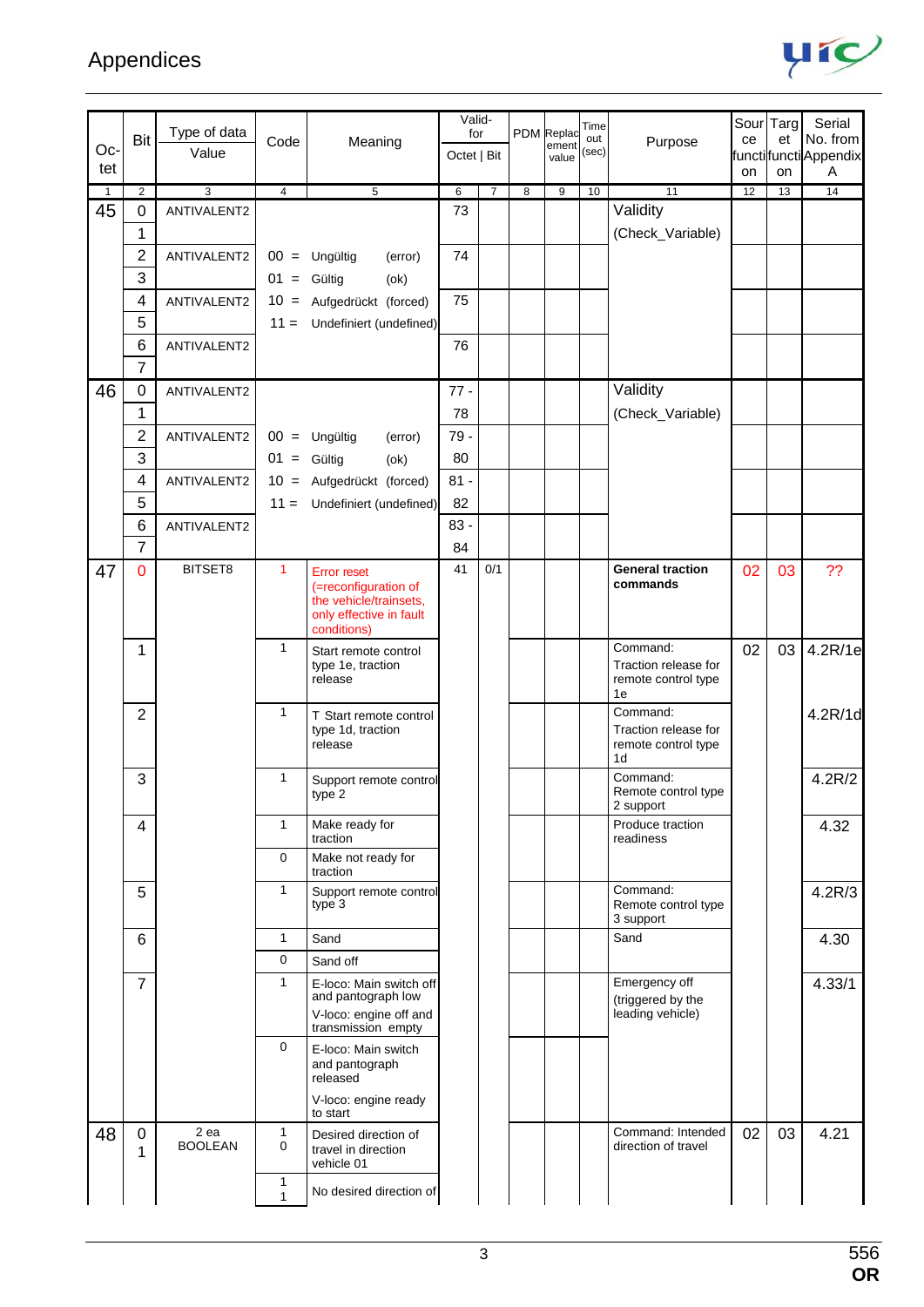

|              |                              | Type of data                          |                                                         |                                                                                                                                                                                          | Valid-<br>for |                |                | PDM Replac     | Time        |                                                         | Sour Targ |    | Serial                           |
|--------------|------------------------------|---------------------------------------|---------------------------------------------------------|------------------------------------------------------------------------------------------------------------------------------------------------------------------------------------------|---------------|----------------|----------------|----------------|-------------|---------------------------------------------------------|-----------|----|----------------------------------|
| Oc-          | Bit                          | Value                                 | Code                                                    | Meaning                                                                                                                                                                                  | Octet   Bit   |                |                | ement<br>value | out<br>(sec | Purpose                                                 | ce        | et | No. from<br>functifunctiAppendix |
| tet          |                              |                                       |                                                         |                                                                                                                                                                                          |               |                |                |                |             |                                                         | on        | on | Α                                |
| $\mathbf{1}$ | $\overline{2}$               | 3                                     | $\overline{4}$                                          | 5<br>travel given                                                                                                                                                                        | 6             | $\overline{7}$ | $\overline{8}$ | 9              | 10          | 11                                                      | 12        | 13 | 14                               |
|              |                              |                                       | $\mathbf 0$<br>$\mathbf 0$                              |                                                                                                                                                                                          |               |                |                |                |             |                                                         |           |    |                                  |
|              |                              |                                       | 0<br>1                                                  | Desired direction of<br>travel in opposite<br>direction to vehicle 01                                                                                                                    |               |                |                |                |             |                                                         |           |    |                                  |
|              | $\overline{\mathbf{c}}$<br>3 | 2 ea<br><b>BOOLEAN</b>                | 1<br>$\mathbf 0$                                        | Drive or prepare to<br>drive                                                                                                                                                             |               |                |                |                |             | Prepare for running<br>or braking                       |           |    | 4.34/1                           |
|              |                              |                                       | 1<br>1                                                  | Idle                                                                                                                                                                                     |               |                |                |                |             |                                                         |           |    |                                  |
|              |                              |                                       | 0<br>1                                                  | Brake or prepare to<br>brake                                                                                                                                                             |               |                |                |                |             |                                                         |           |    |                                  |
|              |                              |                                       | 0<br>0                                                  | Not valid                                                                                                                                                                                |               |                |                |                |             |                                                         |           |    |                                  |
|              | $4 - 7$                      | ENUM4                                 | $\mathbf 0$                                             | (Normal operation)                                                                                                                                                                       |               |                |                |                |             | Special types of<br>operation                           |           |    | 4.35<br>part 1                   |
|              |                              |                                       | $\mathbf{1}$                                            | run through tunnel                                                                                                                                                                       |               |                |                |                |             |                                                         |           |    |                                  |
|              |                              |                                       | 2.15                                                    | blocked                                                                                                                                                                                  |               |                |                |                |             |                                                         |           |    |                                  |
| 49<br>50     |                              | BIPOLAR2.16/<br>-100%100%             | NN%                                                     | Traction target value<br>(Setting for the leading<br>vehicle)<br>100%=Nominal value                                                                                                      |               |                |                |                |             | Traction set point<br>(given to the leading<br>vehicle) | 02        | 03 | 4.23/1                           |
| 51           |                              | UNIPOLAR2.16/<br>0.400%               | NNN,N                                                   | Speed target value                                                                                                                                                                       |               |                |                |                |             | Speed target value                                      | 02        | 03 | 4.28                             |
| 52           |                              | $100 \% =$<br>256 km/h                |                                                         |                                                                                                                                                                                          |               |                |                |                |             |                                                         |           |    |                                  |
| 53           |                              | UNSIGNED8/<br>$NN = 163$              | <b>NN</b>                                               | Allocation of the V-rule<br>authorisation to<br>vehicle NN                                                                                                                               |               |                |                |                |             | Issue of the V-control<br>authorisation                 | 02        | 03 | 4.26                             |
|              |                              |                                       | $\mathbf 0$                                             | no allocation                                                                                                                                                                            |               |                |                |                |             |                                                         |           |    |                                  |
| 54           | $0 - 3$                      | ENUM4                                 | 0<br>1<br>2<br>3<br>4<br>5<br>6<br>$7 - 13$<br>14<br>15 | No E-operation<br>$kV =$<br>1,5<br>3<br>$kV =$<br>15<br>kV $\sim$<br>kV $\sim$<br>25<br>$V =$<br>600<br>750<br>$V =$<br>Reserves<br>(value blocked for use)<br>Manual adjustment<br>none | 41            | 2/3            |                |                |             | Primary energy E-<br>traction: select<br>current system | 02        | 03 | 4.3                              |
|              | $4 - 7$                      | ENUM4                                 | 0<br>1<br>2<br>3<br>$\overline{4}$                      | the leading<br>the trailing<br>both<br>automatic choice                                                                                                                                  |               |                |                |                |             | Primary energy E-<br>traction: select<br>pantograph     |           |    | 4.5                              |
| 55<br>56     |                              | UNIPOLAR2.16/<br>0.400%<br>$1% = 10A$ | NNN,N                                                   | Limit maximum current<br>to<br>N,NN kA                                                                                                                                                   |               |                |                |                |             | <b>Primary energy</b><br>E-traction:<br>Maximum current | 02        | 03 | 4.36/1                           |
| 57           | $0 - 1$                      | BITSET8                               | $\mathbf{1}$                                            | Raise pantograph                                                                                                                                                                         |               |                |                |                |             | limitation<br>Collective command:                       | 02        | 03 | 4.7R                             |
|              |                              |                                       | $\mathbf 0$                                             |                                                                                                                                                                                          |               |                |                |                |             | raise/lower<br>pantograph!                              |           |    |                                  |
|              |                              |                                       | $\pmb{0}$                                               | Lower pantograph                                                                                                                                                                         |               |                |                |                |             |                                                         |           |    |                                  |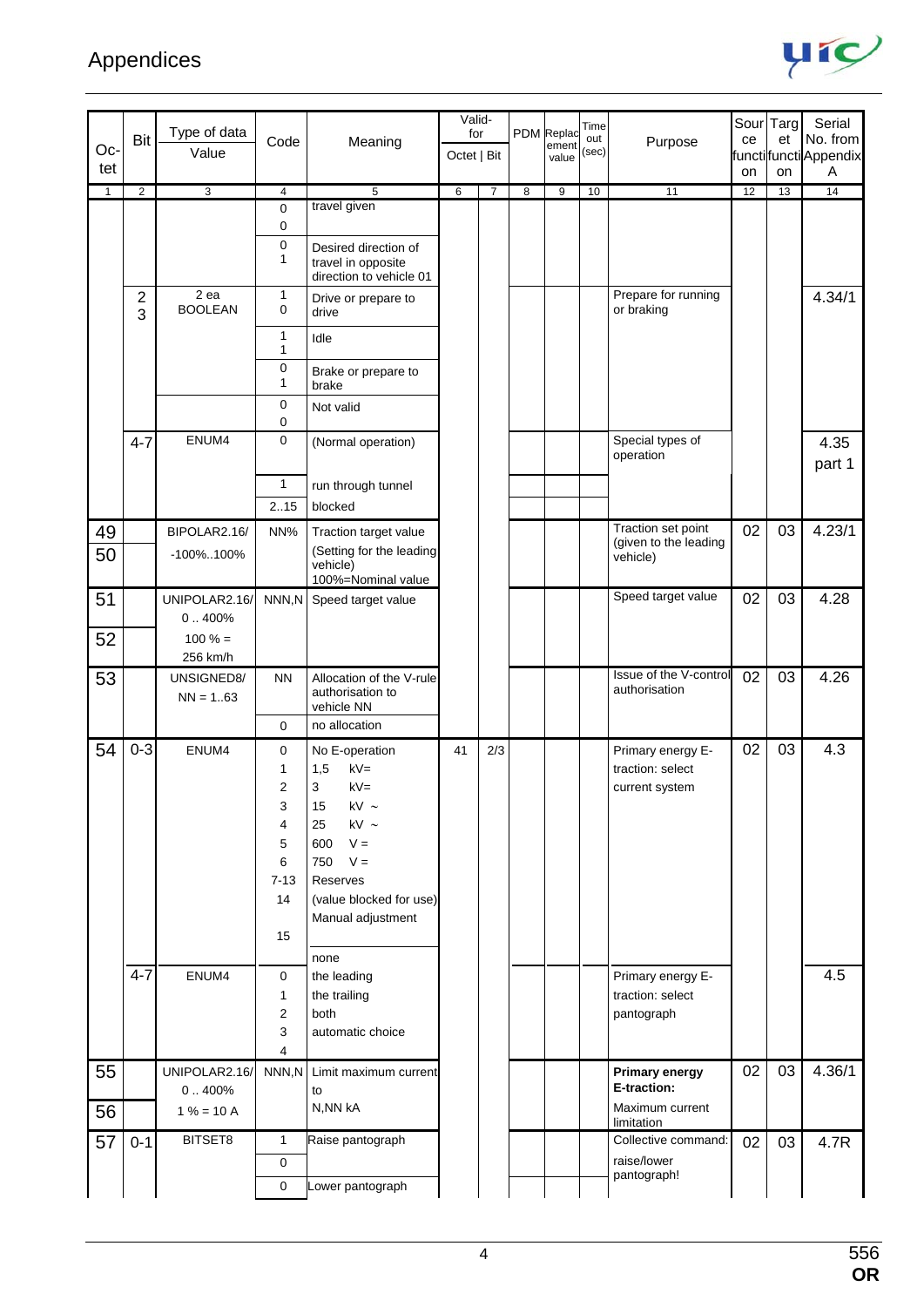

|              | Bit                 | Type of data | Code              | Meaning                                  | Valid-<br>for |                |   | PDM Replac<br>ement | Time<br>out | Purpose                                                                          | ce | Sour Targ<br>et | Serial<br>No. from         |
|--------------|---------------------|--------------|-------------------|------------------------------------------|---------------|----------------|---|---------------------|-------------|----------------------------------------------------------------------------------|----|-----------------|----------------------------|
| Oc-<br>tet   |                     | Value        |                   |                                          | Octet   Bit   |                |   | value               | (sec)       |                                                                                  | on | on              | functifuncti Appendix<br>A |
| $\mathbf{1}$ | $\overline{2}$      | 3            | $\overline{4}$    | $\overline{5}$                           | 6             | $\overline{7}$ | 8 | 9                   | 10          | 11                                                                               | 12 | 13              | 14                         |
|              |                     |              | $\mathbf{1}$      |                                          |               |                |   |                     |             | Permanent                                                                        |    |                 |                            |
|              |                     |              | 1                 | error                                    |               |                |   |                     |             | command/impuls<br>command                                                        |    |                 |                            |
|              |                     |              | $\mathbf{1}$      |                                          |               |                |   |                     |             |                                                                                  |    |                 |                            |
|              |                     |              | $\mathbf 0$       | hold                                     |               |                |   |                     |             |                                                                                  |    |                 |                            |
|              |                     |              | $\mathbf 0$       |                                          |               |                |   |                     |             |                                                                                  |    |                 |                            |
|              | $\overline{2}$      |              | $\mathbf{1}$      | Main switch on                           |               |                |   |                     |             | Collective command:<br>main switch                                               |    |                 | 4.9R                       |
|              | $\mathbf{3}$        |              | $\mathbf{1}$      | Main switch off                          |               |                |   |                     |             | On/off                                                                           |    |                 |                            |
|              | $\overline{4}$      |              | $\mathbf{1}$      | Train runs through<br>neutral section    |               |                |   |                     |             | Neutral zone                                                                     |    |                 | 4.37                       |
|              |                     |              | $\mathbf 0$       | Not valid                                |               |                |   |                     |             |                                                                                  |    |                 |                            |
|              | $5 - 7$             |              |                   | blocked                                  |               |                |   |                     |             |                                                                                  |    |                 |                            |
| 58           | $\mathbf 0$<br>1    | BITSET8      | $\mathbf{1}$      | Start diesel engine                      | 41            | 4/5            |   |                     |             | <b>Primary energy</b><br>Diesel-traction                                         | 02 | 03              | 4.11R                      |
|              |                     |              | 0                 |                                          |               |                |   |                     |             | Collective command:                                                              |    |                 |                            |
|              |                     |              | $\mathbf 0$       | Stop diesel engine                       |               |                |   |                     |             | diesel engine<br>start/stop                                                      |    |                 |                            |
|              |                     |              | $\mathbf{1}$      |                                          |               |                |   |                     |             |                                                                                  |    |                 |                            |
|              |                     |              | $\mathbf 0$       | No action                                |               |                |   |                     |             |                                                                                  |    |                 |                            |
|              |                     |              | $\mathbf 0$       |                                          |               |                |   |                     |             |                                                                                  |    |                 |                            |
|              |                     |              | $\mathbf{1}$      | error                                    |               |                |   |                     |             |                                                                                  |    |                 |                            |
|              |                     |              | $\mathbf{1}$      |                                          |               |                |   |                     |             |                                                                                  |    |                 |                            |
|              | $\overline{2}$<br>3 |              | 1<br>$\Omega$     | Start or switch on train<br>power supply |               |                |   |                     |             | Control of the train<br>power supply<br>(on tractive units<br>driven by a diesel | 02 | 07              | 4.38/1                     |
|              |                     |              | 0<br>$\mathbf{1}$ | Stop or switch off train<br>power supply |               |                |   |                     |             | engine)                                                                          |    |                 |                            |
|              |                     |              | $\mathbf 0$       | Not valid                                |               |                |   |                     |             |                                                                                  |    |                 |                            |
|              |                     |              | 0                 |                                          |               |                |   |                     |             |                                                                                  |    |                 |                            |
|              |                     |              | 1<br>1            |                                          |               |                |   |                     |             |                                                                                  |    |                 |                            |
|              | 4                   |              | $\mathbf{1}$      | Preheat cooling water<br>on              |               |                |   |                     |             | Preheat cooling<br>water                                                         | 02 | 03              | 4.39                       |
|              |                     |              | $\mathbf{0}$      | Preheat cooling water<br>off             |               |                |   |                     |             |                                                                                  |    |                 |                            |
|              | $\overline{5}$      |              | $\mathbf{1}$      | Transmission high<br>gear                |               |                |   |                     |             | Transmission high<br>gear /low gear                                              | 02 | 03              | 4.40                       |
|              |                     |              | $\mathbf 0$       | Transmission low gear<br>(default)       |               |                |   |                     |             |                                                                                  |    |                 |                            |
|              | $\,6$               |              |                   | blocked                                  |               |                |   |                     |             |                                                                                  |    |                 |                            |
|              | $\overline{7}$      |              |                   | blocked                                  |               |                |   |                     |             |                                                                                  |    |                 |                            |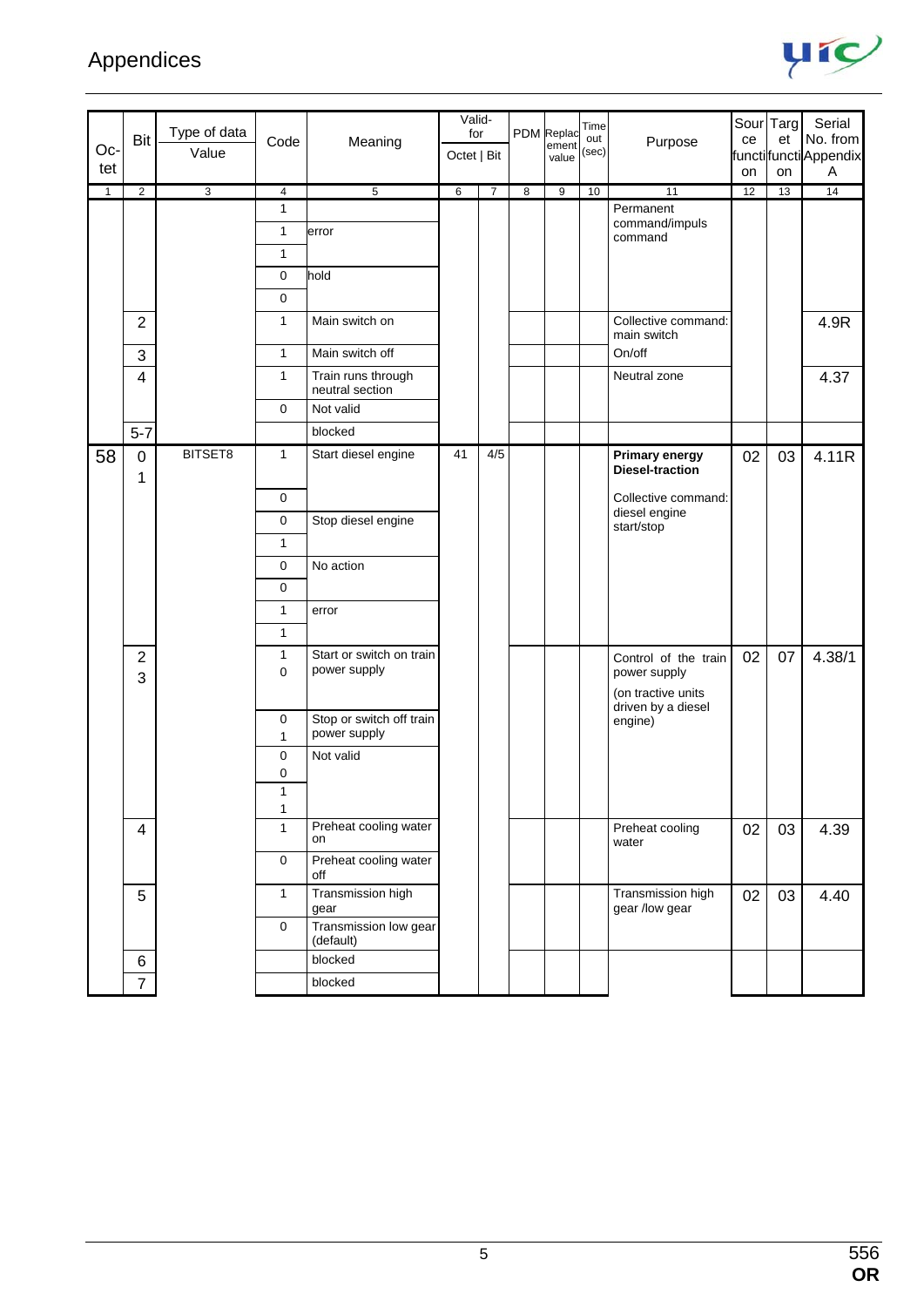

|              |                  |                        |                   |                                             | Valid-      |                |                         | PDM Replac       | Time         |                               |    | Sour Targ | Serial                      |
|--------------|------------------|------------------------|-------------------|---------------------------------------------|-------------|----------------|-------------------------|------------------|--------------|-------------------------------|----|-----------|-----------------------------|
| Oc-          | Bit              | Type of data<br>Value  | Code              | Meaning                                     | for         |                |                         | ement            | out<br>(sec) | Purpose                       | ce | et        | No. from                    |
| tet          |                  |                        |                   |                                             | Octet   Bit |                |                         | value            |              |                               | on | on        | functilfuncti Appendix<br>Α |
| $\mathbf{1}$ | $\overline{2}$   | 3                      | 4                 | 5                                           | 6           | $\overline{7}$ | $\overline{\mathbf{8}}$ | $\boldsymbol{9}$ | 10           | 11                            | 12 | 13        | 14                          |
| 59           | $\pmb{0}$        | BITSET8                | 1                 | Apply EP brake                              | 41          | 6/7            |                         |                  |              | brake                         | 02 | 06        | 5.1                         |
|              | 1                |                        | 0                 |                                             |             |                |                         |                  |              |                               | 06 |           |                             |
|              |                  |                        | 0                 | Hold EP brake                               |             |                |                         |                  |              | EP-brakes                     |    |           |                             |
|              |                  |                        | 0                 |                                             |             |                |                         |                  |              | apply/release                 |    |           |                             |
|              |                  |                        | 1<br>$\mathbf{1}$ |                                             |             |                |                         |                  |              |                               |    |           |                             |
|              |                  |                        | 0                 | Release EP brake                            |             |                |                         |                  |              |                               |    |           |                             |
|              |                  |                        | $\mathbf{1}$      |                                             |             |                |                         |                  |              |                               |    |           |                             |
|              | $\overline{2}$   |                        | 1                 | Carry out fast brake                        |             |                |                         |                  |              | Fast brake command            |    |           | 5.13                        |
|              |                  |                        |                   | application                                 |             |                |                         |                  |              |                               |    |           |                             |
|              |                  |                        | $\mathbf 0$       | Not Carry out fast                          |             |                |                         |                  |              |                               |    |           |                             |
|              | 3                |                        | $\mathbf{1}$      | brake application<br>Apply Mg brake         |             |                |                         |                  |              | Control of the                |    |           | 5.14                        |
|              |                  |                        | 0                 | Release Mg brake                            |             |                |                         |                  |              | magnetic rail brake           |    |           |                             |
|              | $\overline{4}$   |                        | 1                 | Unlock eddy current                         |             |                |                         |                  |              | Control of the eddy           |    |           | 5.15                        |
|              |                  |                        |                   | brake for fast braking                      |             |                |                         |                  |              | current brake                 |    |           |                             |
|              |                  |                        | 0                 | lock eddy current                           |             |                |                         |                  |              |                               |    |           |                             |
|              |                  |                        |                   | brake for fast braking                      |             |                |                         |                  |              |                               |    |           |                             |
|              | 5                |                        | $\mathbf{1}$      | unlock eddy current                         |             |                |                         |                  |              |                               |    |           |                             |
|              |                  |                        |                   | brake for service                           |             |                |                         |                  |              |                               |    |           |                             |
|              |                  |                        |                   | braking                                     |             |                |                         |                  |              |                               |    |           |                             |
|              |                  |                        | 0                 | lock eddy current<br>brake for service      |             |                |                         |                  |              |                               |    |           |                             |
|              |                  |                        |                   | braking                                     |             |                |                         |                  |              |                               |    |           |                             |
|              | $\,6$            |                        | 1                 | Parking brake:                              |             |                |                         |                  |              | Parking brake                 |    |           | 4.13R                       |
|              |                  |                        |                   | apply                                       |             |                |                         |                  |              |                               |    |           |                             |
|              |                  |                        | 0                 | Parking brake:                              |             |                |                         |                  |              |                               |    |           |                             |
|              |                  |                        |                   | release                                     |             |                |                         |                  |              |                               |    |           |                             |
|              | $\overline{7}$   |                        | 1                 | Emergency brake                             |             |                |                         |                  |              | Emergency brake               |    |           | 5.9R                        |
|              |                  |                        |                   | shorted out                                 |             |                |                         |                  |              | shorted                       |    |           |                             |
|              |                  |                        | 0                 | Emergency brake not                         |             |                |                         |                  |              |                               |    |           |                             |
|              |                  | UNSIGNED8/             |                   | shorted out                                 |             |                |                         |                  |              | Set value for air-,           | 06 | 06        | 5.2/1                       |
| 60           |                  | $NNN = 0.255$          | <b>NNN</b>        | Target value for<br>compressed air friction |             |                |                         |                  |              | friction brakes               | 02 |           |                             |
|              |                  | 100=100%               |                   | brake                                       |             |                |                         |                  |              |                               |    |           |                             |
| 61           |                  | UNSIGNED8/             |                   | Target value for eddy                       |             |                |                         |                  |              | Set value for the             | 06 | 06        | 5.2/2                       |
|              |                  | $NNN = 0.255$          | <b>NNN</b>        | current brake                               |             |                |                         |                  |              | eddy-current brake            | 02 |           |                             |
|              |                  | 100=100%               |                   |                                             |             |                |                         |                  |              |                               |    |           |                             |
| 62           | $\pmb{0}$        | 2 ea<br><b>BOOLEAN</b> | 1<br>0            | Fan on (maximum)                            | 42          | 0/1            |                         |                  |              | <b>Auxiliary operation</b>    | 02 | 04        | 4.14/1                      |
|              | 1                |                        |                   |                                             |             |                |                         |                  |              |                               | 04 |           |                             |
|              |                  |                        | 1<br>1            | Fan in automatic<br>operation               |             |                |                         |                  |              | Fans and<br>compressor remote |    |           |                             |
|              |                  |                        | 0                 | Fan off                                     |             |                |                         |                  |              | switching                     |    |           |                             |
|              |                  |                        | 1                 |                                             |             |                |                         |                  |              |                               |    |           |                             |
|              |                  |                        | 0<br>0            | No reaction                                 |             |                |                         |                  |              |                               |    |           |                             |
|              | $\boldsymbol{2}$ | 2 ea                   | 1                 | Compressor on                               |             |                |                         |                  |              |                               |    |           |                             |
|              | 3                | <b>BOOLEAN</b>         | 0                 |                                             |             |                |                         |                  |              |                               |    |           |                             |
|              |                  |                        | 1                 | Compressor in                               |             |                |                         |                  |              |                               |    |           |                             |
|              |                  |                        | 1                 | automatic operation                         |             |                |                         |                  |              |                               |    |           |                             |
|              |                  |                        | 0<br>1            | Compressor off                              |             |                |                         |                  |              |                               |    |           |                             |
|              |                  |                        | 0                 | No reaction                                 |             |                |                         |                  |              |                               |    |           |                             |
|              |                  |                        | 0                 |                                             |             |                |                         |                  |              |                               |    |           |                             |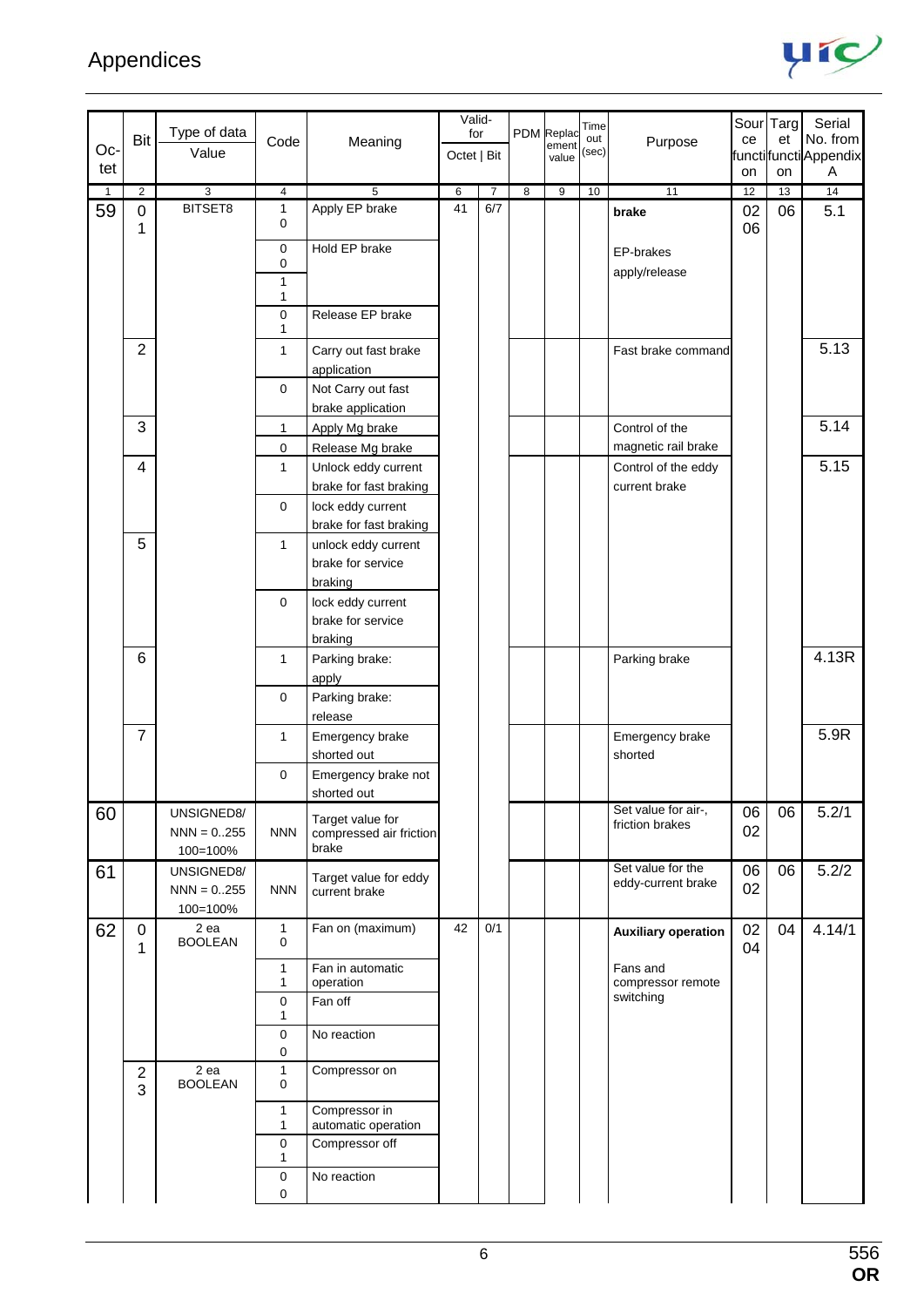

|     |                         |                |                     |                                             | Valid-      |                |   |                     | Time  |                                            |          | Sour Targ | Serial                    |
|-----|-------------------------|----------------|---------------------|---------------------------------------------|-------------|----------------|---|---------------------|-------|--------------------------------------------|----------|-----------|---------------------------|
| Oc- | Bit                     | Type of data   | Code                | Meaning                                     | for         |                |   | PDM Replac<br>ement | out   | Purpose                                    | ce       | et        | No. from                  |
| tet |                         | Value          |                     |                                             | Octet   Bit |                |   | value               | (sec) |                                            |          |           | functifunctiAppendix<br>Α |
| 1   | $\overline{2}$          | 3              | $\overline{4}$      | 5                                           | 6           | $\overline{7}$ | 8 | 9                   | 10    | 11                                         | on<br>12 | on<br>13  | 14                        |
|     | $\overline{\mathbf{4}}$ | 2 ea           | $\mathbf{1}$        | Train line on                               | 42          | 2/3            |   |                     |       | <b>Train power</b>                         | 02       | 07        | 4.15R                     |
|     | 5                       | <b>BOOLEAN</b> | $\mathbf 0$         |                                             |             |                |   |                     |       |                                            |          |           |                           |
|     |                         |                | 0                   | Train line off                              |             |                |   |                     |       | Collective                                 |          |           |                           |
|     |                         |                | 1                   |                                             |             |                |   |                     |       | command:<br>train                          |          |           |                           |
|     |                         |                | 1                   | Not valid                                   |             |                |   |                     |       | line<br>switch on/switch off               |          |           |                           |
|     |                         |                | 1<br>$\mathbf 0$    | hold                                        |             |                |   |                     |       | Permanent                                  |          |           |                           |
|     |                         |                | 0                   |                                             |             |                |   |                     |       | command/ Impuls                            |          |           |                           |
|     |                         |                |                     |                                             |             |                |   |                     |       | command                                    |          |           |                           |
|     | 6                       | <b>BOOLEAN</b> | $\mathbf{1}$        | Carry out load                              |             |                |   |                     |       | Save train power                           | 07       | 07        | 10.1R                     |
|     |                         |                | $\mathbf 0$         | Not carry out load                          |             |                |   |                     |       |                                            |          |           |                           |
|     | $\overline{7}$          |                |                     | blocked                                     |             |                |   |                     |       |                                            |          |           |                           |
| 63  | $\mathbf 0$             | BITSET8        | 1                   | Unlock tilting                              | 42          | 4/5            |   |                     |       | Tilting equipment                          | 02       | 20        | 4.41                      |
|     |                         |                |                     | equipment                                   |             |                |   |                     |       |                                            |          |           |                           |
|     |                         |                | 0<br>$\mathbf{1}$   | Lock tilting equipment<br>Switch on tilting |             |                |   |                     |       |                                            |          |           |                           |
|     | 1                       |                |                     | equipment                                   |             |                |   |                     |       |                                            |          |           |                           |
|     |                         |                | $\mathbf 0$         | Switch off tilting<br>equipment             |             |                |   |                     |       |                                            |          |           |                           |
|     | $2 - 7$                 |                |                     | blocked                                     |             |                |   |                     |       |                                            |          |           |                           |
| 64  | 0                       | BITSET8        |                     | blocked                                     | 42          | 6/7            |   |                     |       |                                            |          |           |                           |
|     |                         |                |                     |                                             |             |                |   |                     |       |                                            |          |           |                           |
|     | 1                       |                | $\mathbf{1}$        | Start remote control                        |             |                |   |                     |       | <b>General traction</b>                    | 02       | 03        | 4.2R/4                    |
|     |                         |                |                     | type 4<br>Leave status                      |             |                |   |                     |       | command<br>Remote control type             |          |           |                           |
|     |                         |                | $\mathbf 0$         | unchanged                                   |             |                |   |                     |       | 4 support                                  |          |           |                           |
|     | $\overline{2}$          |                | $\mathbf{0}$        | Select net<br>particularities:              |             |                |   |                     |       | command:<br>disturbing current             | 02       | 03        | 4.5/5                     |
|     |                         |                |                     | Standard                                    |             |                |   |                     |       | demand                                     |          |           |                           |
|     |                         |                | $\mathbf{1}$        | Select net                                  |             |                |   |                     |       |                                            |          |           |                           |
|     |                         |                |                     | particularities:<br>Special demands         |             |                |   |                     |       |                                            |          |           |                           |
|     | 3                       |                | $\mathbf{1}$        | Raise pantograph                            |             |                |   |                     |       | raise/lower selected                       | 02       | 03        | 4.7/2                     |
|     | 4                       |                | 0                   |                                             |             |                |   |                     |       | pantographs                                |          |           |                           |
|     |                         |                | $\mathbf 0$         | Lower pantograph                            |             |                |   |                     |       |                                            |          |           |                           |
|     |                         |                | $\mathbf{1}$        |                                             |             |                |   |                     |       | impuls command                             |          |           |                           |
|     |                         |                | $\mathbf{1}$        | error                                       |             |                |   |                     |       |                                            |          |           |                           |
|     |                         |                | 1<br>$\mathbf 0$    | hold                                        |             |                |   |                     |       |                                            |          |           |                           |
|     |                         |                | $\mathbf 0$         |                                             |             |                |   |                     |       |                                            |          |           |                           |
|     | 5                       |                | 1                   | run through washer                          |             |                |   |                     |       | Special type of                            | 02       | 03        | 4.35                      |
|     |                         |                | $\mathbf 0$         | inactive                                    |             |                |   |                     |       | operation                                  |          |           | part 2                    |
|     | $\,6\,$                 |                | $\mathsf{O}\xspace$ | <b>OFF</b>                                  |             |                |   |                     |       | Collective command:                        | 02       | 07        | 4.15/2                    |
|     |                         |                | 1                   |                                             |             |                |   |                     |       | train line switch<br>on/switch off         |          |           |                           |
|     |                         |                | 1                   | ON                                          |             |                |   |                     |       |                                            |          |           |                           |
|     |                         |                | $\pmb{0}$           |                                             |             |                |   |                     |       | Impulsiv command                           |          |           |                           |
|     | $\overline{7}$          |                | 1                   | Not valid cause OFF                         |             |                |   |                     |       |                                            |          |           |                           |
|     |                         |                | $\mathbf{1}$        |                                             |             |                |   |                     |       |                                            |          |           |                           |
|     |                         |                | $\mathbf 0$         | hold                                        |             |                |   |                     |       |                                            |          |           |                           |
|     |                         |                | $\mathbf 0$         |                                             |             |                |   |                     |       |                                            |          |           |                           |
| 65  | $0 - 7$                 | ENUM8          | $\mathbf 0$         | No selection                                | 43          | 0/1            |   |                     |       | Collective command:<br>UIC country code of | 02       | 03        | 4.5/1                     |
|     |                         |                | 115                 | Country code                                |             |                |   |                     |       | the pantographs                            |          |           |                           |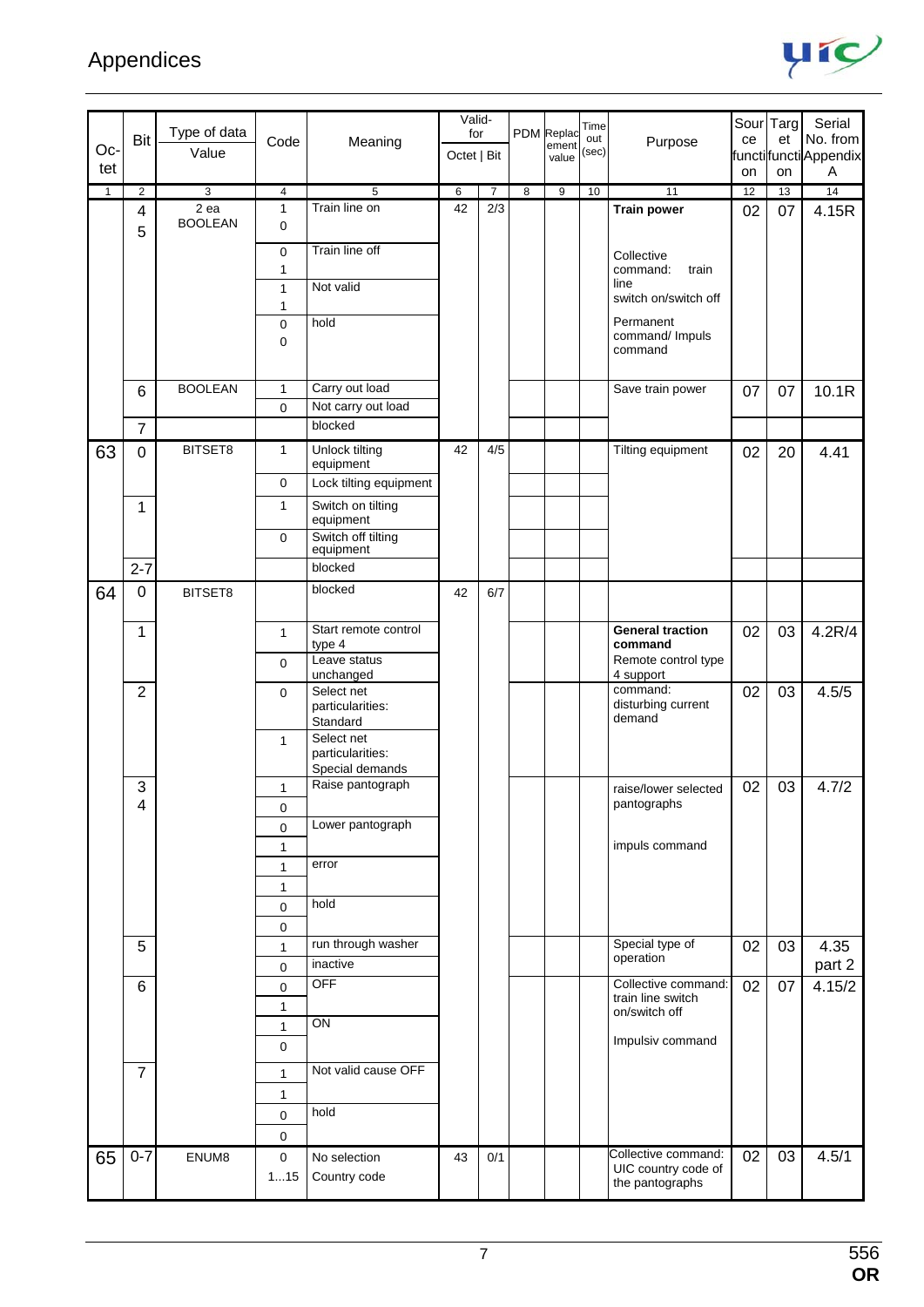

| Oc-          | Bit            | Type of data<br>Value | Code                | Meaning                                    | Valid-<br>for |                |                | PDM Replac<br>ement | Time<br>out<br>(sec) | Purpose                                    | ce | Sour Targ<br>et | Serial<br>No. from         |
|--------------|----------------|-----------------------|---------------------|--------------------------------------------|---------------|----------------|----------------|---------------------|----------------------|--------------------------------------------|----|-----------------|----------------------------|
| tet          |                |                       |                     |                                            | Octet   Bit   |                |                | value               |                      |                                            | on | on              | functifuncti Appendix<br>Α |
| $\mathbf{1}$ | $\overline{2}$ | 3                     | $\overline{4}$      | 5                                          | 6             | $\overline{7}$ | $\overline{8}$ | 9                   | 10                   | 11                                         | 12 | 13              | 14                         |
| 66           | $0 - 3$        | ENUM4                 | 0                   | Standard design                            | 43            | 2/3            |                |                     |                      | Collective command:                        | 02 | 03              | 4.5/3                      |
|              |                |                       | 1                   | Α                                          |               |                |                |                     |                      | Design of the<br>pantograph                |    |                 |                            |
|              |                |                       | 2                   | $\sf B$                                    |               |                |                |                     |                      |                                            |    |                 |                            |
|              |                |                       | 3                   | $\mathsf C$                                |               |                |                |                     |                      |                                            |    |                 |                            |
|              |                |                       | 4                   | D                                          |               |                |                |                     |                      |                                            |    |                 |                            |
|              |                |                       | 5.14                | reserve                                    |               |                |                |                     |                      |                                            |    |                 |                            |
|              |                |                       | 15                  | not available                              |               |                |                |                     |                      |                                            |    |                 |                            |
| 67           |                | BIPOLAR2.16           |                     | Target value for the<br>eddy-current brake | 43            | 4/5            |                |                     |                      | Target value for the<br>eddy-current brake | 02 | 03              | 4.46/2                     |
| 68           |                | $-100\%$ +100%        |                     | in %                                       |               | 6/7            |                |                     |                      | in %                                       |    |                 |                            |
| 69           | 0              | BITSET8               | $\mathbf 0$         | No Parking request                         | 44            | 0/1            |                |                     |                      | Parking mode<br>request                    | 02 | 03              | 4.48                       |
|              | 1              |                       | $\mathsf 0$         |                                            |               |                |                |                     |                      |                                            |    |                 |                            |
|              |                |                       | 1                   | Parking ON request                         |               |                |                |                     |                      |                                            |    |                 |                            |
|              |                |                       | $\mathbf 0$         |                                            |               |                |                |                     |                      |                                            |    |                 |                            |
|              |                |                       | $\mathbf 0$         | Parking OFF request                        |               |                |                |                     |                      |                                            |    |                 |                            |
|              |                |                       | $\mathbf{1}$        |                                            |               |                |                |                     |                      |                                            |    |                 |                            |
|              |                |                       | $\mathbf{1}$        | Exit Parking mode                          |               |                |                |                     |                      |                                            |    |                 |                            |
|              |                |                       | $\mathbf{1}$        |                                            |               |                |                |                     |                      |                                            |    |                 |                            |
|              | $\overline{c}$ |                       | $\mathbf{1}$        | Parking brake:                             |               |                |                |                     |                      | Collective command:                        | 02 | 06              | 4.50                       |
|              | 3              |                       | $\mathbf 0$         | apply                                      |               |                |                |                     |                      | parking brake                              | 06 |                 |                            |
|              |                |                       | $\mathsf{O}\xspace$ | Parking brake:                             |               |                |                |                     |                      | apply/release                              |    |                 |                            |
|              |                |                       | $\mathbf{1}$        | release                                    |               |                |                |                     |                      |                                            |    |                 |                            |
|              |                |                       | $\mathbf{1}$        | Parking brake:                             |               |                |                |                     |                      |                                            |    |                 |                            |
|              |                |                       | $\mathbf{1}$        | hold                                       |               |                |                |                     |                      |                                            |    |                 |                            |
|              |                |                       | $\pmb{0}$           | error                                      |               |                |                |                     |                      |                                            |    |                 |                            |
|              |                |                       | $\pmb{0}$           |                                            |               |                |                |                     |                      |                                            |    |                 |                            |
|              | $4 - 7$        |                       |                     | blocked                                    |               |                |                |                     |                      |                                            |    |                 |                            |
|              | $\pmb{0}$      |                       |                     |                                            |               |                |                |                     |                      |                                            |    |                 |                            |
|              | 1              |                       |                     |                                            |               |                |                |                     |                      |                                            |    |                 |                            |
|              | $\mathbf{2}$   |                       |                     |                                            |               |                |                |                     |                      | Reserve international                      |    |                 |                            |
| 70           | 3              |                       |                     |                                            |               |                |                |                     |                      |                                            |    |                 |                            |
|              | 4              |                       |                     |                                            |               |                |                |                     |                      |                                            |    |                 |                            |
| 84           | 5              |                       |                     |                                            |               |                |                |                     |                      |                                            |    |                 |                            |
|              | 6              |                       |                     |                                            |               |                |                |                     |                      |                                            |    |                 |                            |
|              | 7              |                       |                     |                                            |               |                |                |                     |                      |                                            |    |                 |                            |
|              | 0              |                       |                     |                                            |               |                |                |                     |                      |                                            |    |                 |                            |
|              | 1              |                       |                     |                                            |               |                |                |                     |                      |                                            |    |                 |                            |
| 85           | $\overline{c}$ |                       |                     |                                            |               |                |                |                     |                      | Reserve national                           |    |                 |                            |
|              | 3              |                       |                     |                                            |               |                |                |                     |                      |                                            |    |                 |                            |
| 128          | 4              |                       |                     |                                            |               |                |                |                     |                      |                                            |    |                 |                            |
|              | 5              |                       |                     |                                            |               |                |                |                     |                      |                                            |    |                 |                            |
|              | 6              |                       |                     |                                            |               |                |                |                     |                      |                                            |    |                 |                            |
|              | $\overline{7}$ |                       |                     |                                            |               |                |                |                     |                      |                                            |    |                 |                            |

Key:

|  | Column 3 |  | See Appendix F for the type of data |
|--|----------|--|-------------------------------------|
|--|----------|--|-------------------------------------|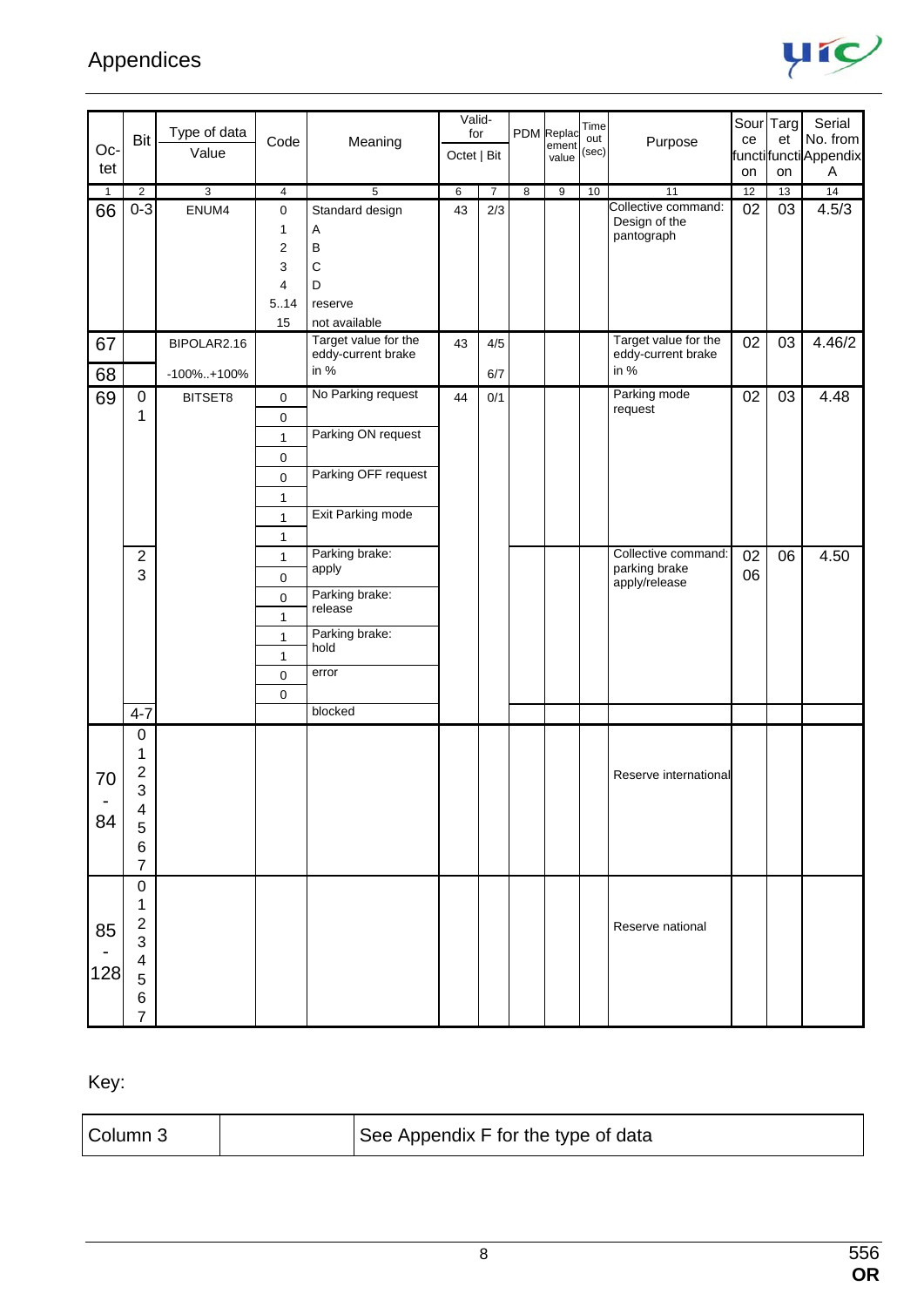

| Column 4          | 0, 1<br>0, 1.9<br>0, 19, AF<br>N<br>н | <b>Binary values</b><br>Certain decimal figures<br>Certain hexadecimal figures<br>Any natural figure<br>Any hexadecimal figure                                                                                                                                                                                                                                                         |             |
|-------------------|---------------------------------------|----------------------------------------------------------------------------------------------------------------------------------------------------------------------------------------------------------------------------------------------------------------------------------------------------------------------------------------------------------------------------------------|-------------|
| Columns 6, 7      |                                       | The interactive reference of the validated bits to the process<br>variables and vice-versa are shown in these columns                                                                                                                                                                                                                                                                  |             |
| Column 8          |                                       | For an explanation of the abbreviations see Appendix D                                                                                                                                                                                                                                                                                                                                 |             |
| Columns 9, 10     | start                                 | Replacement values which should be used by the receiving<br>application, if the transmission is distributed right from the                                                                                                                                                                                                                                                             |             |
|                   |                                       | Replacement value which shall be used by the receiving<br>application 5 seconds after a transmission failure                                                                                                                                                                                                                                                                           | 5 (Example) |
| Columns 12,<br>13 |                                       | For functional addresses see part of the text, section 5.6                                                                                                                                                                                                                                                                                                                             |             |
|                   |                                       | The octets 85 to 128 can be used for national or multilateral applications by the railways<br>independently or in addition to the UIC application. The precondition for this is however the<br>clear issuing of a national application recognition as well as a national telegram version in the<br>inauguration which is only applicable for the respective application (Appendix C). |             |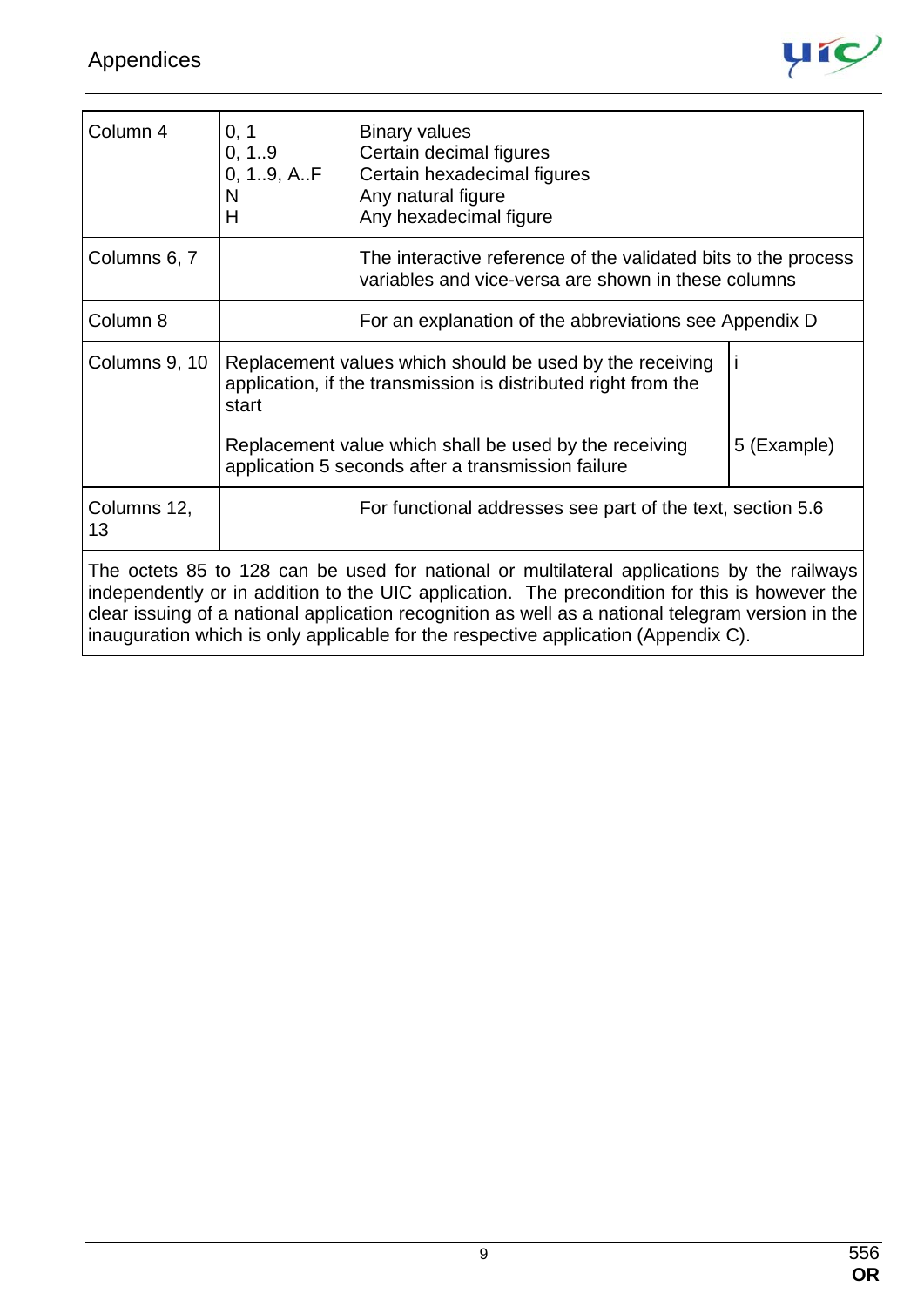

### **Change history**

| Version | Date       | Change                                                                                                                                                                                                                                                                                                  | Reason for the change                                                                                                                               |
|---------|------------|---------------------------------------------------------------------------------------------------------------------------------------------------------------------------------------------------------------------------------------------------------------------------------------------------------|-----------------------------------------------------------------------------------------------------------------------------------------------------|
| 002.01  | 27.05.2004 | Adaption and addition of the following telegrams and<br>telegram contents: 4.2R/1-4.2R/4, 4.5/1, 4.5/3, 4.5/5,<br>4.7-4.7/2, 4.9R, 4.11R, 4.14/1, 4.15R-4.15/2, 4.21,<br>4.23/1, 4.30, 4.32, 4.33/1, 4.34/1, 4.35, 4.37, 4.38/1,<br>4.39-4.41, 4.46/2, 4.48, 4.50, 5.1, 5.4, 5.9, 5.13, 5.15,<br>10.1R. | Adoption of the new<br>commands, which<br>became necessary due<br>to the UIC leaflet 647;<br>error corrections; value<br>"0" was given a<br>meaning |
|         |            | Change of the layout according to M1                                                                                                                                                                                                                                                                    | New layout concerning<br>the UIC principle M1                                                                                                       |
|         |            | Divers changes in the format of the document                                                                                                                                                                                                                                                            | Increasing the<br>readability                                                                                                                       |
|         |            | Adoption of a change history                                                                                                                                                                                                                                                                            | Increasing the usability                                                                                                                            |
|         |            | Adoption of a revision number                                                                                                                                                                                                                                                                           | enhancement and<br>redesign of the<br>versioning                                                                                                    |
| 002.02  | 01.08.2005 | Modification of the layout                                                                                                                                                                                                                                                                              | Guidelines of the UIC                                                                                                                               |
|         |            | Modification of the appendix numbering                                                                                                                                                                                                                                                                  | Guidelines of the UIC                                                                                                                               |
| 002.03  | 01.03.2009 | Additional recommendation for the use of the national<br>part of the R-telegrams                                                                                                                                                                                                                        | Missing and<br>respectively unclear<br>regulation                                                                                                   |
|         |            | Check appendix B against appendix A in the columns<br>"Purpose" and "Meaning"                                                                                                                                                                                                                           | Differences in the<br>wording between<br>appendix A and B                                                                                           |
|         |            | Diverse changes of formatting                                                                                                                                                                                                                                                                           | Higher readability and<br>workability of the<br>appendix                                                                                            |
|         |            | Error corrections in telegram 10.1R (Addition of source<br>and target function address) and 4.5/1 (Adoption of<br>"data type/extent of values" and "code" from appendix A                                                                                                                               | Harmonisation of<br>appendix A and B                                                                                                                |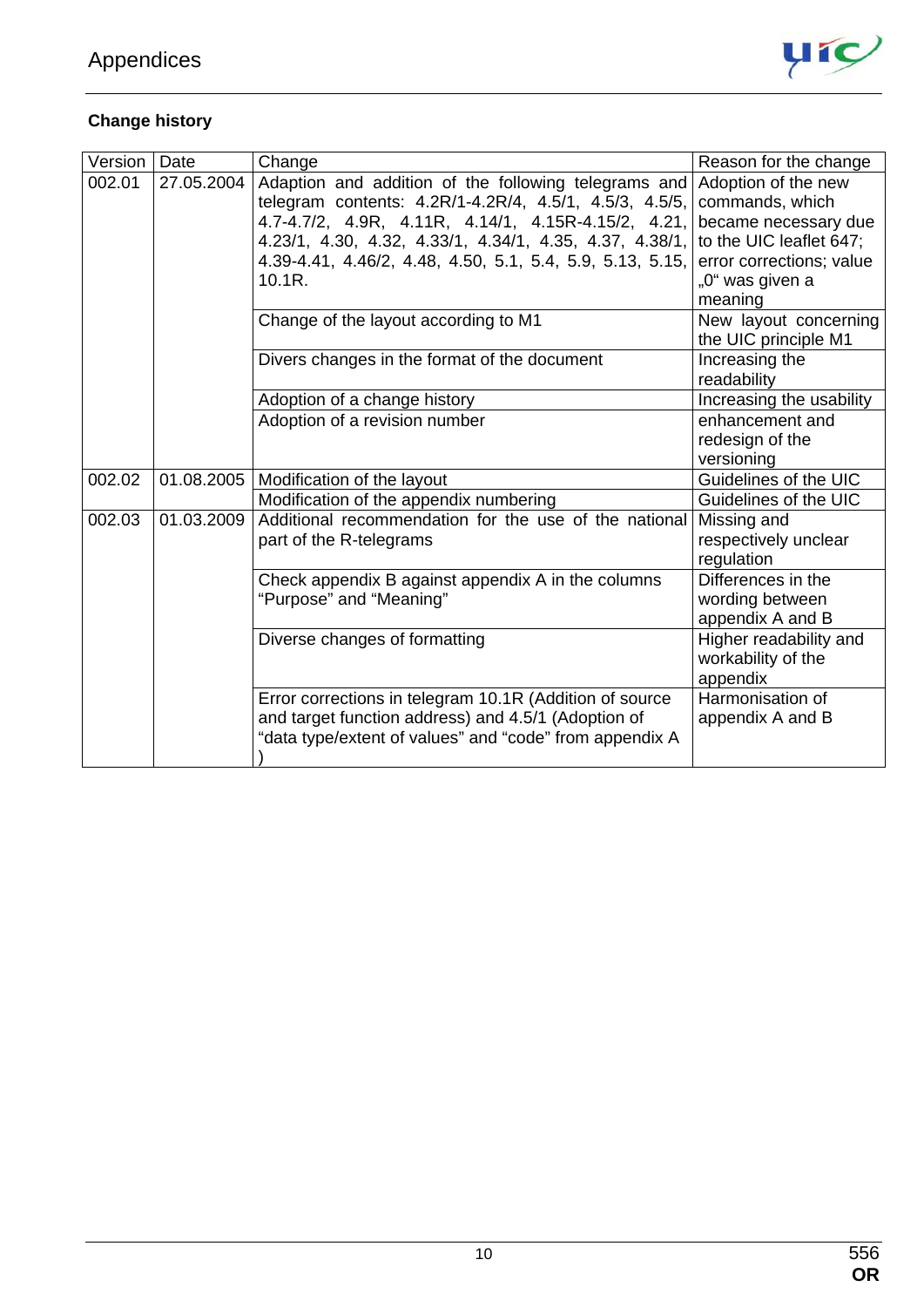

**B.2 – Aufbau des R2-Telegrammes (Version 002.03, gültig ab 01.03.2009)**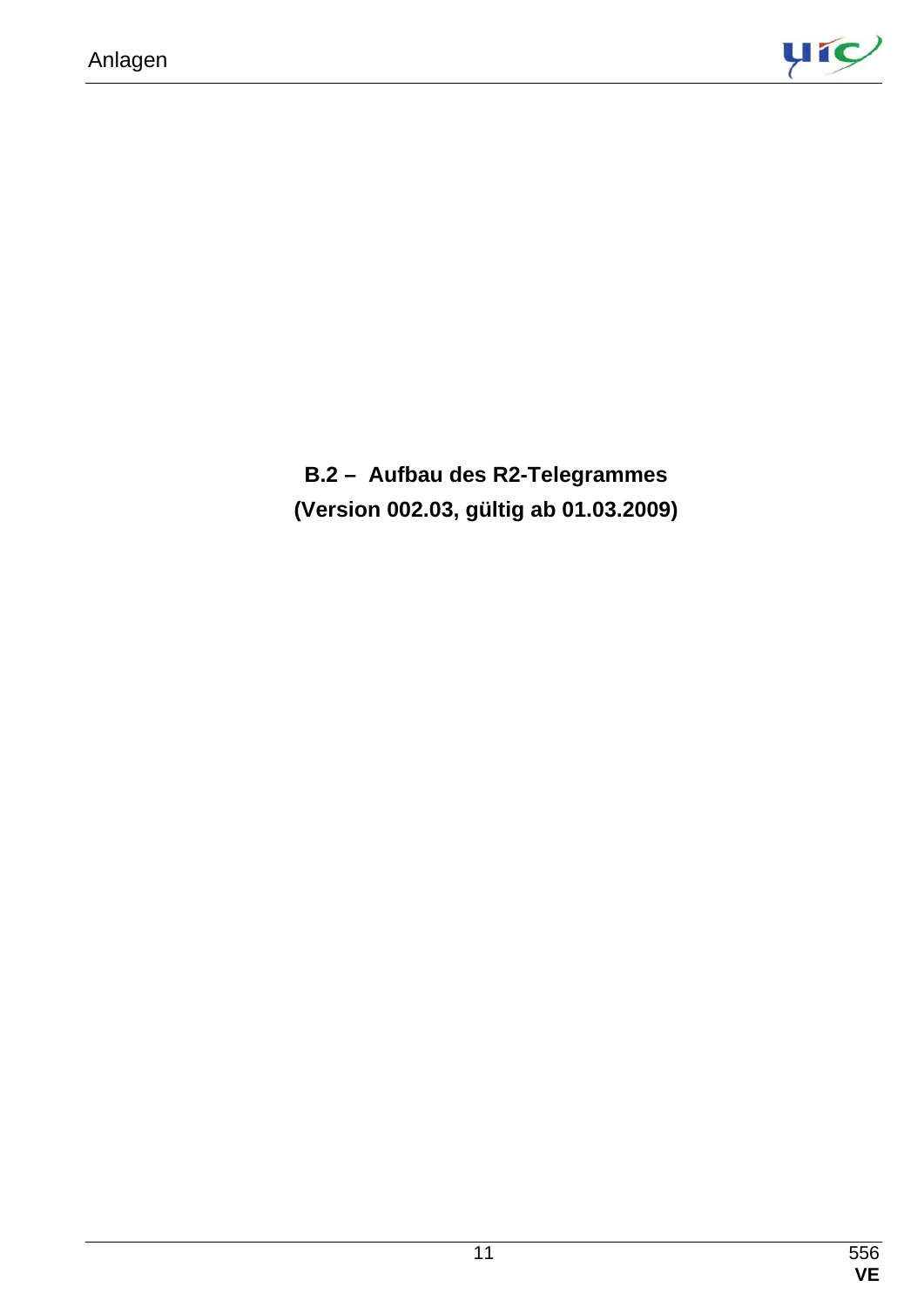

|                  |                                                                                                                                                                                                                              |                                                                                                                        |                                              |                                                                                                                                                                                                                                                                                                                                                       |                                                                                                         |                                                   |                | Time                                |                               |                                                                                            | Ziel                                                                                           | Lfd.Nr                                                                                          |
|------------------|------------------------------------------------------------------------------------------------------------------------------------------------------------------------------------------------------------------------------|------------------------------------------------------------------------------------------------------------------------|----------------------------------------------|-------------------------------------------------------------------------------------------------------------------------------------------------------------------------------------------------------------------------------------------------------------------------------------------------------------------------------------------------------|---------------------------------------------------------------------------------------------------------|---------------------------------------------------|----------------|-------------------------------------|-------------------------------|--------------------------------------------------------------------------------------------|------------------------------------------------------------------------------------------------|-------------------------------------------------------------------------------------------------|
|                  |                                                                                                                                                                                                                              | Code                                                                                                                   | Bedeutung                                    |                                                                                                                                                                                                                                                                                                                                                       |                                                                                                         |                                                   | z              | out<br>(sec)                        | Zweck                         |                                                                                            |                                                                                                | aus<br>Anlage A                                                                                 |
|                  |                                                                                                                                                                                                                              |                                                                                                                        |                                              |                                                                                                                                                                                                                                                                                                                                                       |                                                                                                         |                                                   |                |                                     |                               |                                                                                            |                                                                                                | 14                                                                                              |
| $0 - 3$          | ENUM4                                                                                                                                                                                                                        | 1                                                                                                                      |                                              |                                                                                                                                                                                                                                                                                                                                                       |                                                                                                         |                                                   |                |                                     |                               |                                                                                            |                                                                                                | Kopf-                                                                                           |
| $4 - 7$          | ENUM4                                                                                                                                                                                                                        | $\overline{c}$                                                                                                         | Telegrammart R2                              |                                                                                                                                                                                                                                                                                                                                                       |                                                                                                         |                                                   |                |                                     | Telegrammart                  |                                                                                            |                                                                                                | infor-                                                                                          |
|                  | ENUM8                                                                                                                                                                                                                        | <b>NNN</b>                                                                                                             | Anwandte R-Daten-<br>Versionsnummer          |                                                                                                                                                                                                                                                                                                                                                       |                                                                                                         |                                                   | 001            |                                     | Sicherstellen der<br>Abwärts- |                                                                                            |                                                                                                | mation                                                                                          |
|                  |                                                                                                                                                                                                                              |                                                                                                                        |                                              |                                                                                                                                                                                                                                                                                                                                                       |                                                                                                         |                                                   |                |                                     | kompatibilität                |                                                                                            |                                                                                                |                                                                                                 |
|                  |                                                                                                                                                                                                                              |                                                                                                                        |                                              |                                                                                                                                                                                                                                                                                                                                                       |                                                                                                         |                                                   |                |                                     |                               |                                                                                            |                                                                                                |                                                                                                 |
|                  |                                                                                                                                                                                                                              |                                                                                                                        |                                              |                                                                                                                                                                                                                                                                                                                                                       |                                                                                                         |                                                   |                |                                     | wie                           |                                                                                            |                                                                                                |                                                                                                 |
| 3                |                                                                                                                                                                                                                              |                                                                                                                        |                                              |                                                                                                                                                                                                                                                                                                                                                       |                                                                                                         |                                                   |                |                                     | Telegrammart                  |                                                                                            |                                                                                                |                                                                                                 |
|                  |                                                                                                                                                                                                                              |                                                                                                                        |                                              |                                                                                                                                                                                                                                                                                                                                                       |                                                                                                         |                                                   |                |                                     |                               |                                                                                            |                                                                                                |                                                                                                 |
|                  |                                                                                                                                                                                                                              |                                                                                                                        |                                              |                                                                                                                                                                                                                                                                                                                                                       |                                                                                                         |                                                   |                |                                     |                               |                                                                                            |                                                                                                |                                                                                                 |
| $\overline{7}$   |                                                                                                                                                                                                                              |                                                                                                                        |                                              |                                                                                                                                                                                                                                                                                                                                                       |                                                                                                         |                                                   |                |                                     |                               |                                                                                            |                                                                                                |                                                                                                 |
| $\boldsymbol{0}$ | ANTIVALENT2                                                                                                                                                                                                                  |                                                                                                                        |                                              | 47                                                                                                                                                                                                                                                                                                                                                    | $0-5$                                                                                                   |                                                   |                |                                     | Validität                     | 03                                                                                         | 02                                                                                             |                                                                                                 |
|                  |                                                                                                                                                                                                                              |                                                                                                                        |                                              |                                                                                                                                                                                                                                                                                                                                                       |                                                                                                         |                                                   |                |                                     |                               |                                                                                            |                                                                                                |                                                                                                 |
|                  |                                                                                                                                                                                                                              |                                                                                                                        |                                              |                                                                                                                                                                                                                                                                                                                                                       |                                                                                                         |                                                   |                |                                     |                               |                                                                                            |                                                                                                |                                                                                                 |
|                  |                                                                                                                                                                                                                              |                                                                                                                        |                                              | 52                                                                                                                                                                                                                                                                                                                                                    |                                                                                                         |                                                   |                |                                     |                               |                                                                                            |                                                                                                |                                                                                                 |
|                  |                                                                                                                                                                                                                              | $00 =$                                                                                                                 | (error)                                      |                                                                                                                                                                                                                                                                                                                                                       | $6 - 7$                                                                                                 |                                                   |                |                                     |                               |                                                                                            |                                                                                                |                                                                                                 |
|                  |                                                                                                                                                                                                                              |                                                                                                                        |                                              |                                                                                                                                                                                                                                                                                                                                                       |                                                                                                         |                                                   |                |                                     |                               |                                                                                            |                                                                                                |                                                                                                 |
|                  |                                                                                                                                                                                                                              |                                                                                                                        |                                              |                                                                                                                                                                                                                                                                                                                                                       |                                                                                                         |                                                   |                |                                     |                               |                                                                                            |                                                                                                |                                                                                                 |
|                  |                                                                                                                                                                                                                              |                                                                                                                        |                                              |                                                                                                                                                                                                                                                                                                                                                       |                                                                                                         |                                                   |                |                                     |                               |                                                                                            |                                                                                                |                                                                                                 |
|                  |                                                                                                                                                                                                                              |                                                                                                                        | (undefined)                                  |                                                                                                                                                                                                                                                                                                                                                       |                                                                                                         |                                                   |                |                                     |                               |                                                                                            |                                                                                                |                                                                                                 |
| 6                | ANTIVALENT2                                                                                                                                                                                                                  |                                                                                                                        |                                              | $58 -$                                                                                                                                                                                                                                                                                                                                                |                                                                                                         |                                                   |                |                                     |                               | 03                                                                                         | 02                                                                                             |                                                                                                 |
|                  |                                                                                                                                                                                                                              |                                                                                                                        |                                              | 59                                                                                                                                                                                                                                                                                                                                                    |                                                                                                         |                                                   |                |                                     |                               |                                                                                            |                                                                                                |                                                                                                 |
| $\mathbf 0$      | ANTIVALENT2                                                                                                                                                                                                                  |                                                                                                                        |                                              | 60                                                                                                                                                                                                                                                                                                                                                    |                                                                                                         |                                                   |                |                                     |                               |                                                                                            |                                                                                                |                                                                                                 |
|                  |                                                                                                                                                                                                                              |                                                                                                                        |                                              |                                                                                                                                                                                                                                                                                                                                                       |                                                                                                         |                                                   |                |                                     |                               |                                                                                            |                                                                                                |                                                                                                 |
|                  |                                                                                                                                                                                                                              |                                                                                                                        |                                              |                                                                                                                                                                                                                                                                                                                                                       |                                                                                                         |                                                   |                |                                     |                               |                                                                                            |                                                                                                |                                                                                                 |
|                  |                                                                                                                                                                                                                              |                                                                                                                        |                                              |                                                                                                                                                                                                                                                                                                                                                       |                                                                                                         |                                                   |                |                                     |                               |                                                                                            |                                                                                                |                                                                                                 |
|                  |                                                                                                                                                                                                                              |                                                                                                                        |                                              |                                                                                                                                                                                                                                                                                                                                                       |                                                                                                         |                                                   |                |                                     |                               |                                                                                            |                                                                                                |                                                                                                 |
|                  |                                                                                                                                                                                                                              |                                                                                                                        |                                              |                                                                                                                                                                                                                                                                                                                                                       |                                                                                                         |                                                   |                |                                     |                               |                                                                                            |                                                                                                |                                                                                                 |
| $\,6$            | ANTIVALENT2                                                                                                                                                                                                                  |                                                                                                                        |                                              | 65                                                                                                                                                                                                                                                                                                                                                    |                                                                                                         |                                                   |                |                                     |                               | 03                                                                                         | 02                                                                                             |                                                                                                 |
| $\overline{7}$   |                                                                                                                                                                                                                              |                                                                                                                        |                                              |                                                                                                                                                                                                                                                                                                                                                       |                                                                                                         |                                                   |                |                                     |                               |                                                                                            |                                                                                                |                                                                                                 |
| 0                | ANTIVALENT2                                                                                                                                                                                                                  |                                                                                                                        |                                              | 66                                                                                                                                                                                                                                                                                                                                                    |                                                                                                         |                                                   |                |                                     | Validität                     | 03                                                                                         | 02                                                                                             |                                                                                                 |
| $\mathbf{1}$     |                                                                                                                                                                                                                              |                                                                                                                        |                                              |                                                                                                                                                                                                                                                                                                                                                       |                                                                                                         |                                                   |                |                                     | (Check_Variable)              |                                                                                            |                                                                                                |                                                                                                 |
| 2                | ANTIVALENT2                                                                                                                                                                                                                  |                                                                                                                        | (error)                                      | 67                                                                                                                                                                                                                                                                                                                                                    |                                                                                                         |                                                   |                |                                     |                               |                                                                                            |                                                                                                |                                                                                                 |
|                  |                                                                                                                                                                                                                              |                                                                                                                        |                                              |                                                                                                                                                                                                                                                                                                                                                       |                                                                                                         |                                                   |                |                                     |                               |                                                                                            |                                                                                                |                                                                                                 |
|                  |                                                                                                                                                                                                                              |                                                                                                                        |                                              |                                                                                                                                                                                                                                                                                                                                                       |                                                                                                         |                                                   |                |                                     |                               |                                                                                            |                                                                                                |                                                                                                 |
|                  |                                                                                                                                                                                                                              |                                                                                                                        |                                              |                                                                                                                                                                                                                                                                                                                                                       |                                                                                                         |                                                   |                |                                     |                               |                                                                                            |                                                                                                |                                                                                                 |
|                  |                                                                                                                                                                                                                              |                                                                                                                        |                                              | $69 -$                                                                                                                                                                                                                                                                                                                                                |                                                                                                         |                                                   |                |                                     |                               | 03                                                                                         | 02                                                                                             |                                                                                                 |
| $\overline{7}$   |                                                                                                                                                                                                                              |                                                                                                                        |                                              | 70                                                                                                                                                                                                                                                                                                                                                    |                                                                                                         |                                                   |                |                                     |                               | 05                                                                                         |                                                                                                |                                                                                                 |
|                  |                                                                                                                                                                                                                              |                                                                                                                        |                                              |                                                                                                                                                                                                                                                                                                                                                       |                                                                                                         |                                                   |                |                                     |                               |                                                                                            |                                                                                                |                                                                                                 |
|                  |                                                                                                                                                                                                                              |                                                                                                                        |                                              |                                                                                                                                                                                                                                                                                                                                                       |                                                                                                         |                                                   |                |                                     |                               |                                                                                            |                                                                                                |                                                                                                 |
|                  | Bit<br>$\overline{2}$<br>$\pmb{0}$<br>1<br>2<br>$\overline{\mathcal{A}}$<br>5<br>6<br>$\mathbf{1}$<br>$\boldsymbol{2}$<br>3<br>4<br>5<br>$\overline{7}$<br>$\mathbf{1}$<br>$\overline{2}$<br>3<br>4<br>5<br>3<br>4<br>5<br>6 | Datentyp<br>Werteumfang<br>3<br>ANTIVALENT2<br>ANTIVALENT2<br>ANTIVALENT2<br>ANTIVALENT2<br>ANTIVALENT2<br>ANTIVALENT2 | $\overline{4}$<br>$10 =$<br>$11 =$<br>$01 =$ | $\overline{5}$<br>Anwendungsart UIC<br>Ungültig<br>$01 =$ Gültig<br>(ok)<br>Aufgedrückt (forced)<br>Undefiniert<br>$00 =$ Ungültig<br>(error)<br>Gültig<br>(ok)<br>10 = Aufgedrückt (forced)<br>$11 =$<br>Undefiniert<br>(undefined)<br>$00 =$ Ungültig<br>$01 =$ Gültig<br>(ok)<br>10 = Aufgedrückt (forced)<br>$11 =$<br>Undefiniert<br>(undefined) | $6\overline{6}$<br>48,<br>$51-$<br>47<br>49-<br>50<br>$53 -$<br>57<br>$61-$<br>62<br>$63 -$<br>64<br>68 | Valid-<br>Bezug<br>Oktett   Bit<br>$\overline{7}$ | $\overline{8}$ | PDM Ersat<br>Wert<br>$\overline{9}$ | 10                            | 11<br>Anwendungsart<br>R <sub>3</sub><br>(Check_Variable)<br>Validität<br>(Check_Variable) | tion<br>12<br>05<br>02<br>03<br>07<br>02<br>04<br>03<br>05<br>03<br>05<br>03<br>05<br>03<br>05 | Quell<br>funk<br>funk<br>tion<br>13<br>03<br>06<br>02<br>03<br>02<br>04<br>02<br>02<br>02<br>02 |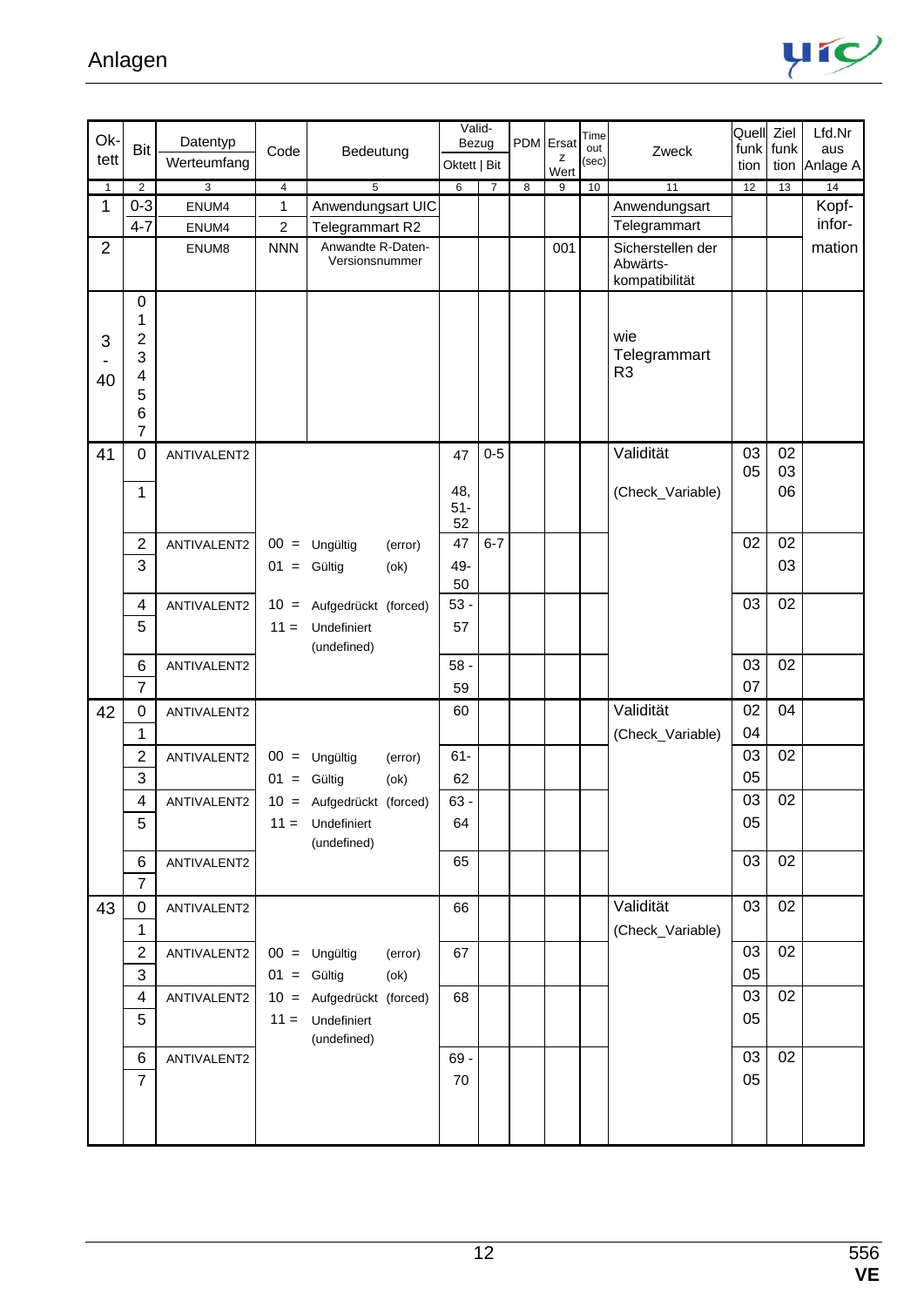

| Ok-          |                |                |                |                                                 | Valid-          |                |            |            | Time         |                                         | Quell Ziel |      | Lfd.Nr   |
|--------------|----------------|----------------|----------------|-------------------------------------------------|-----------------|----------------|------------|------------|--------------|-----------------------------------------|------------|------|----------|
| tett         | <b>Bit</b>     | Datentyp       | Code           | Bedeutung                                       | Bezug           |                | <b>PDM</b> | Ersat<br>z | out<br>(sec) | Zweck                                   | funk       | funk | aus      |
|              |                | Werteumfang    |                |                                                 | Oktett   Bit    |                |            | Wert       |              |                                         | tion       | tion | Anlage A |
| $\mathbf{1}$ | $\overline{2}$ | $\overline{3}$ | $\overline{4}$ | $\overline{5}$                                  | $6\overline{6}$ | $\overline{7}$ | 8          | 9          | 10           | 11<br>Validität                         | 12         | 13   | 14       |
| 44           | $\mathbf 0$    | ANTIVALENT2    |                |                                                 | 71              |                |            |            |              |                                         | 02         | 02   |          |
|              | 1              |                |                |                                                 |                 |                |            |            |              | (Check_Variable)                        | 03<br>04   | 04   |          |
|              |                |                |                |                                                 |                 |                |            |            |              |                                         | 05         |      |          |
|              | $\overline{2}$ | ANTIVALENT2    |                | $00 =$ Ungültig<br>(error)                      | 72              |                |            |            |              |                                         |            |      |          |
|              | 3              |                |                | $01 =$ Gültig<br>(ok)                           |                 |                |            |            |              |                                         |            |      |          |
|              | 4              | ANTIVALENT2    |                | 10 = Aufgedrückt (forced)                       | 73              |                |            |            |              |                                         |            |      |          |
|              | 5              |                | $11 =$         | Undefiniert                                     |                 |                |            |            |              |                                         |            |      |          |
|              |                |                |                | (undefined)                                     |                 |                |            |            |              |                                         |            |      |          |
|              | 6              | ANTIVALENT2    |                |                                                 | 74              |                |            |            |              |                                         |            |      |          |
|              | $\overline{7}$ |                |                |                                                 |                 |                |            |            |              |                                         |            |      |          |
| 45           | 0              | ANTIVALENT2    |                |                                                 | 75              |                |            |            |              | Validität                               |            |      |          |
|              | 1              |                |                |                                                 |                 |                |            |            |              | (Check_Variable)                        |            |      |          |
|              | $\overline{2}$ | ANTIVALENT2    |                | $00 =$ Ungültig<br>(error)                      | 76              |                |            |            |              |                                         |            |      |          |
|              | 3              |                |                | $01 =$ Gültig<br>(ok)                           |                 |                |            |            |              |                                         |            |      |          |
|              | 4              | ANTIVALENT2    | $10 =$         | Aufgedrückt (forced)                            | 77              |                |            |            |              |                                         |            |      |          |
|              | 5              |                | $11 =$         | Undefiniert                                     |                 |                |            |            |              |                                         |            |      |          |
|              |                |                |                | (undefined)                                     |                 |                |            |            |              |                                         |            |      |          |
|              | 6              | ANTIVALENT2    |                |                                                 | 78              |                |            |            |              |                                         |            |      |          |
|              | $\overline{7}$ |                |                |                                                 |                 |                |            |            |              |                                         |            |      |          |
| 46           | 0              | ANTIVALENT2    |                |                                                 | 79              |                |            |            |              | Validität                               |            |      |          |
|              | 1              |                |                |                                                 |                 |                |            |            |              | (Check_Variable)                        |            |      |          |
|              | $\overline{2}$ | ANTIVALENT2    |                | $00 =$ Ungültig<br>(error)                      | 80              |                |            |            |              |                                         |            |      |          |
|              | 3              |                |                | $01 =$ Gültig<br>$($ ok $)$                     |                 |                |            |            |              |                                         |            |      |          |
|              | 4              | ANTIVALENT2    |                | 10 = Aufgedrückt (forced)                       | $81 -$          |                |            |            |              |                                         |            |      |          |
|              | 5              |                | $11 =$         | Undefiniert                                     | 82              |                |            |            |              |                                         |            |      |          |
|              |                |                |                | (undefined)                                     |                 |                |            |            |              |                                         |            |      |          |
|              | 6              | ANTIVALENT2    |                |                                                 | $83 -$          |                |            |            |              |                                         |            |      |          |
|              | $\overline{7}$ |                |                |                                                 | 84              |                |            |            |              |                                         |            |      |          |
| 47           | $\Omega$       | BITSET8        | 1              | Fernsteuerbereitschaft<br>ist hergestellt       | 41              | 0/1            |            |            |              | Allgemeine<br>Traktionsmel-             | 03         | 02   | 4.1      |
|              |                |                | $\Omega$       | Fernsteuerbereitschaft                          |                 |                |            |            |              | dungen                                  | 05         |      |          |
|              |                |                |                | ist nicht hergestellt                           |                 |                |            |            |              | Meldung der<br>Fernsteuerbereit-        |            |      |          |
|              |                |                |                |                                                 |                 |                |            |            |              | schaft                                  |            |      |          |
|              | 1              |                | 1              | Fernsteuerungsart 1                             |                 |                |            |            |              | Meldung:                                | 03         | 02   | 4.2M/1   |
|              |                |                |                | ist eingestellt, Befehle<br>werden ausgeführt   |                 |                |            |            |              | Fernsteuerungsart 1<br>ist eingestellt, |            |      |          |
|              |                |                | $\mathbf 0$    | Fernsteuerungsart 1                             |                 |                |            |            |              | Befehle werden                          |            |      |          |
|              |                |                |                | ist nicht eingestellt                           |                 |                |            |            |              | ausgeführt                              |            |      |          |
|              | $\overline{2}$ |                | 1              | Fernsteuerungsart 2                             |                 |                |            |            |              | Meldung:                                |            |      | 4.2M/2   |
|              |                |                |                | ist eingestellt, Befehle<br>werden ausgeführt   |                 |                |            |            |              | Fernsteuerungsart 2<br>ist eingestellt, |            |      |          |
|              |                |                | $\mathbf 0$    | Fernsteuerungsart 2                             |                 |                |            |            |              | Befehle werden                          |            |      |          |
|              |                |                |                | ist nicht eingestellt                           |                 |                |            |            |              | ausgeführt                              |            |      |          |
|              | 3              |                | 1              | Fernsteuerungsart 3<br>ist eingestellt, Befehle |                 |                |            |            |              | Meldung:<br>Fernsteuerungsart 3         |            |      | 4.2M/3   |
|              |                |                |                | werden ausgeführt                               |                 |                |            |            |              | ist eingestellt,                        |            |      |          |
|              |                |                | $\pmb{0}$      | Fernsteuerungsart 3                             |                 |                |            |            |              | Befehle werden                          |            |      |          |
|              |                |                |                | ist nicht eingestellt                           |                 |                |            |            |              | ausgeführt                              |            |      |          |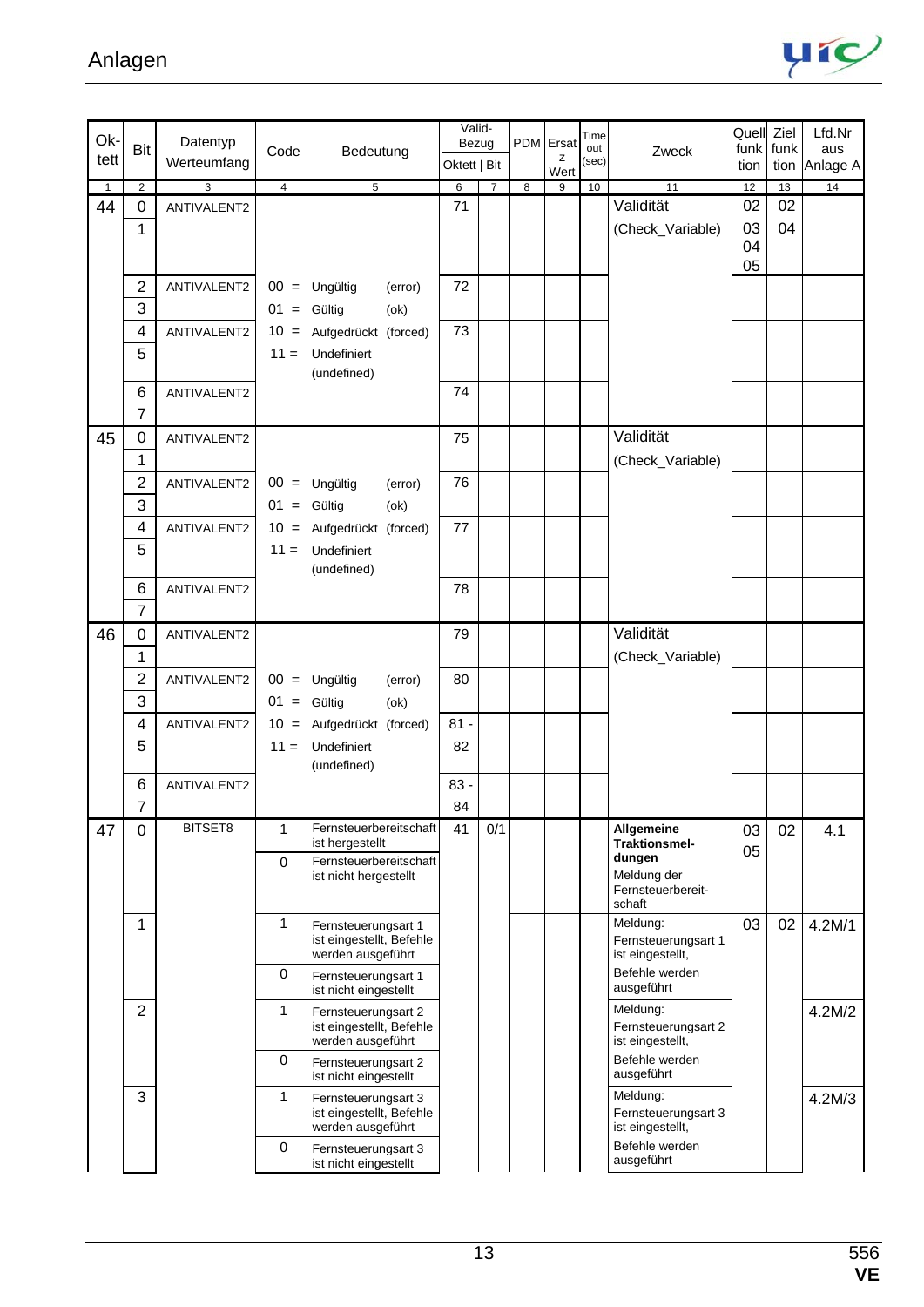

| Ok-          |                     | Datentyp                |                  |                                                             | Valid-                |                | <b>PDM</b> | Ersat     | Time         |                                                   | Quell Ziel   |              | Lfd.Nr          |
|--------------|---------------------|-------------------------|------------------|-------------------------------------------------------------|-----------------------|----------------|------------|-----------|--------------|---------------------------------------------------|--------------|--------------|-----------------|
| tett         | Bit                 | Werteumfang             | Code             | Bedeutung                                                   | Bezug<br>Oktett   Bit |                |            | z         | out<br>(sec) | Zweck                                             | funk<br>tion | funk<br>tion | aus<br>Anlage A |
| $\mathbf{1}$ | 2                   | 3                       | $\overline{4}$   | 5                                                           | 6                     | $\overline{7}$ | 8          | Wert<br>9 | 10           | 11                                                | 12           | 13           | 14              |
|              | 4                   |                         | 1                | Triebfahrzeug ist                                           |                       |                |            |           |              | Triebfahrzeug ist                                 | 03           | 02           | 4.22            |
|              |                     |                         |                  | traktionsbereit und                                         |                       |                |            |           |              | traktionsbereit,                                  | 05           |              |                 |
|              |                     |                         | $\mathbf 0$      | Haltbremse ist gelöst<br>Triebfahrzeug ist nicht            |                       |                |            |           |              | Haltbremse ist gelöst                             |              |              |                 |
|              |                     |                         |                  | traktionsbereit                                             |                       |                |            |           |              |                                                   |              |              |                 |
|              |                     |                         |                  | oder/und Haltbremse<br>ist nicht gelöst                     |                       |                |            |           |              |                                                   |              |              |                 |
|              | 5                   |                         | 0                | Traktionsfreigabe                                           |                       |                |            |           |              | Traktion für alle Tfz                             | 03           | 02           | 4.2             |
|              |                     |                         |                  | zurückgenommen, alle<br>Traktionsaktivitäten<br>stoppen     |                       |                |            |           |              | des Zuges gesperrt                                |              | 03           |                 |
|              |                     |                         | 1                | <b>Bestehenden Status</b><br>unverändert lassen             |                       |                |            |           |              |                                                   |              |              |                 |
|              | 6                   |                         | 1                | Tfz regelt die<br>Geschwindigkeit                           | 41                    | 2/3            |            |           |              | Meldung der aktiven<br>V Regelung                 | 02           | 02           | 4.27            |
|              |                     |                         | $\mathbf 0$      | Tfz regelt die<br>Geschwindigkeit nicht                     |                       |                |            |           |              |                                                   |              |              |                 |
|              | 7                   |                         | 1                | E-Lok: HS aus und                                           |                       |                |            |           |              | Not Aus                                           | 02           | 03           | 4.33/2          |
|              |                     |                         |                  | SA gesenkt                                                  |                       |                |            |           |              | (Auslösung vom<br>geführtem Fahrzeug)             |              |              |                 |
|              |                     |                         |                  | V-Lok: Motor aus und<br>Getriebe entleert                   |                       |                |            |           |              |                                                   |              |              |                 |
|              |                     |                         | 0                | E-Lok: HS und SA<br>wieder freigegeben                      |                       |                |            |           |              |                                                   |              |              |                 |
|              |                     |                         |                  | V-Lok: Motor starbereit                                     |                       |                |            |           |              |                                                   |              |              |                 |
| 48           | 0<br>1              | 2 mal<br><b>BOOLEAN</b> | 1<br>$\mathbf 0$ | Fahrtrichtung in<br>Richtung Fahrzeug 01<br>ist eingestellt | 41                    | 0/1            |            |           |              | Meldung der<br>eingestellten<br>Sollfahrtrichtung | 03           | 02           | 4.42            |
|              |                     |                         | 1<br>1           | Keine Fahrtrichtung ist<br>eingestellt                      |                       |                |            |           |              |                                                   |              |              |                 |
|              |                     |                         | 0                | Fahrtrichtung                                               |                       |                |            |           |              |                                                   |              |              |                 |
|              |                     |                         | 1                | entgegen Fahrzeug 01<br>ist eingestellt                     |                       |                |            |           |              |                                                   |              |              |                 |
|              |                     |                         | 0                | Ungültig                                                    |                       |                |            |           |              |                                                   |              |              |                 |
|              |                     |                         | 0                |                                                             |                       |                |            |           |              |                                                   |              |              |                 |
|              | $\overline{2}$<br>3 | 2 mal<br><b>BOOLEAN</b> | 1<br>0           | Fahren bzw. Fahren<br>vorbereiten                           |                       |                |            |           |              | (Wenn die<br>Geschwindigkeits-                    | 03           | 02<br>03     | 4.34/2          |
|              |                     |                         | 1                | Leerlauf                                                    |                       |                |            |           |              | regelung bei einem<br>geführten Tfz (= NN)        |              |              |                 |
|              |                     |                         | 1                |                                                             |                       |                |            |           |              | liegt)                                            |              |              |                 |
|              |                     |                         | 0                | Bremsen bzw.                                                |                       |                |            |           |              |                                                   |              |              |                 |
|              |                     |                         | 1                | Bremsen vorbereiten                                         |                       |                |            |           |              |                                                   |              |              |                 |
|              |                     |                         | 0                | Ungültig                                                    |                       |                |            |           |              |                                                   |              |              |                 |
|              | 4                   | <b>BOOLEAN</b>          | 0<br>1           | Dynamische Bremse                                           |                       |                |            |           |              | Dynamische Bremse                                 | 03           | 02           | 5.16            |
|              |                     |                         | $\mathbf 0$      | arbeitet<br>Dynamische Bremse                               |                       |                |            |           |              |                                                   |              | 06           |                 |
|              | $5 - 7$             |                         |                  | arbeitet nicht<br>blockiert                                 |                       |                |            |           |              |                                                   |              |              |                 |
| 49           |                     | BIPOLAR2.16/            |                  | NNN, N Traktionssollwert des                                | 41                    | 2/3            |            |           |              | Allgemeine                                        | 02           | 02           | 4.23/2          |
|              |                     | -200%200%               | %                | geführten Tfz mit                                           |                       |                |            |           |              | Traktionsmeldunge                                 |              | 03           |                 |
| 50           |                     |                         |                  | V-Regelberechtigung                                         |                       |                |            |           |              | n<br>Traktionssollwert                            |              |              |                 |
|              |                     |                         |                  | 100%=Nennwert                                               |                       |                |            |           |              | (Vorgabe des                                      |              |              |                 |
|              |                     |                         |                  |                                                             |                       |                |            |           |              | geführten<br>Triebfahrzeugs mit V                 |              |              |                 |
|              |                     |                         |                  |                                                             |                       |                |            |           |              | Regelberechtigung)                                |              |              |                 |
| 51           |                     | BIPOLAR2.16/            |                  | NNN, N Traktions-Istwert                                    | 41                    | 0/1            |            |           |              | <b>Traktions-Istwert</b>                          | 03           | 02           | 4.24            |
| 52           |                     | -200%200%               | $\%$             | 100%=200kN                                                  |                       |                |            |           |              |                                                   | 05           |              |                 |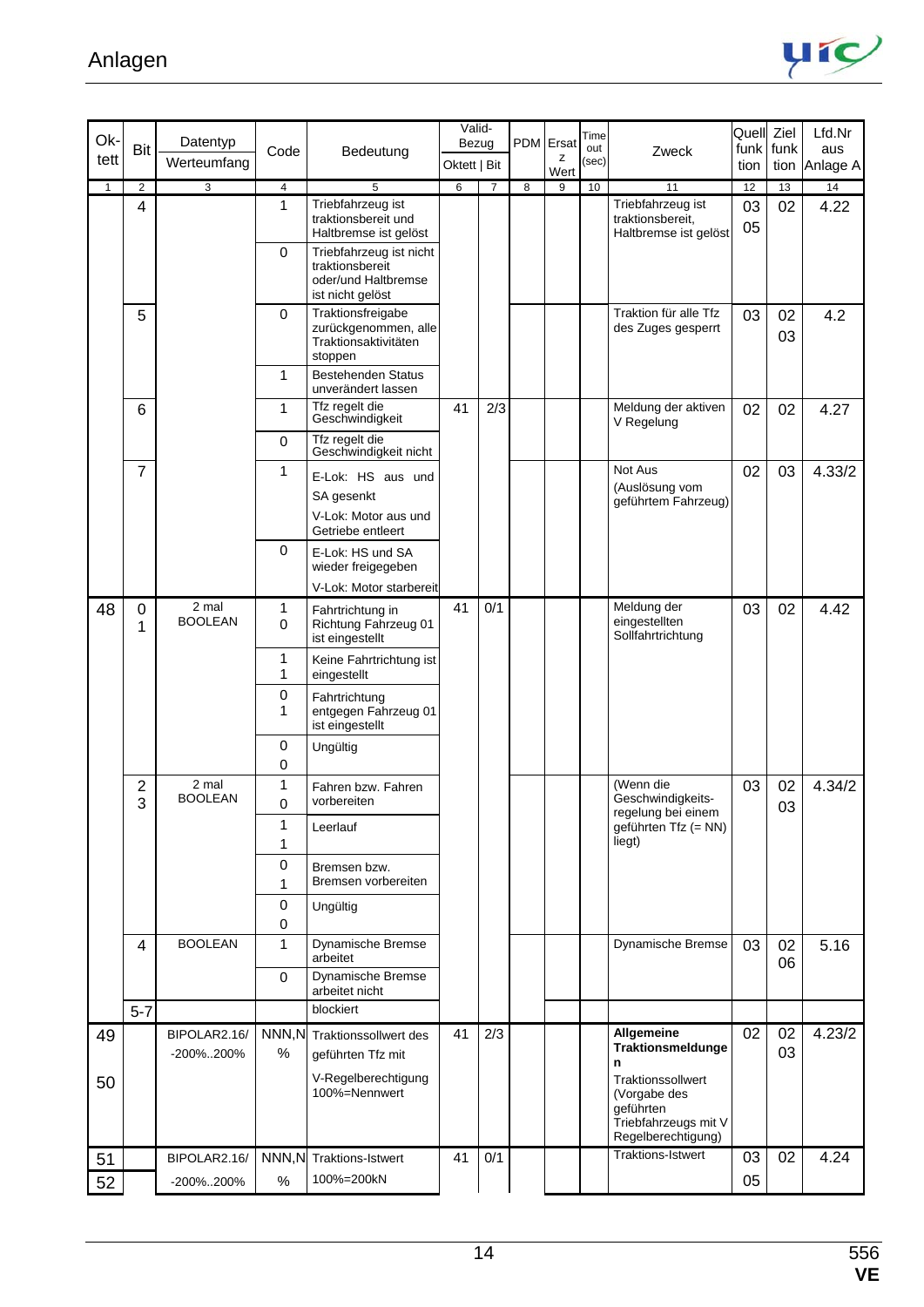

| Ok-          |                       |                                         |                                                               |                                                                                                                                                                                                                                                                   | Valid-       |                |                |            | Time         |                                                                                             | Quell Ziel      |      | Lfd.Nr   |
|--------------|-----------------------|-----------------------------------------|---------------------------------------------------------------|-------------------------------------------------------------------------------------------------------------------------------------------------------------------------------------------------------------------------------------------------------------------|--------------|----------------|----------------|------------|--------------|---------------------------------------------------------------------------------------------|-----------------|------|----------|
| tett         | Bit                   | Datentyp                                | Code                                                          | Bedeutung                                                                                                                                                                                                                                                         | Bezug        |                | PDM            | Ersat<br>z | out<br>(sec) | Zweck                                                                                       | funk            | funk | aus      |
|              |                       | Werteumfang                             |                                                               |                                                                                                                                                                                                                                                                   | Oktett   Bit |                |                | Wert       |              |                                                                                             | tion            | tion | Anlage A |
| $\mathbf{1}$ | $\overline{2}$        | 3                                       | $\overline{4}$                                                | 5                                                                                                                                                                                                                                                                 | 6            | $\overline{7}$ | $\overline{8}$ | 9          | 10           | 11                                                                                          | $\overline{12}$ | 13   | 14       |
| 53           | $0 - 3$               | ENUM4                                   | 1<br>2<br>3<br>4<br>5<br>6<br>7.13<br>14<br>15<br>$\mathbf 0$ | Geführtes<br>Triebfahrzeug bzw.<br>Trainset ist auf<br>folgendes<br>Stromsystem<br>eingestellt::<br>1,5<br>$kV =$<br>$kV =$<br>3<br>$kV \sim$<br>15<br>25<br>$kv \sim$<br>$V =$<br>600<br>$V =$<br>750<br>Reserve<br>Wahl nicht verfügbar<br>Manuelle Einstellung | 41           | 4/5            |                |            |              | Primärenergie<br>E-Traktion:<br>Meldung<br>Stromsystem                                      | 03              | 02   | 4.4      |
|              | $4 - 7$               | ENUM4                                   | 0<br>1<br>2<br>3                                              | Kein E-Betrieb<br>Folgende(r)<br>Stromabnemer sind<br>(ist) ausgewählt:<br>keiner<br>der vordere<br>der hintere<br>beide                                                                                                                                          |              |                |                |            |              | Primärenergie<br>E-Traktion:<br>Meldung Stromab-<br>nehmerauswahl                           | 03              | 02   | 4.6      |
| 54           | 0                     | BITSET8                                 | 1<br>$\Omega$                                                 | Mindestens ein<br>Stromabnehmer ist<br>hoch<br>Alle Stromabnehmer<br>sind nieder                                                                                                                                                                                  |              |                |                |            |              | Meldungen<br>Primärenergie<br><b>E-Traktion</b><br>Meldung:<br>Stromabnehmer<br>hoch/nieder | 03              | 02   | 4.8/1    |
|              | 1                     |                                         | 1                                                             | Hauptschaler ist ein                                                                                                                                                                                                                                              |              |                |                |            |              | Meldung:<br>Hauptschalter                                                                   | 03              | 02   | 4.10     |
|              |                       |                                         | $\mathbf 0$                                                   | Hauptschaler ist aus                                                                                                                                                                                                                                              |              |                |                |            |              | Ein/Aus!                                                                                    |                 |      |          |
|              | $2 - 7$               |                                         |                                                               | blockiert                                                                                                                                                                                                                                                         |              |                |                |            |              |                                                                                             |                 |      |          |
| 55<br>56     |                       | UNIPOLAR2.16/<br>0.400%<br>$1% = 10A$   | NNN,N                                                         | Oberstrom beträgt<br>N, NN kA                                                                                                                                                                                                                                     |              |                |                |            |              | Meldung des<br><b>Oberstromes</b>                                                           | 03              | 02   | 4.36/2   |
| 57           |                       | UNSIGNED8/<br>$NNN = 0.255$<br>100=100% | <b>NNN</b>                                                    | Fahrdrahtspannung<br>100%=Nennspannung                                                                                                                                                                                                                            |              |                |                |            |              | Meldung:<br>Fahrdrahtspannungs<br>-Istwert                                                  | 03              | 02   | 4.8/2    |
| 58           | 0<br>1                | 2 mal<br>BOOLEAN1                       | 1<br>$\Omega$                                                 | Alle Dieselmotoren<br>laufen                                                                                                                                                                                                                                      | 41           | 6/7            |                |            |              | Meldungen<br>Primärenergie                                                                  | 03              | 02   | 4.12/1   |
|              |                       |                                         | $\mathbf 0$<br>$\mathbf 0$                                    | $\geq$ 1 Dieselmotor startet<br>bzw. stellt ab                                                                                                                                                                                                                    |              |                |                |            |              | <b>Diesel-Traktion</b>                                                                      |                 |      |          |
|              |                       |                                         | 1<br>1<br>0                                                   | $\geq$ 1 Dieselmotor läuft<br>und $\geq 1$ Dieselmotor<br>steht<br>Alle Dieselmotoren                                                                                                                                                                             |              |                |                |            |              | Meldung:<br>Dieselmotor                                                                     |                 |      |          |
|              |                       |                                         | 1                                                             | stehen                                                                                                                                                                                                                                                            |              |                |                |            |              |                                                                                             |                 |      |          |
|              | $\boldsymbol{2}$<br>3 | 2 mal<br>BOOLEAN1                       | 1<br>$\mathbf 0$<br>0<br>$\mathbf 0$                          | Zugenergieversorgung<br>läuft bzw. ist<br>eingeschaltet<br>Zugenergieversorgung<br>startet bzw. stellt ab                                                                                                                                                         |              |                |                |            |              | Meldung der<br>Zugenergieversorgu<br>ng<br>(Auf<br>Dieseltriebfahrzeuge                     | 07              | 02   | 4.38/2   |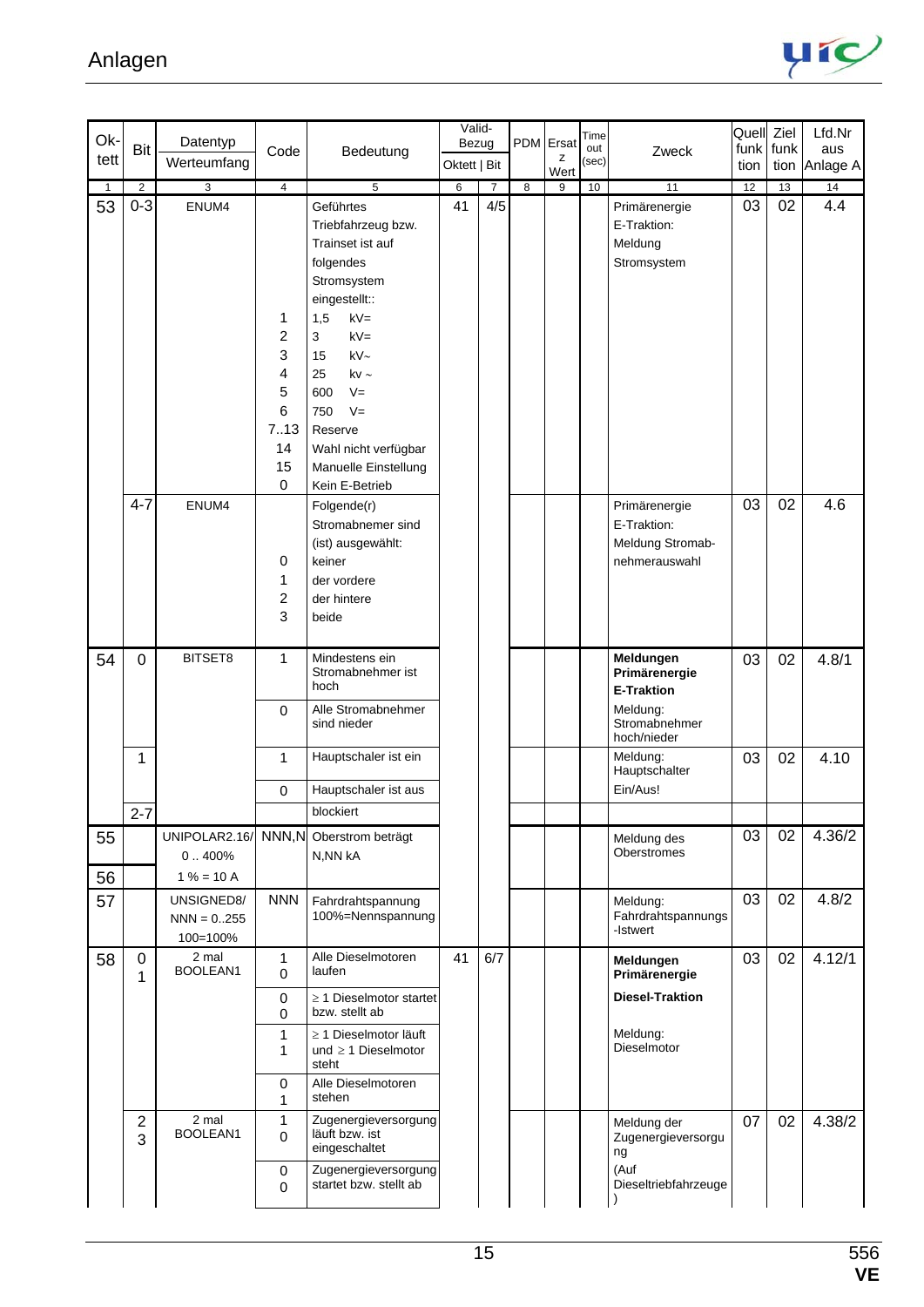

| Ok-          |                | Datentyp                                |                            |                                                                                | Valid-                |                |   | PDM Ersat | Time         |                                                                                                  | Quell Ziel   |              | Lfd.Nr           |
|--------------|----------------|-----------------------------------------|----------------------------|--------------------------------------------------------------------------------|-----------------------|----------------|---|-----------|--------------|--------------------------------------------------------------------------------------------------|--------------|--------------|------------------|
| tett         | Bit            | Werteumfang                             | Code                       | Bedeutung                                                                      | Bezug<br>Oktett   Bit |                |   | z         | out<br>(sec) | Zweck                                                                                            | funk<br>tion | funk<br>tion | aus<br>Anlage A  |
| $\mathbf{1}$ | $\overline{2}$ | 3                                       | $\overline{4}$             | 5                                                                              | 6                     | $\overline{7}$ | 8 | Wert<br>9 | 10           | 11                                                                                               | 12           | 13           | 14               |
|              |                |                                         | $\mathbf 0$<br>1           | Zugenergieversorgung<br>ist abgestellt bzw.<br>ausgeschaltet                   |                       |                |   |           |              |                                                                                                  |              |              |                  |
|              |                |                                         | 1<br>1                     | Fehler                                                                         |                       |                |   |           |              |                                                                                                  |              |              |                  |
|              | $\overline{4}$ | BOOLEAN1                                | $\mathbf{1}$               | Vorwärmebetrieb ist<br>ein!                                                    |                       |                |   |           |              | Meldung:<br>Vorwärmebetrieb                                                                      | 03           | 02           | 4.43             |
|              |                |                                         | $\mathbf 0$                | Vorwärmebetrieb ist<br>aus!                                                    |                       |                |   |           |              |                                                                                                  |              |              |                  |
|              | 5              | BOOLEAN1                                | 1                          | Getriebe befindet sich<br>in Schnellgangstellung                               |                       |                |   |           |              | Meldung der<br>Getriebestellung                                                                  | 03           | 02           | 4.44             |
|              |                |                                         | $\mathbf 0$                | Getriebe befindet sich<br>in<br>Langsamgangstellung                            |                       |                |   |           |              |                                                                                                  |              |              |                  |
|              | 6              |                                         |                            | <b>Blockiert</b>                                                               |                       |                |   |           |              |                                                                                                  |              |              |                  |
|              | $\overline{7}$ |                                         |                            | <b>Blockiert</b>                                                               |                       |                |   |           |              |                                                                                                  |              |              |                  |
| 59           |                | UNSIGNED8/<br>$NNN = 0.255$<br>200=100% | <b>NNN</b>                 | Dieselmotordrehzahl<br>100%=Nenndrehzahl                                       |                       |                |   |           |              | Dieselmotordrehzahl                                                                              | 03           | 02           | 4.12/2           |
| 60           | 0<br>1         | 2 mal<br>BOOLEAN1                       | 1<br>$\mathbf 0$           | Kompressor Ein!                                                                | 42                    | 0/1            |   |           |              | Hilfsbetriebe                                                                                    | 02<br>04     | 04           | 4.14/2<br>Teil 1 |
|              |                |                                         | 1<br>1                     | Kompressor<br>Automatikbetrieb (alle<br>Kompressoren<br>arbeiten autark)!      |                       |                |   |           |              | Kompressor<br>(Befehl kommt vom<br>Fz 01 falls kein<br>führendes Fz im                           |              |              |                  |
|              |                |                                         | $\mathbf 0$<br>1           | Kompressor Aus!                                                                |                       |                |   |           |              | Zug ist)                                                                                         |              |              |                  |
|              |                |                                         | $\mathbf 0$<br>$\mathbf 0$ | Keine Reaktion                                                                 |                       |                |   |           |              |                                                                                                  |              |              |                  |
|              | $2 - 7$        |                                         |                            | blockiert                                                                      |                       |                |   |           |              |                                                                                                  |              |              |                  |
| 61<br>62     |                | BIPOLAR2.16/<br>$-100\%$ +100%          | <b>NNN</b>                 | verfügbarer<br>Zugkraftwert in X%<br>X=100 bei max. inst.<br>Zugkraft          | 42                    | 2/3            |   |           |              | Meldung der<br>verfügbaren Zugkraft<br>(Traktionsleistungs-<br>fähigkeit)                        | 03<br>05     | 02           | 4.45/1           |
| 63<br>64     |                | BIPOLAR2.16/<br>$-100\%$ +100%          | <b>NNN</b>                 | verfügbarer<br>Bremskraftwert in Y%<br>Y=100 bei max. inst.<br>dyn. Bremskraft | 42                    | 4/5            |   |           |              | Meldung der<br>verfügbaren<br>dynamischen<br><b>Bremskraft</b><br>(Bremsleistungs-<br>fähigkeit) | 03<br>05     | 02           | 4.45/2           |
| 65           |                | ENUM8<br>NNN=1255                       | <b>NNN</b>                 | Ländercode                                                                     | 42                    | 6/7            |   |           |              | Meldung<br>UIC-Ländercode des                                                                    | 03           | 02           | 4.5/2            |
|              |                |                                         | 0                          | Keine Wahl                                                                     |                       |                |   |           |              | Stromabnehmers                                                                                   |              |              |                  |
| 66           | $0 - 3$        | ENUM4                                   | 0                          | Standardform                                                                   | 43                    | 0/1            |   |           |              | Form des<br>Stromabnehmers                                                                       | 03           | 02           | 4.5/4            |
|              |                |                                         | 1                          | Α                                                                              |                       |                |   |           |              |                                                                                                  |              |              |                  |
|              |                |                                         | $\overline{2}$             | B                                                                              |                       |                |   |           |              |                                                                                                  |              |              |                  |
|              |                |                                         | $\sqrt{3}$                 | $\mathsf C$                                                                    |                       |                |   |           |              |                                                                                                  |              |              |                  |
|              |                |                                         | $\overline{4}$             | D                                                                              |                       |                |   |           |              |                                                                                                  |              |              |                  |
|              |                |                                         | 5.14                       | Reserve                                                                        |                       |                |   |           |              |                                                                                                  |              |              |                  |
|              |                |                                         | 15                         | Nicht verfügbar                                                                |                       |                |   |           |              |                                                                                                  |              |              |                  |
|              | 4<br>5         | 2 mal<br><b>BOOLEAN</b>                 | $\mathbf 0$                | Parking ON progress                                                            |                       |                |   |           |              | Parking mode Status                                                                              | 03           | 02           | 4.49             |
|              |                |                                         | $\mathbf{1}$               |                                                                                |                       |                |   |           |              |                                                                                                  |              |              |                  |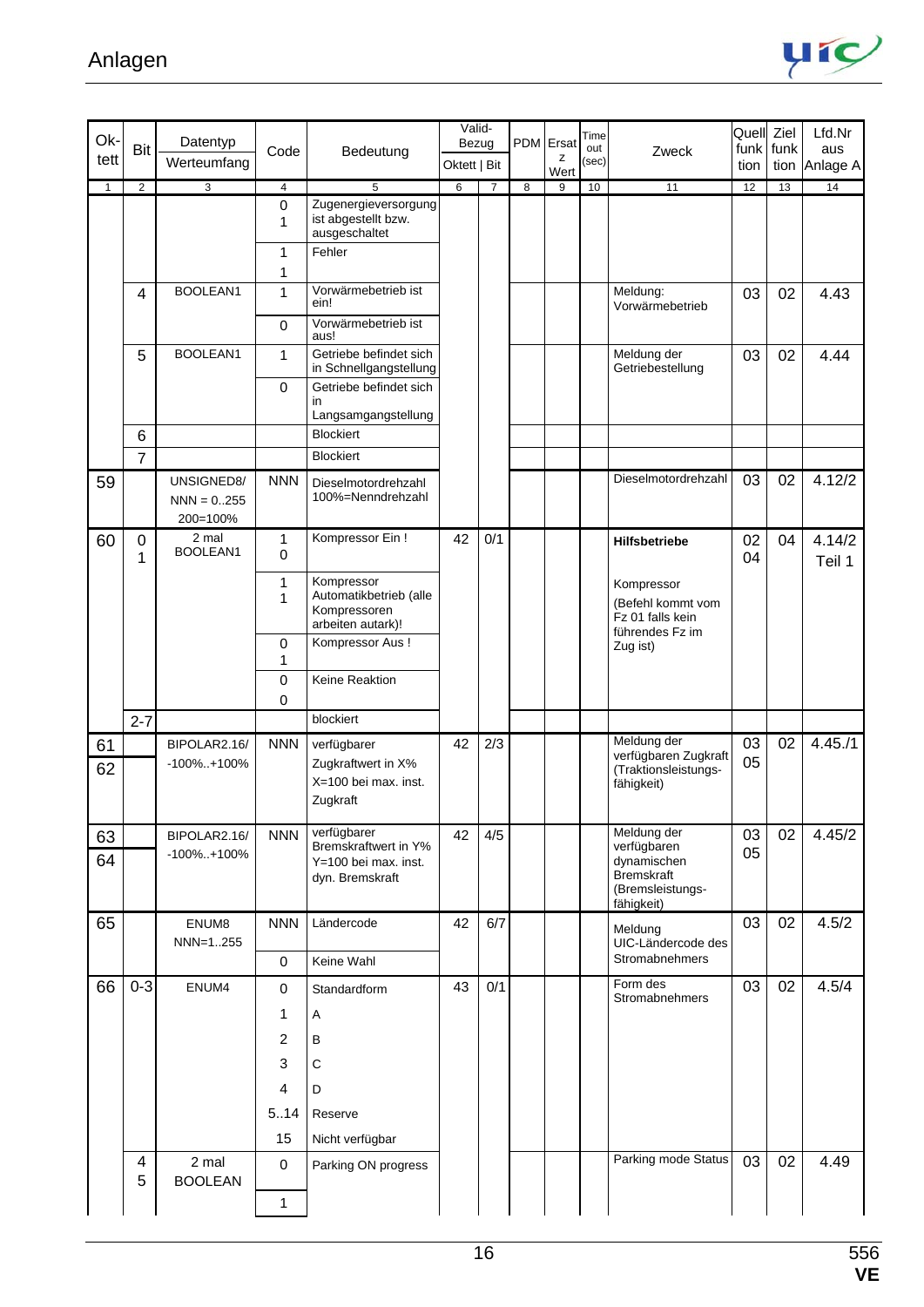

| Ok-          |                                                   | Datentyp       |                   |                                                    | Valid-<br>Bezug | PDM Ersat      |                | Time      |              | Quell Ziel                                                                   |          | Lfd.Nr    |                      |
|--------------|---------------------------------------------------|----------------|-------------------|----------------------------------------------------|-----------------|----------------|----------------|-----------|--------------|------------------------------------------------------------------------------|----------|-----------|----------------------|
| tett         | Bit                                               | Werteumfang    | Code              | Bedeutung                                          | Oktett   Bit    |                |                | z         | out<br>(sec) | Zweck                                                                        | tion     | funk funk | aus<br>tion Anlage A |
| $\mathbf{1}$ | $\overline{2}$                                    | $\overline{3}$ | 4                 | $\overline{5}$                                     | 6               | $\overline{7}$ | $\overline{8}$ | Wert<br>9 | 10           | 11                                                                           | 12       | 13        | 14                   |
|              |                                                   |                | 1                 | Parking ON                                         |                 |                |                |           |              |                                                                              |          |           |                      |
|              |                                                   |                | 1                 |                                                    |                 |                |                |           |              |                                                                              |          |           |                      |
|              |                                                   |                | 1                 | Parking OFF progress                               |                 |                |                |           |              |                                                                              |          |           |                      |
|              |                                                   |                | 0                 |                                                    |                 |                |                |           |              |                                                                              |          |           |                      |
|              |                                                   |                | 0                 | Parking OFF                                        |                 |                |                |           |              |                                                                              |          |           |                      |
|              |                                                   |                |                   |                                                    |                 |                |                |           |              |                                                                              |          |           |                      |
|              | 6                                                 |                | $\mathbf 0$       |                                                    |                 |                |                |           |              |                                                                              |          |           |                      |
|              | $\overline{7}$                                    |                |                   | blockiert                                          |                 |                |                |           |              |                                                                              |          |           |                      |
| 67           |                                                   | BIPOLAR2.16/   | <b>NNN</b>        | Max. sofort mögliche<br>Wirbelstrom-Bremskraft     | 43              | 2/3            |                |           |              | Meldung der<br>verfügbaren<br>möglichen<br>Wirbelstrom-<br><b>Bremskraft</b> | 03<br>05 | 02        | 4.46/4               |
| 68           |                                                   | $-100\%$ +100% |                   |                                                    |                 | 4/5            |                |           |              |                                                                              |          |           |                      |
| 69           |                                                   | BIPOLAR2.16/   | <b>NNN</b>        | Wirbelstrom-Bremsen                                | 43              | 6/7            |                |           |              | Wirbelstrom-<br>Bremsen                                                      | 03       | 02        | 4.46/3               |
| 70           |                                                   | -100%+100%     |                   | effektiver Wert in %                               |                 |                |                |           |              | effektiver Wert                                                              | 05       |           |                      |
| 71           | $\mathbf 0$                                       | BITSET8        | 1                 | Tzf kann<br>Wirbelstrombremsung<br>vornehmen       | 44              | 0/1            |                |           |              | Tfz ist zur Betätigung<br>der<br>Wirbelstrombremse                           | 03<br>05 | 02        | 4.46/1               |
|              |                                                   |                | $\mathbf 0$       | Tzf kann keine<br>Wirbelstrombremsung<br>vornehmen |                 |                |                |           |              | bereit                                                                       |          |           |                      |
|              | 1                                                 |                | $\mathbf{1}$      | Fernsteuerungstyp 4<br>verfügbar                   |                 |                |                |           |              | Meldung:<br>Fernsteuerungstyp 4                                              | 03       | 02        | 4.2M/4               |
|              |                                                   |                | $\mathbf 0$       | Fernsteuerungstyp 4<br>nicht verfügbar             |                 |                |                |           |              | ist verfügbar                                                                |          |           |                      |
|              | $\overline{2}$                                    |                | 1                 | Besondere<br>Anforderungen                         |                 |                |                |           |              | Meldung: Störstrom-<br>anforderung                                           |          |           | 4.5/6                |
|              |                                                   |                | 0                 | Standard                                           |                 |                |                |           |              |                                                                              |          |           |                      |
|              | 3                                                 |                | 1                 | Lüfter ein !                                       |                 |                |                |           |              | Lüfter                                                                       | 02       | 04        | 4.14/2               |
|              |                                                   |                | 0                 | Automatikbetrieb                                   |                 |                |                |           |              |                                                                              | 04       |           | Teil 2               |
|              |                                                   |                | 1<br>$\mathbf{1}$ |                                                    |                 |                |                |           |              |                                                                              |          |           |                      |
|              | 4                                                 |                | 0                 | Lüfter Aus!                                        |                 |                |                |           |              |                                                                              |          |           |                      |
|              |                                                   |                | 1                 |                                                    |                 |                |                |           |              |                                                                              |          |           |                      |
|              |                                                   |                | 0                 | Keine Reaktion                                     |                 |                |                |           |              |                                                                              |          |           |                      |
|              |                                                   |                | 0                 |                                                    |                 |                |                |           |              |                                                                              |          |           |                      |
|              | $5 - 7$                                           |                |                   | blockiert                                          |                 |                |                |           |              |                                                                              |          |           |                      |
| 72<br>84     | 0<br>1<br>$\overline{c}$<br>3<br>4<br>5<br>6<br>7 |                |                   |                                                    |                 |                |                |           |              | Reserve international                                                        |          |           |                      |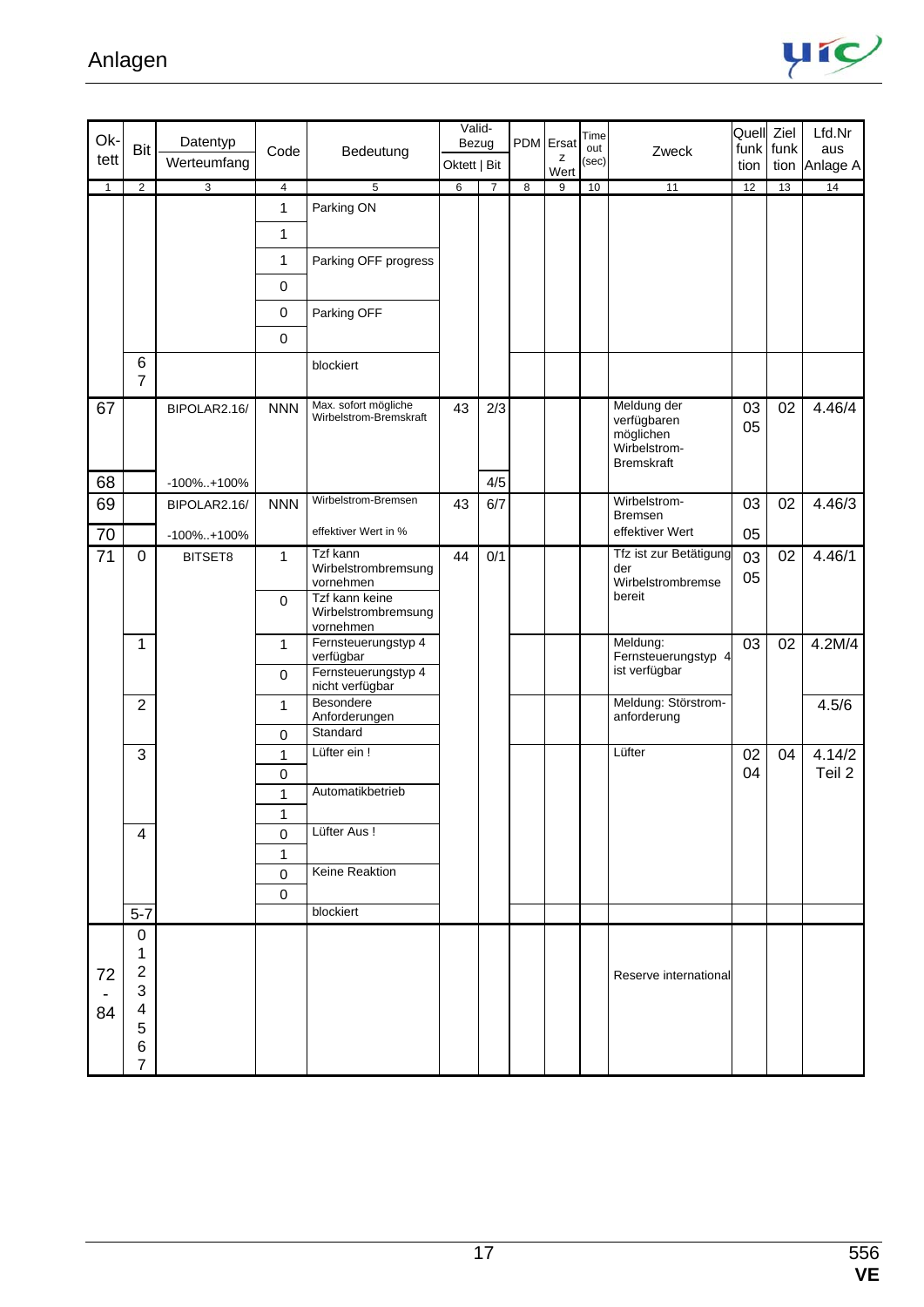

| $Ok-$<br>tett | Bit                                          | Datentyp<br>Werteumfang | Code | Bedeutung | Valid-<br>Bezug<br>Oktett   Bit |   | PDM Ersat<br>z<br>Wert | Time<br>out<br>(sec) | Zweck            | Quell Ziel<br>tion | funk tunk | Lfd.Nr<br>aus<br>tion Anlage A |
|---------------|----------------------------------------------|-------------------------|------|-----------|---------------------------------|---|------------------------|----------------------|------------------|--------------------|-----------|--------------------------------|
|               | 2                                            | 3                       | 4    | 5         | 6                               | 8 | 9                      | 10                   | 11               | 12                 | 13        | 14                             |
| 85<br>128     | 0<br>$\overline{2}$<br>3<br>4<br>5<br>6<br>⇁ |                         |      |           |                                 |   |                        |                      | Reserve national |                    |           |                                |

Legende:

| Spalte 3                                                                                                                                     |                                       | Datentypen siehe Anlage F                                                                                                                             |  |  |  |  |  |  |  |  |
|----------------------------------------------------------------------------------------------------------------------------------------------|---------------------------------------|-------------------------------------------------------------------------------------------------------------------------------------------------------|--|--|--|--|--|--|--|--|
| Spalte 4                                                                                                                                     | 0, 1<br>0, 1.9<br>0, 19, AF<br>N<br>Н | <b>Binäre Werte</b><br>Bestimmte dezimale Ziffern<br>Bestimmte hexadezimale Ziffern<br>Irgendeine natürliche Ziffer<br>Irgendeine hexadezimale Ziffer |  |  |  |  |  |  |  |  |
| Spalten 6, 7                                                                                                                                 |                                       | In diesen Spalten ist der wechselseitige Bezug der<br>Validitätsbits zu den Prozeßvariablen und umgekehrt<br>dargestellt                              |  |  |  |  |  |  |  |  |
| Spalte 8                                                                                                                                     |                                       | Erklärung der Abkürzungen siehe Anlage D                                                                                                              |  |  |  |  |  |  |  |  |
| Spalten 9, 10<br>Ersatzwert, der von der empfangenden Anwendung<br>verwendet werden soll, falls die Übertragung von Anfang an<br>gestört ist |                                       |                                                                                                                                                       |  |  |  |  |  |  |  |  |
|                                                                                                                                              |                                       | Ersatzwert, der von der empfangenden Anwendung 5 sec<br>$5$ (Bsp.)<br>nach Übertragungsabbruch verwendet werden soll                                  |  |  |  |  |  |  |  |  |
| Spalten 12, 13<br>Funktionsadressen siehe Textteil, Ziffer 5.6                                                                               |                                       |                                                                                                                                                       |  |  |  |  |  |  |  |  |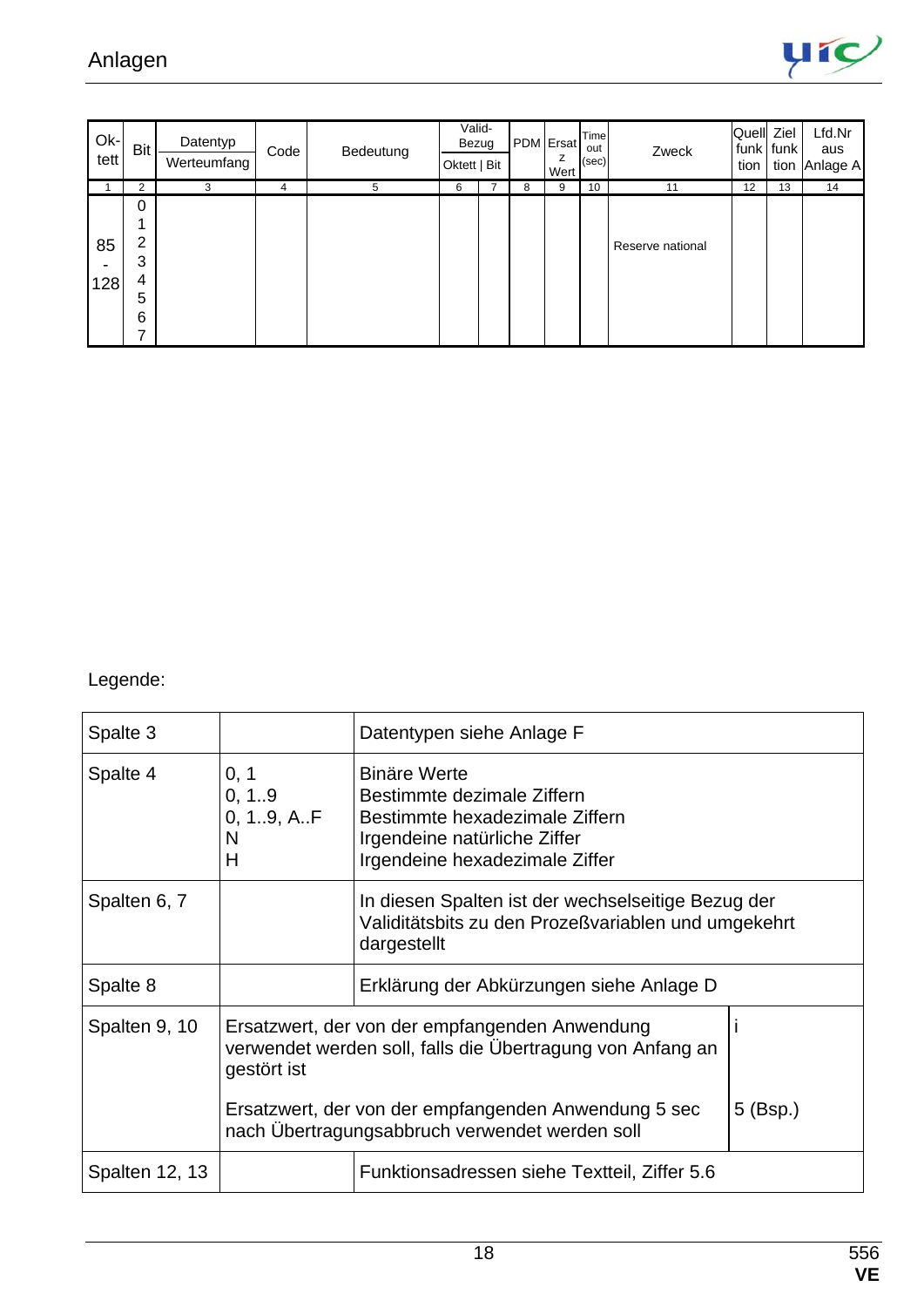

Die Oktette 85 bis 128 können für nationale, bi- bzw. multilaterale Anwendungen durch die Bahnen eigenständig oder zusätzlich zur UIC-Anwendung genutzt werden.

Die eindeutige Vergabe einer nur für die jeweilige Anwendung geltenden nationalen Anwendungskennung sowie einer nationalen Telegrammversion im Taufframe (Anlage C.3) wird empfohlen.

#### **Es wird ebenfalls empfohlen den Regeln der internationalen Versionierung zu folgen.**

Der nationale Teil der R-Telegramme darf nicht benutzt werden, wenn der UIC-Code der Eigentumsbahn in den Fahrzeugen des Zuges unterschiedlich ist.

Die Ausnahmen sind die bi- oder multilateralen Anwendungen. Jedes Fahrzeug muss eine Tabelle haben, die der eigenen Anwendung eine Anwendung der anderen Bahn zuweist.

z.B.: (Eigentumsbahn C, Nationale Anwendungskennung x, Nationale Telegrammversion v)  $=$  (Eigentumsbahn A, Nationale Anwendungskennung y, Nationale Telegrammversion t) = (Eigentumsbahn B, Nationale Anwendungskennung z, Nationale Telegrammversion s)

Diese Zuordnung, wie auch die Regeln der Interoperabilität, müssen zwischen den Betreibern ausgehandelt werden.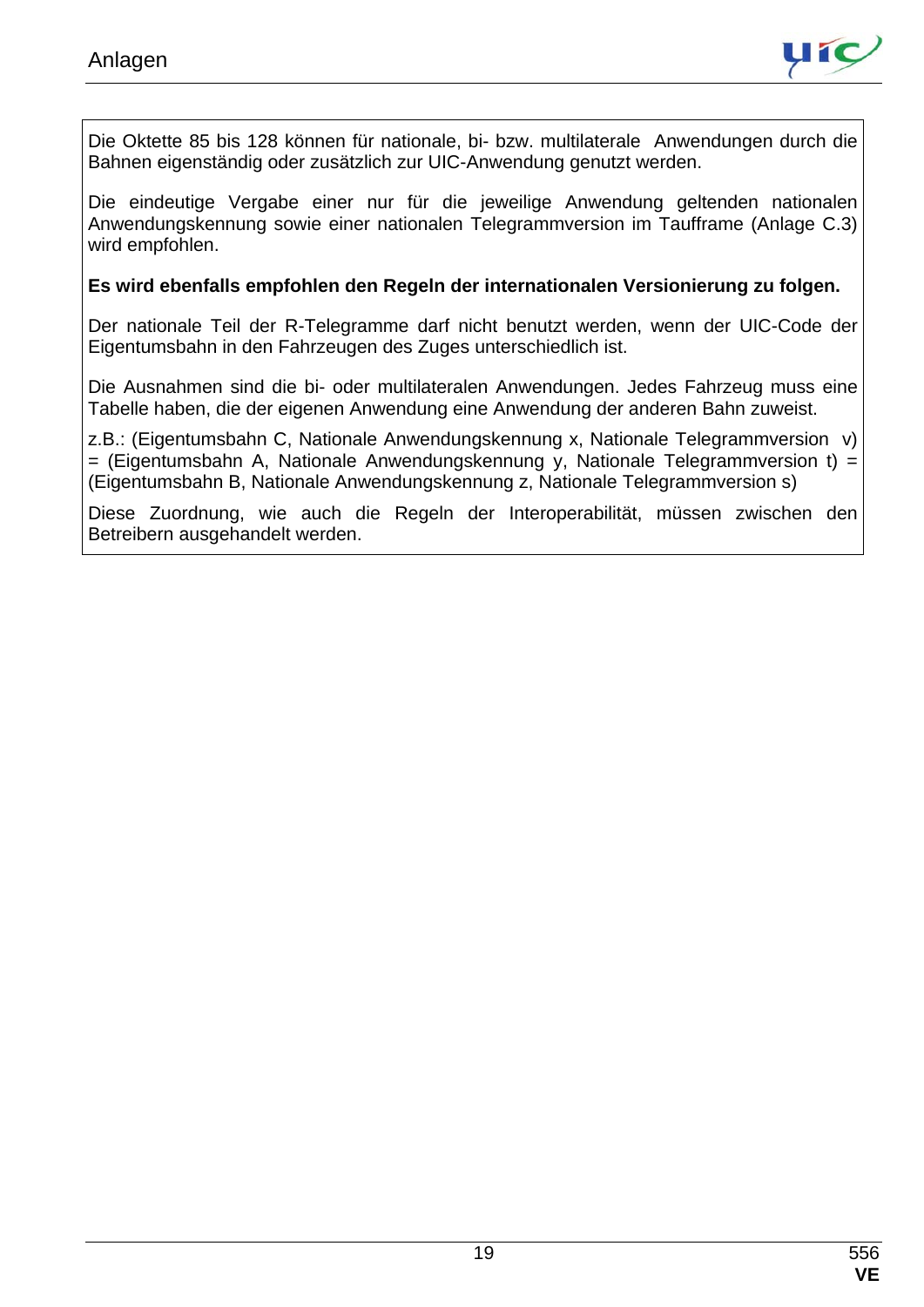

### **Änderungshistorie**

| Version | Datum      | Änderung                                                        | Grund der Änderung        |
|---------|------------|-----------------------------------------------------------------|---------------------------|
| 002.01  | 27.05.2004 | Bearbeiten und Hinzufügen von folgenden Telegrammen             | Einarbeitung der          |
|         |            | und Telegramminhalten: 4.1, 4.2, 4.2M/1-4.2M/4, 4.5/2,          | neuen Befehle             |
|         |            | 4.5/4, 4.5/6, 4.12/1, 4.14/2, 4.22, 4.23/2, 4.24, 4.27, 4.33/2, | welche durch UIC-         |
|         |            | 4.34/2, 4.38/2, 4.42-4.46/1, 4.46/3, 4.46/4, 4.49, 5.16.        | MB 647 nötig              |
|         |            |                                                                 | wurden;                   |
|         |            |                                                                 | Fehlerkorrekturen;        |
|         |            |                                                                 | dem Wert "0" wurde        |
|         |            |                                                                 | eine Bedeutung            |
|         |            |                                                                 | zugewiesen                |
|         |            | Anderung des Layouts nach M1                                    | Neues Layout              |
|         |            |                                                                 | wegen UIC-Richtlinie      |
|         |            |                                                                 | M1                        |
|         |            | Diverse Formatänderungen                                        | Erhöhung der              |
|         |            |                                                                 | Lesbarkeit                |
|         |            | Einführung einer Änderungshistorie                              | Erhöhung der              |
|         |            |                                                                 | <b>Nutzbarkeit</b>        |
|         |            | Einführen einer Revisionsnummer                                 | Erweiterung und           |
|         |            |                                                                 | Neugestaltung des         |
|         |            |                                                                 | Versionshandlings         |
| 002.02  | 01.08.2005 | Anderung des Layouts                                            | <b>UIC Vorgaben</b>       |
|         |            | Änderung der Anlagennummerierung                                | <b>UIC Vorgaben</b>       |
| 002.03  | 01.03.2009 | Ergänzende Empfehlungen zum Verwenden des nationalen            | Fehlende bzw.             |
|         |            | Teils der R-Telegramme                                          | unklare Regelung          |
|         |            | Diverse Formatänderungen                                        | <b>Bessere Lesbarkeit</b> |
|         |            | Abgleich der Quell- und Zielfunktionsadressen zwischen          | Harmonisierung            |
|         |            | Anlage A und B bei folgenden Telegrammen: 4.1, 4.2M/1,          | zwischen Anlage A         |
|         |            | 4.34/2, 4.38/2                                                  | und B                     |
|         |            | Abgleich der Anlage A mit B in den Spalten "Zweck" und          | Unterschiede im           |
|         |            | "Bedeutung"                                                     | Wording in Anlage A       |
|         |            |                                                                 | und B                     |
|         |            | Korrektur der falschen Zuweisung der Validitätbits 0/1 des      | Fehlerkorrektur           |
|         |            | Oktetts 44 zum Oktett 70                                        |                           |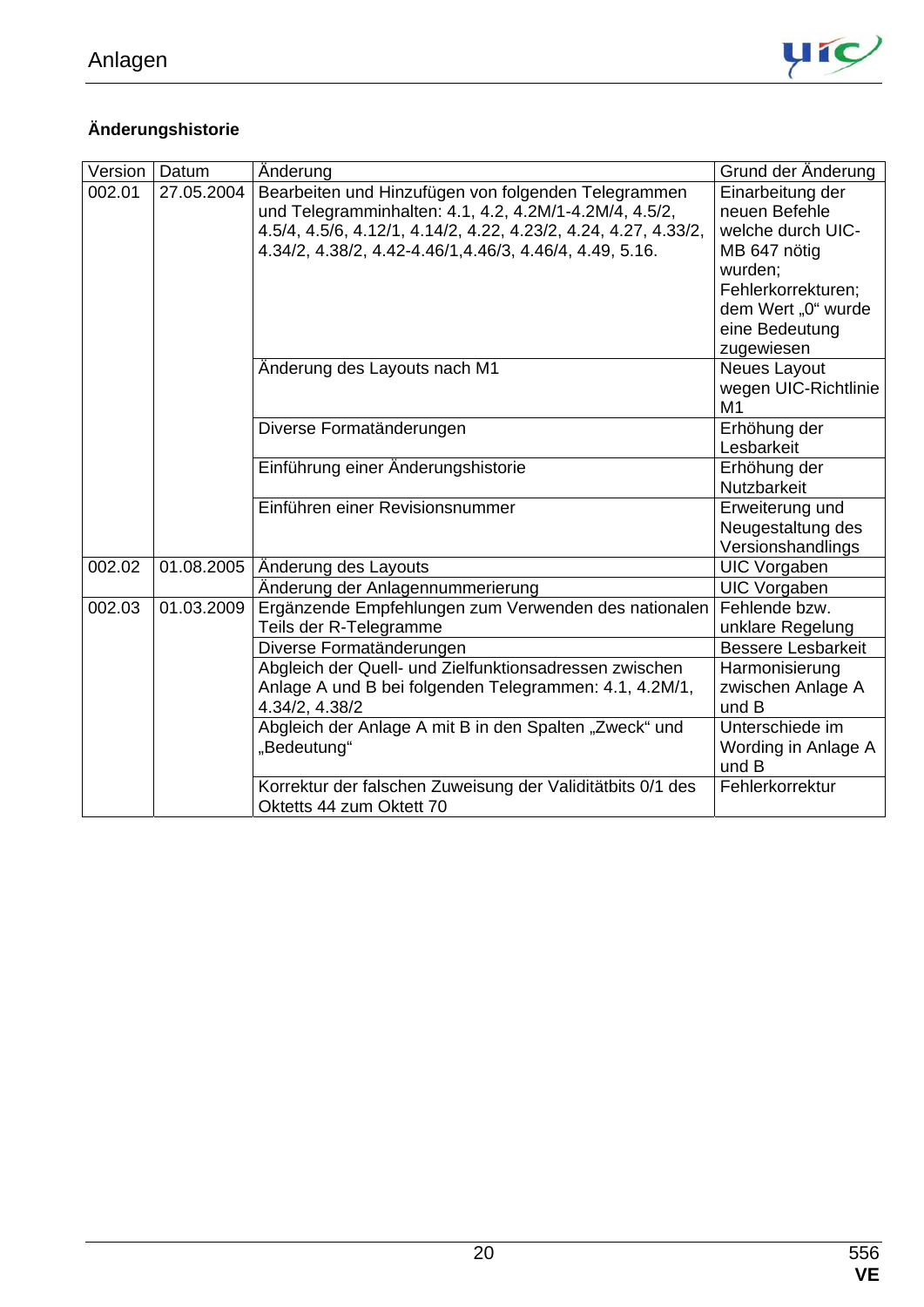

**B.3 – Aufbau des R3-Telegrammes (Version 002.03, gültig ab 01.03.2009)**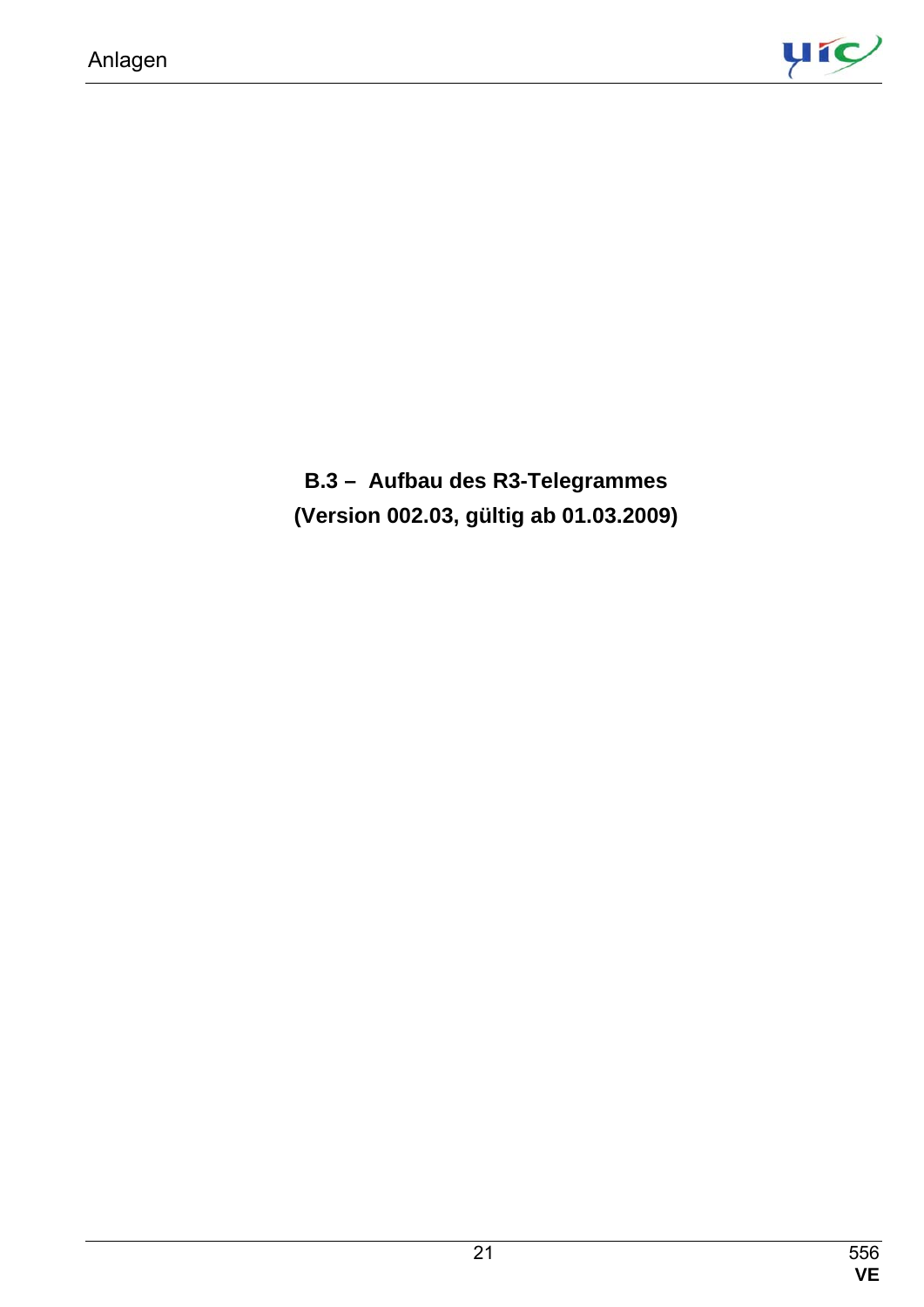

| Ok-<br>tett    | <b>Bit</b>     | Datentyp<br>Werteumfang | Code           | Bedeutung                             | Valid-<br>Bezug<br>Oktett   Bit |                | P<br>D<br>М             | Ersatz<br>-Wert | Time<br>out<br>(sec) | Zweck                                           | Quell Ziel<br>funk<br>tion | funk                                    | Lfd.Nr<br>aus<br>tion Anlage A |
|----------------|----------------|-------------------------|----------------|---------------------------------------|---------------------------------|----------------|-------------------------|-----------------|----------------------|-------------------------------------------------|----------------------------|-----------------------------------------|--------------------------------|
| $\mathbf{1}$   | 2              | $\overline{3}$          | $\overline{4}$ | $\overline{5}$                        | 6                               | $\overline{7}$ | $\overline{\mathbf{8}}$ | 9               | 10                   | 11                                              | 12                         | 13                                      | 14                             |
| 1              | $0 - 3$        | ENUM4                   | 1              | Anwendungsart UIC                     |                                 |                |                         |                 |                      | Anwendungsart                                   |                            |                                         | Kopf-                          |
|                | $4 - 7$        | ENUM4                   | 3              | Telegrammart R3                       |                                 |                |                         |                 |                      | Telegrammart                                    |                            |                                         | infor-                         |
| $\overline{2}$ |                | ENUM8                   | <b>NNN</b>     | Angewandte R-Daten-<br>Versionsnummer |                                 |                |                         | 001             |                      | Sicherstellen der<br>Abwärts-<br>kompatibilität |                            |                                         | mation                         |
| 3              | 0              | ANTIVALENT2             |                |                                       | 9                               | $0 - 3$        |                         |                 |                      | Validität                                       | 15                         | 15                                      |                                |
|                | 1              |                         |                |                                       |                                 |                |                         |                 |                      | (Check_Variable)                                |                            |                                         |                                |
|                | $\overline{c}$ | ANTIVALENT2             |                | $00 =$ Ungültig<br>(error)            | 9                               | $4 - 7$        |                         |                 |                      |                                                 | 15                         | 15                                      |                                |
|                | 3              |                         | $01 =$         | Gültig<br>(ok)                        |                                 |                |                         |                 |                      |                                                 |                            |                                         |                                |
|                | 4              | ANTIVALENT2             | $10 =$         | Aufgedrückt (forced)                  | 10                              | $0 - 6$        |                         |                 |                      |                                                 | 15                         | 15                                      |                                |
|                | 5              |                         |                | $11 =$ Undefiniert (undefined)        |                                 |                |                         |                 |                      |                                                 |                            |                                         |                                |
|                | 6              | ANTIVALENT2             |                |                                       | 10                              | $\overline{7}$ |                         |                 |                      |                                                 | 16                         | 02, 03, 06,                             |                                |
|                |                |                         |                |                                       | $11 -$                          |                |                         |                 |                      |                                                 | 02                         | 09, 10, 14,                             | 15, 16, 17,                    |
|                | $\overline{7}$ |                         |                |                                       | 12                              |                |                         |                 |                      |                                                 | 03                         | 19, 20                                  |                                |
| 4              | 0              | ANTIVALENT2             |                |                                       | $13 -$                          |                |                         |                 |                      | Validität                                       | 15                         | 15, 01, 02,<br>03, 05, 06,              |                                |
|                | 1              |                         |                |                                       | 18                              |                |                         |                 |                      | (Check Variable)                                |                            | 07, 09, 13, 14, 17, 19                  |                                |
|                | 2              | ANTIVALENT2             |                | $00 =$ Ungültig<br>(error)            | 19                              |                |                         |                 |                      |                                                 | 02                         | 02                                      |                                |
|                | 3              |                         | $01 =$         | Gültig<br>(ok)                        |                                 |                |                         |                 |                      |                                                 |                            | 07                                      |                                |
|                | 4              | ANTIVALENT2             |                | 10 = Aufgedrückt (forced)             | 20                              |                |                         |                 |                      |                                                 | 01                         | 10                                      |                                |
|                | 5              |                         | $11 =$         | Undefiniert (undefined)               |                                 |                |                         |                 |                      |                                                 | 10                         |                                         |                                |
|                | 6              | ANTIVALENT2             |                |                                       | 21                              |                |                         |                 |                      |                                                 | $\frac{02}{12}$            | $^{02}_{12}$                            |                                |
|                | 7              |                         |                |                                       |                                 |                |                         |                 |                      |                                                 | 14                         | 14                                      |                                |
| 5              | 0              | ANTIVALENT2             |                |                                       | 22                              |                |                         |                 |                      | Validität                                       | 12                         | 12                                      |                                |
|                | 1              |                         |                |                                       |                                 |                |                         |                 |                      | (Check_Variable)                                |                            |                                         |                                |
|                | 2              | ANTIVALENT2             |                | $00 =$ Ungültig<br>(error)            | $23 -$                          |                |                         |                 |                      |                                                 | 02                         | 02                                      |                                |
|                | 3              |                         | $01 =$ Gültig  | (ok)                                  | 24                              |                |                         |                 |                      |                                                 | 06                         | 06                                      |                                |
|                | 4              | ANTIVALENT2             |                | 10 = Aufgedrückt (forced)             | 25                              |                |                         |                 |                      |                                                 | 09                         | 09                                      |                                |
|                | 5              |                         |                | 11 = Undefiniert (undefined)          |                                 |                |                         |                 |                      |                                                 |                            | 02                                      |                                |
|                | 6              | ANTIVALENT2             |                |                                       | $26 -$                          |                |                         |                 |                      |                                                 | 09                         | 02<br>09                                |                                |
|                | $\overline{7}$ |                         |                |                                       | 28                              |                |                         |                 |                      |                                                 |                            | $\frac{17}{19}$                         |                                |
| 6              | 0              | ANTIVALENT2             |                |                                       | 29                              |                |                         |                 |                      | Validität                                       | 09                         | $\frac{02}{09}$                         |                                |
|                | 1              |                         |                |                                       |                                 |                |                         |                 |                      | (Check_Variable)                                |                            | $\begin{array}{c} 17 \\ 19 \end{array}$ |                                |
|                | $\overline{2}$ | ANTIVALENT2             |                | $00 =$ Ungültig<br>(error)            | 30                              |                |                         |                 |                      |                                                 | 10                         | 10                                      |                                |
|                | 3              |                         | $01 =$ Gültig  | (ok)                                  |                                 |                |                         |                 |                      |                                                 |                            |                                         |                                |
|                | 4              | ANTIVALENT2             |                | 10 = Aufgedrückt (forced)             | 31                              |                |                         |                 |                      |                                                 |                            |                                         |                                |
|                | 5              |                         |                | $11 =$ Undefiniert (undefined)        |                                 |                |                         |                 |                      |                                                 |                            |                                         |                                |
|                | 6              | ANTIVALENT2             |                |                                       | 32                              |                |                         |                 |                      |                                                 |                            |                                         |                                |
|                | $\overline{7}$ |                         |                |                                       |                                 |                |                         |                 |                      |                                                 |                            |                                         |                                |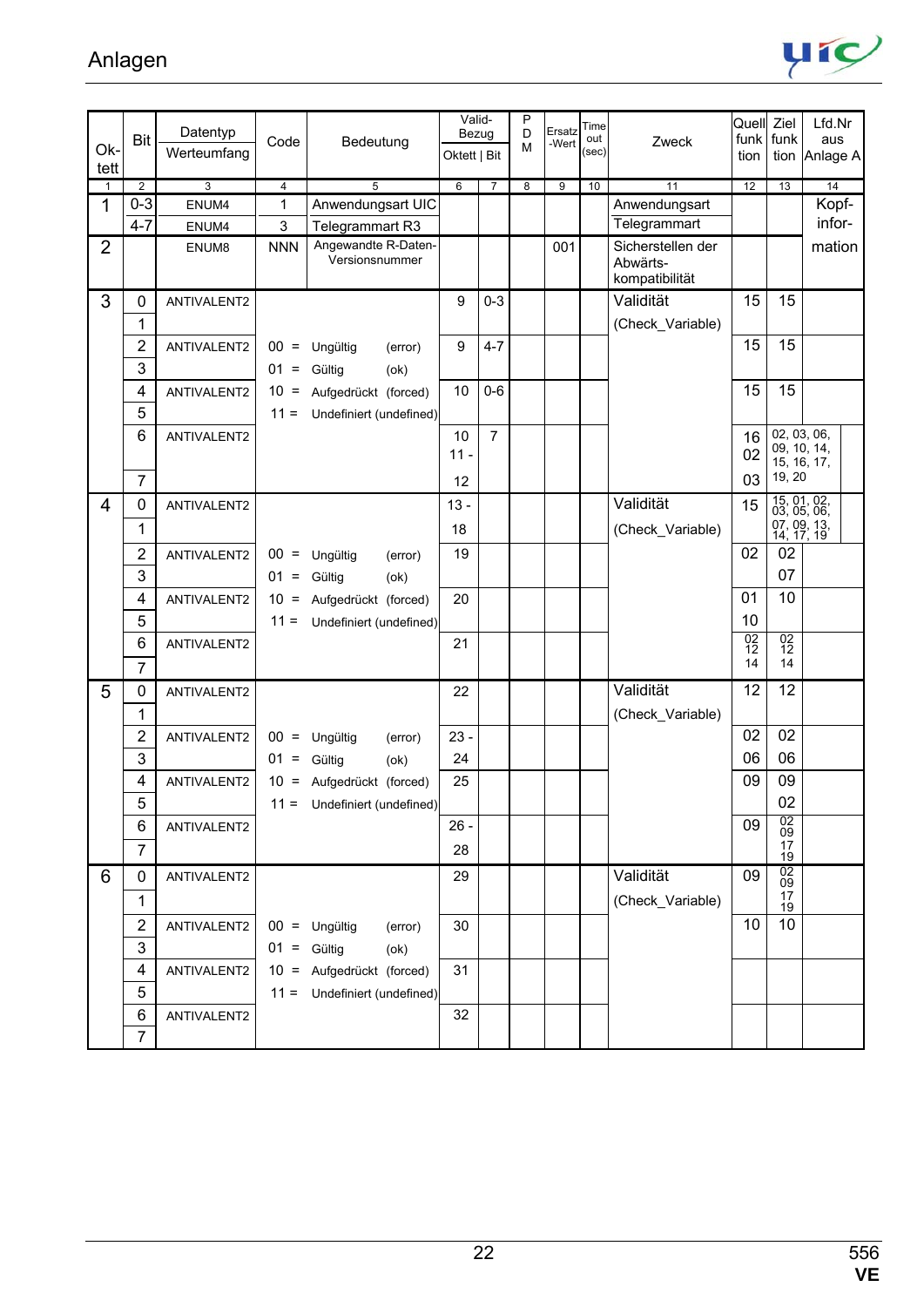

| Ok-                            | <b>Bit</b>          | Datentyp                      | Code           | Bedeutung                                                                                                                                 | Valid-<br>Bezug |                | P<br>D<br>M | Ersatz<br>-Wert | Time<br>out<br>(sec) | Zweck                                               | Quell Ziel | funk funk | Lfd.Nr<br>aus     |
|--------------------------------|---------------------|-------------------------------|----------------|-------------------------------------------------------------------------------------------------------------------------------------------|-----------------|----------------|-------------|-----------------|----------------------|-----------------------------------------------------|------------|-----------|-------------------|
| tett                           |                     | Werteumfang                   |                |                                                                                                                                           | Oktett   Bit    |                |             |                 |                      |                                                     | tion       |           | tion Anlage A     |
| $\mathbf{1}$<br>$\overline{7}$ | $\overline{2}$<br>0 | $\overline{3}$<br>ANTIVALENT2 | $\overline{4}$ | $\overline{5}$                                                                                                                            | 6<br>33         | $\overline{7}$ | 8           | 9               | 10                   | 11<br>Validität                                     | 12         | 13        | 14                |
|                                | 1                   |                               |                |                                                                                                                                           |                 |                |             |                 |                      | (Check_Variable)                                    |            |           |                   |
|                                | $\overline{2}$      | ANTIVALENT2                   |                | $00 =$ Ungültig<br>(error)                                                                                                                | 34              |                |             |                 |                      |                                                     |            |           |                   |
|                                | 3                   |                               | $01 =$         | Gültig<br>(ok)                                                                                                                            |                 |                |             |                 |                      |                                                     |            |           |                   |
|                                | 4                   | ANTIVALENT2                   | $10 =$         | Aufgedrückt (forced)                                                                                                                      | 35              |                |             |                 |                      |                                                     |            |           |                   |
|                                | 5                   |                               |                | $11 =$ Undefiniert (undefined)                                                                                                            |                 |                |             |                 |                      |                                                     |            |           |                   |
|                                | 6                   | ANTIVALENT2                   |                |                                                                                                                                           | 36              |                |             |                 |                      |                                                     |            |           |                   |
|                                | $\overline{7}$      |                               |                |                                                                                                                                           |                 |                |             |                 |                      |                                                     |            |           |                   |
| 8                              | 0                   | ANTIVALENT2                   |                |                                                                                                                                           | 37              |                |             |                 |                      | Validität                                           |            |           |                   |
|                                | 1<br>$\mathbf 2$    | ANTIVALENT2                   | $00 =$         | Ungültig                                                                                                                                  | 38              |                |             |                 |                      | (Check Variable)                                    |            |           |                   |
|                                | 3                   |                               | $01 =$         | (error)<br>Gültig<br>(ok)                                                                                                                 |                 |                |             |                 |                      |                                                     |            |           |                   |
|                                | 4                   | ANTIVALENT2                   | $10 =$         | Aufgedrückt (forced)                                                                                                                      | 39              |                |             |                 |                      |                                                     |            |           |                   |
|                                | 5                   |                               | $11 =$         | Undefiniert (undefined)                                                                                                                   |                 |                |             |                 |                      |                                                     |            |           |                   |
|                                | 6                   | ANTIVALENT2                   |                |                                                                                                                                           | 40              |                |             |                 |                      |                                                     |            |           |                   |
|                                | $\overline{7}$      |                               |                |                                                                                                                                           |                 |                |             |                 |                      |                                                     |            |           |                   |
| 9                              | $\mathbf 0$         | BITSET8                       | 1              | aufgerüstet                                                                                                                               | 3               | 0/1            |             |                 |                      | $Status =$                                          | 15         | 15        | mapping<br>server |
|                                | 1                   |                               | 1              | Fz ist besetztes<br>führendes Fz                                                                                                          |                 |                |             |                 |                      | <b>Dynamische</b><br>Eigenschaften des              |            |           | mapping<br>server |
|                                | $\overline{2}$      |                               | $\mathbf{1}$   | Fz führt über UIC-Bus                                                                                                                     |                 |                |             |                 |                      | Zugbusteilnehmers<br>bzw.                           |            |           | mapping<br>server |
|                                | 3                   |                               | $\mathbf{1}$   | Fz führt anderweitig                                                                                                                      |                 |                |             |                 |                      | Fahrzeugs bzw.<br><b>Trainsets</b>                  |            |           | mapping<br>server |
|                                | 4                   |                               | 1              | Fahrzeug besitzt<br>arbeitsfähigen V-<br>Regler                                                                                           | 3               | 2/3            |             |                 |                      | Meldung der V<br>Regelbefähigung                    | 02         | 15        | 4.25              |
|                                |                     |                               | $\mathbf{0}$   | Fahrzeug besitzt<br>keinen arbeitsfähigen<br>V-Regler                                                                                     |                 |                |             |                 |                      |                                                     |            |           |                   |
|                                | 5                   |                               | 1              | Tfz wird über UIC-Bus<br>geführt                                                                                                          |                 |                |             |                 |                      |                                                     | 15         | 15        | mapping<br>server |
|                                | 6                   |                               | 1              | Tfz wird anderweitig<br>geführt                                                                                                           |                 |                |             |                 |                      |                                                     |            |           | mapping<br>server |
|                                | $\overline{7}$      |                               |                | blockiert                                                                                                                                 |                 |                |             |                 |                      |                                                     |            |           |                   |
| 10                             | $\mathbf 0$         | BITSET8                       | 1              | Fahrzeug ist<br>letztes Fahrzeug                                                                                                          | 3               | 4/5            |             |                 |                      | Fahrzeug Nr NN<br>=letztes Fahrzeug                 | 11         | 02        | 6.1               |
|                                |                     |                               | $\Omega$       | Fahrzeug ist nicht<br>letztes Fahrzeug                                                                                                    |                 |                |             |                 |                      | vorhanden                                           |            |           |                   |
|                                | 1                   |                               | 1              | Zugschlußsignal ist ein                                                                                                                   |                 |                |             |                 |                      | Zugschlußsignal-<br>Kontrolle                       | 11         | 02        | 6.4               |
|                                |                     |                               | $\mathbf 0$    | Zugschlußsignal ist<br>aus                                                                                                                |                 |                |             |                 |                      |                                                     |            |           |                   |
|                                | $\overline{2}$      |                               | 1              | Automatische<br>Kupplung auf der von<br>Fahrzeug 01<br>abgewandten Seite<br>belegt, bzgl Fz 01: auf<br>der vom Fz 02<br>abgewandten Seite |                 |                |             |                 |                      | Belegungskontrolle<br>der automatischen<br>Kupplung | 11         | 02        | 6.5               |
|                                |                     |                               | $\mathbf{0}$   | Oben genannte<br>Kupplungen nicht<br>belegt                                                                                               |                 |                |             |                 |                      |                                                     |            |           |                   |
|                                | 3                   |                               | 1              | Token-Bit für<br>Gruppenadressierung                                                                                                      |                 |                |             |                 |                      |                                                     | 15         | 15        | mapping<br>server |
|                                | 4                   |                               |                | blockiert                                                                                                                                 |                 |                |             |                 |                      |                                                     |            |           |                   |
|                                | 5                   |                               |                | blockiert                                                                                                                                 |                 |                |             |                 |                      |                                                     |            |           |                   |
|                                | $\,6$               |                               |                | blockiert                                                                                                                                 |                 |                |             |                 |                      |                                                     |            |           |                   |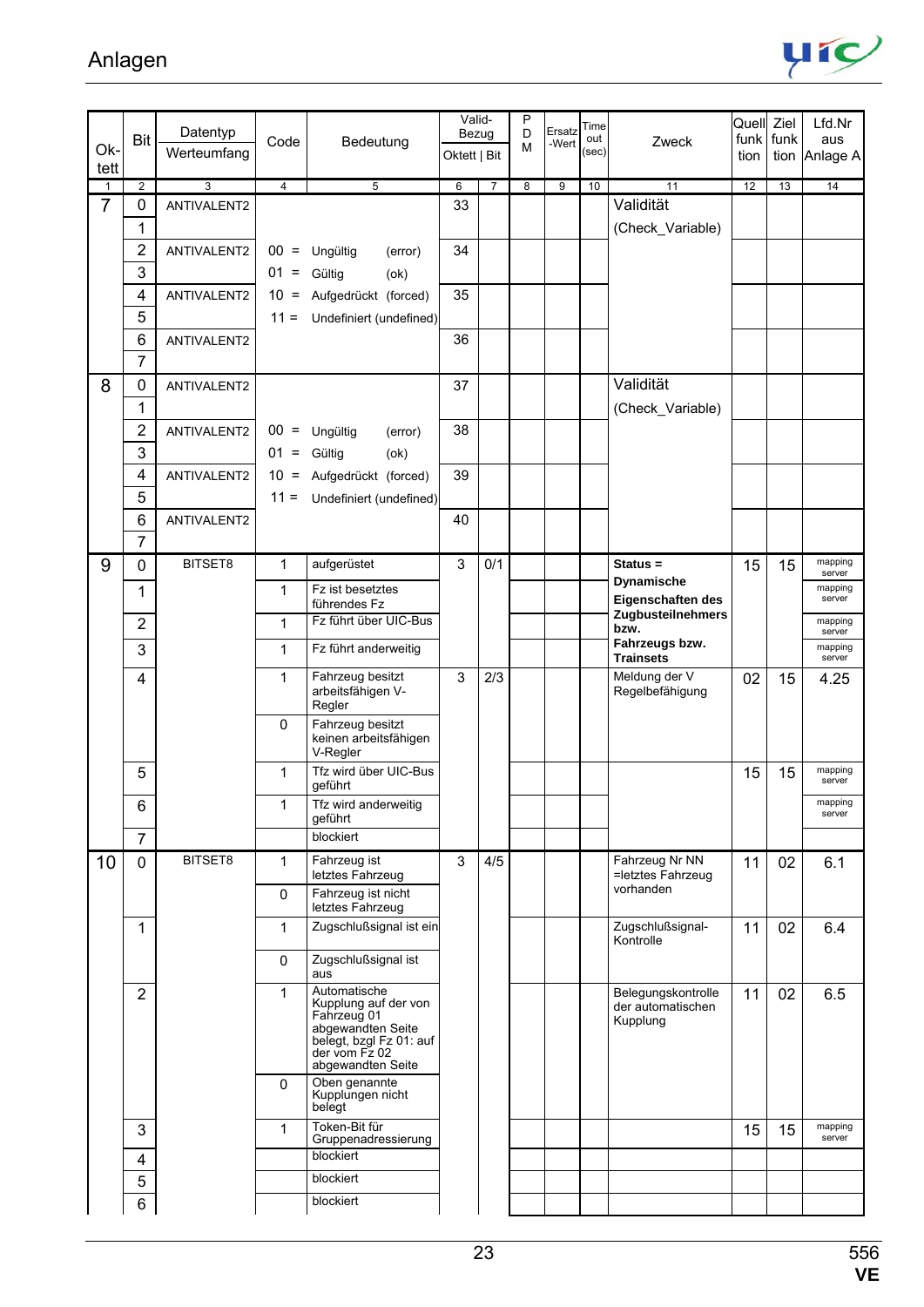

| Ok-          | <b>Bit</b>          | Datentyp<br>Werteumfang | Code                | Bedeutung                                      | Valid-<br>Bezug<br>Oktett   Bit |                       | P<br>D<br>M    | Ersatz<br>-Wert | Time<br>out<br>(sec) | Zweck                                     | Quell Ziel<br>funk<br>tion | funk                                               | Lfd.Nr<br>aus<br>tion Anlage A |
|--------------|---------------------|-------------------------|---------------------|------------------------------------------------|---------------------------------|-----------------------|----------------|-----------------|----------------------|-------------------------------------------|----------------------------|----------------------------------------------------|--------------------------------|
| tett         |                     |                         |                     |                                                |                                 |                       |                |                 |                      |                                           |                            |                                                    |                                |
| $\mathbf{1}$ | $\overline{2}$<br>7 | $\overline{3}$          | $\overline{4}$<br>1 | $\overline{5}$<br>Ist-Fahrtrichtung            | 6<br>3                          | $\overline{7}$<br>6/7 | $\overline{8}$ | $\overline{9}$  | 10                   | 11                                        | 12<br>02                   | 13<br>02,                                          | 14<br>4.29/1                   |
|              |                     |                         | $\Omega$            | In Richtung Fz 01<br>Nicht in Richtung Fz      |                                 |                       |                |                 |                      |                                           | 03<br>16                   | 03,<br>06.<br>09.<br>10 <sub>1</sub><br>14,<br>15, |                                |
|              |                     |                         |                     | 01<br>(Gegen Richtung Fz<br>01 und Stillstand) |                                 |                       |                |                 |                      |                                           |                            | 16,<br>17,<br>19,<br>20                            |                                |
| 11           |                     | UNIPOLAR2.16/<br>0.400% |                     | NNN, N V-Istwert in km/h                       |                                 |                       |                |                 |                      | Geschwindigkeits-<br>Istwert              |                            |                                                    | 4.29/2                         |
| 12           |                     | $100 \% =$<br>256 km/h  |                     |                                                |                                 |                       |                |                 |                      |                                           |                            |                                                    |                                |
| 13           |                     | TIMEDATE48              |                     | Anzahl der Sekunden                            | 4                               | 0/1                   |                |                 |                      | Datum und                                 | 15                         | 15,<br>01,                                         | mapping                        |
| 14           |                     |                         |                     | seit 00.00.00 der UTC-                         |                                 |                       |                |                 |                      | Uhrzeit                                   |                            | 02,<br>03,                                         | server                         |
| 15<br>16     |                     |                         |                     | Zeit, d.h. seit 1.1.1970                       |                                 |                       |                |                 |                      |                                           |                            | 05,<br>06,<br>07,                                  |                                |
|              |                     |                         |                     |                                                |                                 |                       |                |                 |                      |                                           |                            | 09,<br>13,                                         |                                |
| 17<br>18     |                     |                         |                     |                                                |                                 |                       |                |                 |                      |                                           |                            | 14,<br>17,<br>19                                   |                                |
| 19           | 0                   | BITSET8                 | 1                   | Zugsammeischiene ist<br>ein                    | 4                               | 2/3                   |                |                 |                      | Energie,<br><b>Beleuchtung</b>            | 07                         | 02                                                 | 4.16                           |
|              |                     |                         | $\Omega$            | Zugsammeischiene ist<br>aus                    |                                 |                       |                |                 |                      |                                           |                            |                                                    |                                |
|              | 1                   |                         | 1                   | Zugsammelschiene ist<br>extern gespeist        |                                 |                       |                |                 |                      | Meldung:<br>Externe Speisung              | 07                         | 07                                                 | 4.17                           |
|              |                     |                         | $\Omega$            | Zugsammelschiene ist<br>extern nicht gespeist  |                                 |                       |                |                 |                      | Zugsammelschiene                          |                            |                                                    |                                |
|              | $\overline{2}$      |                         | 1                   | Erdungsschalter ist<br>geschlossen             |                                 |                       |                |                 |                      | Meldung:<br>Erdungsschalter               | 07                         | 02                                                 | 4.19                           |
|              |                     |                         | $\Omega$            | Erdungsschalter ist<br>geöffnet                |                                 |                       |                |                 |                      | (=Zugsammel-<br>schiene ist geerdet)      |                            | 07                                                 |                                |
|              | 3                   |                         | 1                   | Batterie wird geladen                          |                                 |                       |                |                 |                      | Meldung der<br>Batterieladung             | 07                         | 02                                                 | 10.2                           |
|              |                     |                         | $\mathbf 0$         | Batterie wird nicht<br>qeladen                 |                                 |                       |                |                 |                      |                                           |                            | 07                                                 |                                |
|              | 4                   |                         | $\mathbf 1$         | Fahrgastraum-<br>beleuchtung ist ein           |                                 |                       |                |                 |                      | Meldung der<br>Fahrgastraum-              | 07                         | 02                                                 | 2.2                            |
|              |                     |                         | $\mathbf 0$         | Fahrgastraum-<br>beleuchtung ist aus           |                                 |                       |                |                 |                      | beleuchtung                               |                            | 07                                                 |                                |
|              | $5 - 7$             | BITSET8                 |                     | blockiert                                      |                                 |                       |                |                 |                      | Türen                                     |                            |                                                    |                                |
| 20           | $\mathbf 0$         |                         | 1<br>$\mathbf 0$    | Alle Türen schließen<br>Inaktiv                | 4                               | 4/5                   |                |                 |                      | Alle Einstiegstüren<br>schließen          | 01<br>10                   | 10                                                 | 1.1/1                          |
|              | 1                   |                         | 1                   | Türen freigeben                                |                                 |                       |                |                 |                      | Rücknahme des                             | 01                         | 10                                                 | 1.1/2                          |
|              |                     |                         | $\mathbf 0$         | inaktiv                                        |                                 |                       |                |                 |                      | Fernschließbefehls                        | 10                         |                                                    |                                |
|              | $\overline{2}$      |                         | 1                   | Alle Türen links<br>blockieren                 |                                 |                       |                |                 |                      | Alle Einstiegstüren<br>links              | 01                         | 10                                                 | 1.2                            |
|              |                     |                         | $\mathbf 0$         | Alle Türen links<br>freigeben                  |                                 |                       |                |                 |                      | blockieren/freigeben                      | 10                         |                                                    |                                |
|              | 3                   |                         | 1                   | Alle Türen rechts<br>blockieren                |                                 |                       |                |                 |                      | Alle Einstiegstüren<br>rechts             | 01<br>10                   | 10                                                 | 1.3                            |
|              |                     |                         | $\mathbf 0$         | Alle Türen rechts<br>freigeben                 |                                 |                       |                |                 |                      | blockieren/freigeben                      |                            |                                                    |                                |
|              | 4                   |                         | 1                   | Alle Türen links<br>verschlossen               |                                 |                       |                |                 |                      | Alle Einstiegstüren links<br>verschlossen | 10                         | 10<br>01                                           | 1.9                            |
|              |                     |                         | $\mathbf 0$         | Mind. eine linke Tür<br>offen                  |                                 |                       |                |                 |                      |                                           |                            |                                                    |                                |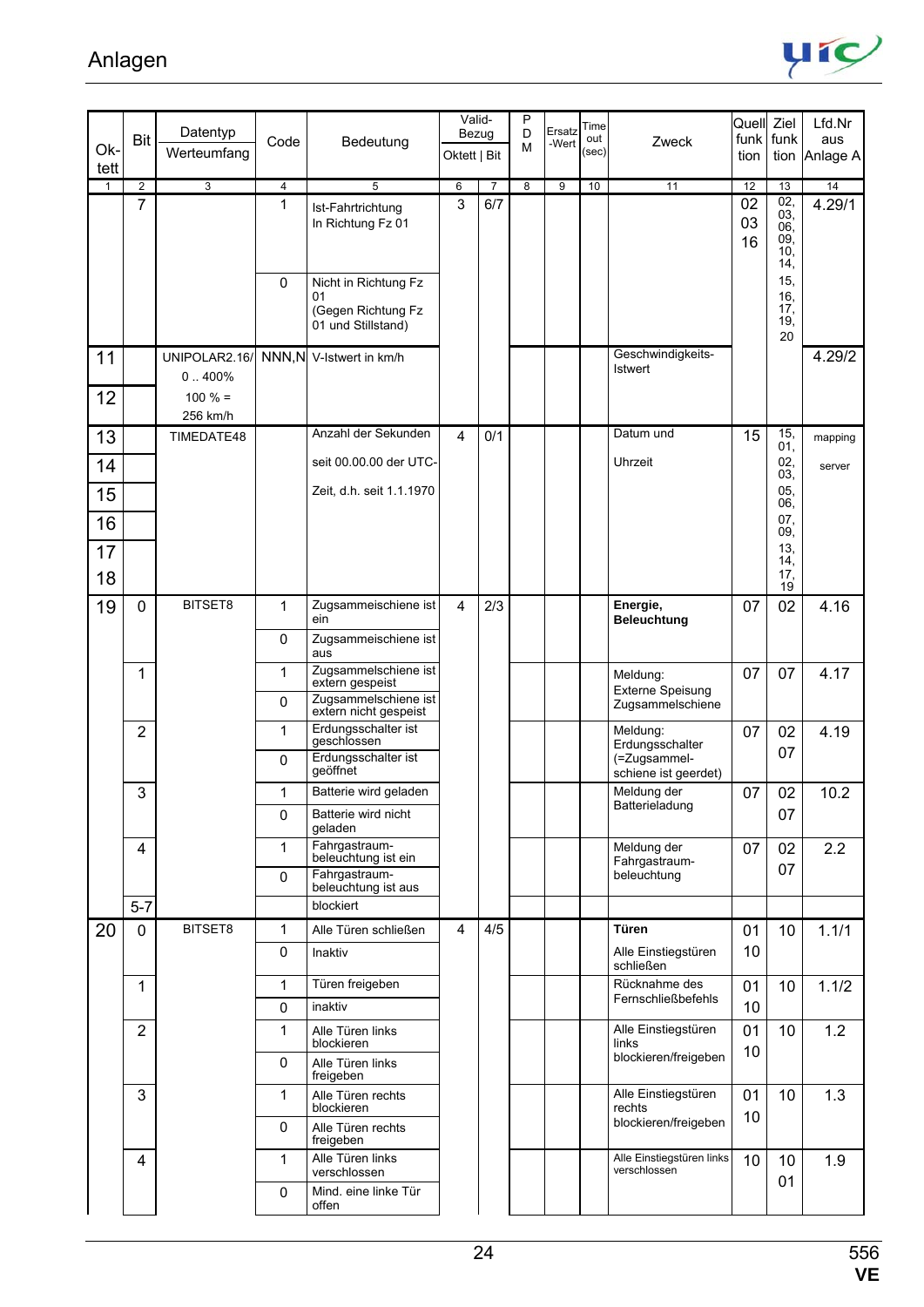

| Ok-          | Bit               | Datentyp                    | Code           | Bedeutung                                                                                  | Valid-<br>Bezug |                | P<br>D<br>M | Ersatz<br>-Wert | Time<br>out | Zweck                                                                                                  | Quell Ziel | funk funk | Lfd.Nr<br>aus |
|--------------|-------------------|-----------------------------|----------------|--------------------------------------------------------------------------------------------|-----------------|----------------|-------------|-----------------|-------------|--------------------------------------------------------------------------------------------------------|------------|-----------|---------------|
| tett         |                   | Werteumfang                 |                |                                                                                            | Oktett   Bit    |                |             |                 | (sec)       |                                                                                                        | tion       | tion      | Anlage A      |
| $\mathbf{1}$ | 2                 | $\overline{3}$              | $\overline{4}$ | 5                                                                                          | 6               | $\overline{7}$ | 8           | 9               | 10          | 11                                                                                                     | 12         | 13        | 14            |
|              | 5                 |                             | 1              | Alle Türen rechts<br>verschlossen                                                          |                 |                |             |                 |             | Alle Einstiegstüren<br>rechts verschlossen                                                             | 10         | 10<br>01  | 1.10          |
|              |                   |                             | $\Omega$       | Mind. eine rechte Tür<br>offen                                                             |                 |                |             |                 |             |                                                                                                        |            |           |               |
|              | 6                 |                             | $\mathbf{1}$   | Trittstufen ausfahren<br>freigeben (mit Türen<br>gekoppelt)                                |                 |                |             |                 |             | Freigabe des<br>Ausfahrens der<br>Trittstufen                                                          | 01         | 10        | 1.11          |
|              |                   |                             | $\mathbf 0$    | Trittstufen ausfahren<br>blockieren                                                        |                 |                |             |                 |             |                                                                                                        |            |           |               |
|              | $\overline{7}$    |                             | 1              | Seitenselektive Tür-<br>blockierung ist in<br>Funktion                                     |                 |                |             |                 |             | Seitenselektive<br>Türblockierung                                                                      | 02<br>10   | 10        | 1.16          |
|              |                   |                             | 0              | Seitenselektive Tür-<br>blockierung ist nicht in<br>Funktion                               |                 |                |             |                 |             |                                                                                                        |            |           |               |
| 21           | $\mathbf 0$       | BITSET8                     | 1              | Innenlautsprecher auf<br>Adern 5+6 schalten                                                | 4               | 6/7            |             |                 |             | Beschallung/<br>Fahrgast<br>Informations-                                                              | 12         | 12        | 3.1           |
|              |                   |                             | $\mathbf 0$    | Inaktiv                                                                                    |                 |                |             |                 |             | system                                                                                                 |            |           |               |
|              |                   |                             |                |                                                                                            |                 |                |             |                 |             | Innenlautsprecher<br>Wahlempfang                                                                       |            |           |               |
|              | 1                 |                             | 1              | Innenlautsprecher auf<br>Adern 7+8 schalten                                                |                 |                |             |                 |             | Innenlautsprecher<br>Pflichtempfang                                                                    | 12         | 12        | 3.2           |
|              |                   |                             | $\mathbf 0$    | Inaktiv                                                                                    |                 |                |             |                 |             |                                                                                                        |            |           |               |
|              | $\overline{2}$    |                             | 1              | Sprecheinrichtung auf<br>Adern 3+4 schalten                                                |                 |                |             |                 |             | Sprechverbindung zu<br>Triebfahrzeugführer<br>auf führendem                                            | 12         | 12        | 3.3           |
|              |                   |                             | $\mathbf 0$    | Inaktiv                                                                                    |                 |                |             |                 |             | Fahrzeug<br>(von irgendeinem<br>Fahrzeug aus, das<br>kann auch ein<br>geführtes<br>Triebfahrzeug sein) |            |           |               |
|              | 3                 |                             | 1              | Sprecheinrichtung auf<br>Adern 3+4 schalten                                                |                 |                |             |                 |             | Sprechverbindung<br>zwischen<br>Triebfahrzeugführer                                                    | 12         | 12        | 3.4           |
|              |                   |                             | 0              | Inaktiv                                                                                    |                 |                |             |                 |             | auf führendem<br>Fahrzeug und<br>geführtem<br>Triebfahrzeug                                            |            |           |               |
|              | 4                 |                             | 1              | Außenlautsprecher<br>links auf Adern 7+8<br>schalten                                       |                 |                |             |                 |             | Außenlautsprecher<br>links                                                                             | 12         | 12        | 3.5           |
|              |                   |                             | $\mathbf 0$    | Inaktiv                                                                                    |                 |                |             |                 |             |                                                                                                        |            |           |               |
|              | 5                 |                             | 1              | Außenlautsprecher<br>rechts auf Adern 7+8<br>schalten                                      |                 |                |             |                 |             | Außenlautsprecher<br>rechts                                                                            | 12         | 12        | 3.6           |
|              |                   |                             | $\mathbf 0$    | Inaktiv                                                                                    |                 |                |             |                 |             |                                                                                                        |            |           |               |
|              | 6                 |                             | $\mathbf{1}$   | Zug hält auf nächstem<br>Haltebahnhof                                                      |                 |                |             |                 |             | Meldung: Nächster<br>Haltebahnhof                                                                      | 14<br>02   | 14<br>02  | 9.9           |
|              |                   |                             | $\mathbf 0$    | inaktiv                                                                                    |                 |                |             |                 |             |                                                                                                        |            |           |               |
|              | $\overline{7}$    |                             |                | blockiert                                                                                  |                 |                |             |                 |             |                                                                                                        |            |           |               |
| 22           |                   | UNSIGNED8/<br>$NNN = 0.255$ | <b>NNN</b>     | Falls das Fzg. auf die<br>Adresse NNN hört:<br>Innenlautsprecher auf<br>Adern 7+8 schalten | 5               | 0/1            |             |                 |             | Beschallung<br>einzelner Wagen<br>oder Wagengruppen                                                    | 12         | 12        | 3.7           |
| 23           | $\mathbf{0}$<br>1 | 2 mal BOOLEAN1              | 1<br>0         | Druckluftbremse bzw.<br>Reibungsbremse<br>angelegt $(≥ 0,4$ bar)                           | 5               | 2/3            |             |                 |             | <b>Bremse</b>                                                                                          | 06         | 01<br>02  | 5.4           |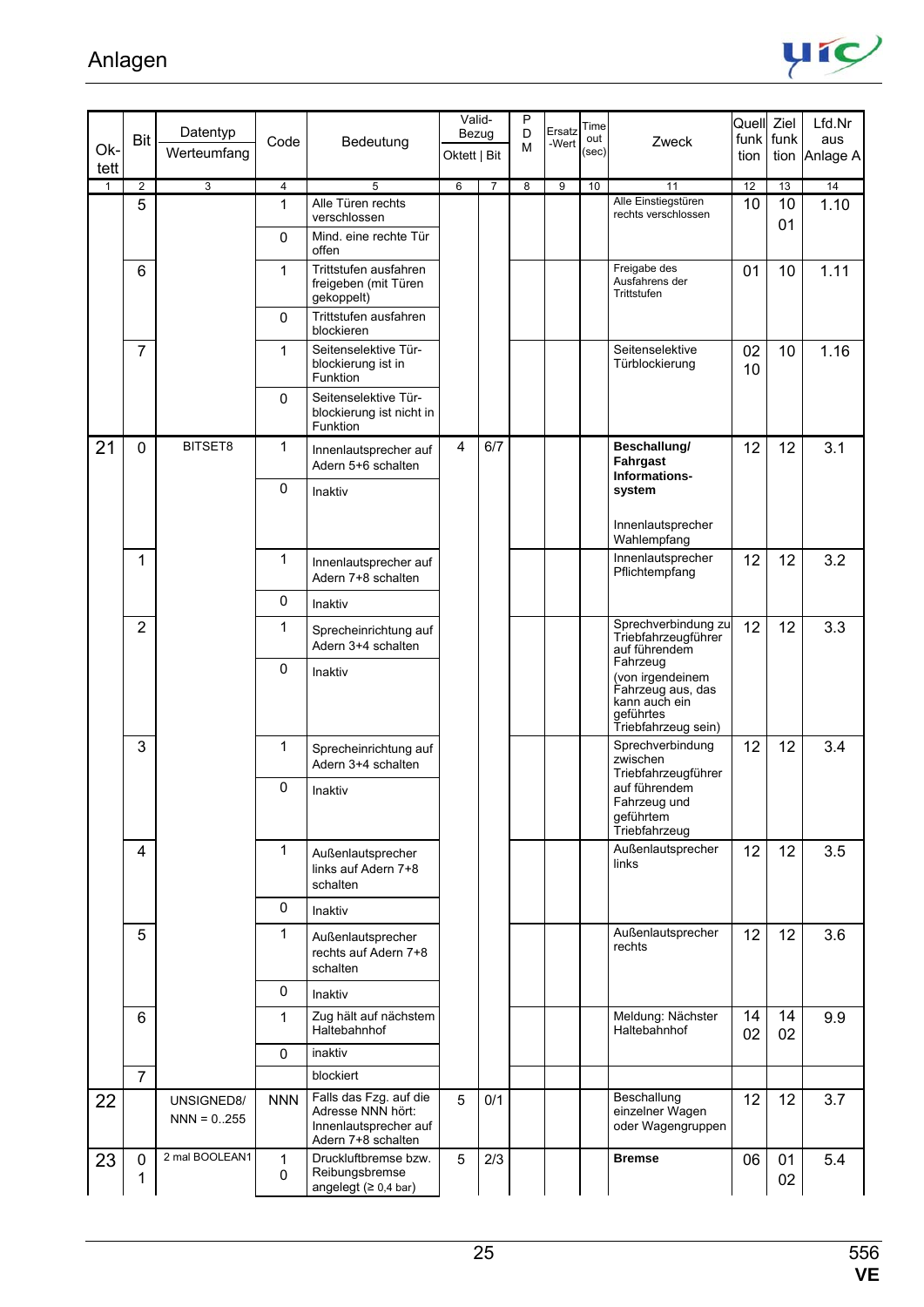

| Ok-          | Bit                 | Datentyp<br>Werteumfang | Code                       | Bedeutung                                                                    | Valid-<br>Bezug<br>Oktett   Bit |                | P<br>D<br>M    | Ersatz<br>-Wert | Time<br>out<br>(sec) | Zweck                                                                       | Quell Ziel<br>$funk$ funk<br>tion |          | Lfd.Nr<br>aus<br>tion Anlage A |
|--------------|---------------------|-------------------------|----------------------------|------------------------------------------------------------------------------|---------------------------------|----------------|----------------|-----------------|----------------------|-----------------------------------------------------------------------------|-----------------------------------|----------|--------------------------------|
| tett         |                     |                         |                            |                                                                              |                                 |                |                |                 |                      |                                                                             |                                   |          |                                |
| $\mathbf{1}$ | $\overline{2}$      | $\overline{3}$          | $\overline{4}$<br>0<br>1   | 5<br>Druckluftbremse bzw.<br>Reibungsbremse<br>gelöst $(≤ 0,2 bar)$          | 6                               | $\overline{7}$ | $\overline{8}$ | $\overline{9}$  | 10                   | 11<br>Alle<br>Druckluftbremsen<br>bzw                                       | 12                                | 13<br>06 | 14                             |
|              |                     |                         | $\pmb{0}$<br>$\Omega$      | Druckluftbremse bzw.<br>Reibungsbremse<br>ausgeschaltet                      |                                 |                |                |                 |                      | Reibungsbremsen<br>des Fahrzeugs bzw<br><b>Trainsets</b><br>angelegt/gelöst |                                   |          |                                |
|              |                     |                         | $\mathbf{1}$<br>1          | Ungültig                                                                     |                                 |                |                |                 |                      |                                                                             |                                   |          |                                |
|              | 2<br>3              | 2 mal BOOLEAN1          | 1<br>0                     | Mg-Bremse angelegt                                                           |                                 |                |                |                 |                      | Alle Mg-Bremsen<br>des Fahrzeugs bzw<br><b>Trainsets</b>                    | 06                                | 01<br>02 | 5.5/1                          |
|              |                     |                         | 0<br>$\mathbf{1}$          | Mg-Bremse gelöst                                                             |                                 |                |                |                 |                      | angelegt/gelöst                                                             |                                   | 06       |                                |
|              |                     |                         | 0<br>0                     | Mg-Bremse nicht<br>vorhanden oder alle<br>Mg-Bremsen stillgelegt             |                                 |                |                |                 |                      |                                                                             |                                   |          |                                |
|              |                     |                         | 1<br>1                     | Ungültig                                                                     |                                 |                |                |                 |                      |                                                                             |                                   |          |                                |
|              | 4<br>5              | 2 mal BOOLEAN1          | $\mathbf{1}$<br>$\Omega$   | Hand-, Park- bzw.<br>Feststellbremse:<br>angelegt                            |                                 |                |                |                 |                      | Meldung: Hand-,<br>bzw. Feststellbremse                                     | 06                                | 01<br>06 | 5.6                            |
|              |                     |                         | 1<br>$\mathbf{1}$          | Hand-, Park- bzw.<br>Feststellbremse:<br>Lösezustand<br>verlassen            |                                 |                |                |                 |                      |                                                                             |                                   |          |                                |
|              |                     |                         | 0<br>$\mathbf{1}$          | Hand-, Park- bzw.<br>Feststellbremse:<br>gelöst                              |                                 |                |                |                 |                      |                                                                             |                                   |          |                                |
|              |                     |                         | $\mathbf 0$<br>$\mathbf 0$ | Hand-, Park- bzw.<br>Feststellbremse:<br>nicht vorhanden oder<br>stillgelegt |                                 |                |                |                 |                      |                                                                             |                                   |          |                                |
|              | 6<br>$\overline{7}$ | 2 mal BOOLEAN1          | 1<br>$\Omega$              | <b>WB-Bremse angelegt</b>                                                    |                                 |                |                |                 |                      | Alle WB-Bremsen<br>des Fahrzeugs bzw.<br>Trainsets                          | 06                                | 01<br>02 | 5.5/2                          |
|              |                     |                         | 0<br>1                     | WB-Bremse gelöst                                                             |                                 |                |                |                 |                      | angelegt/gelöst                                                             |                                   | 06       |                                |
|              |                     |                         | $\pmb{0}$<br>0             | WB-Bremse nicht<br>vorhanden oder alle<br>WB-Bremsen<br>stillgelegt          |                                 |                |                |                 |                      |                                                                             |                                   |          |                                |
|              |                     |                         | $\mathbf{1}$<br>1          | Ungültig                                                                     |                                 |                |                |                 |                      |                                                                             |                                   |          |                                |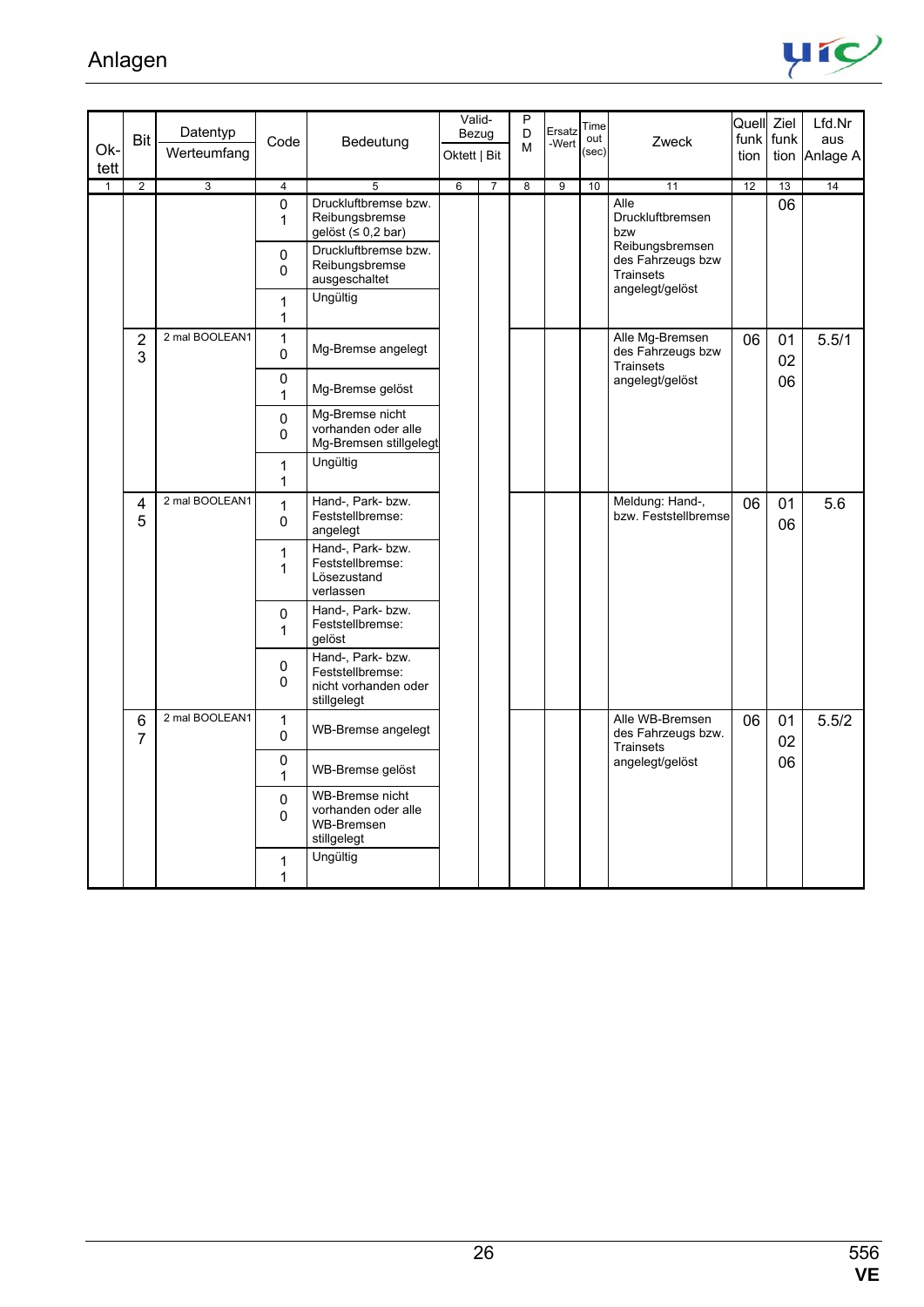

|              | <b>Bit</b>     | Datentyp       | Code           | Bedeutung                                                             | Valid-<br>Bezug |                | P<br>D<br>M             | Ersatz<br>-Wert | Time<br>out | Zweck                                              | Quell Ziel | funk funk      | Lfd.Nr<br>aus |
|--------------|----------------|----------------|----------------|-----------------------------------------------------------------------|-----------------|----------------|-------------------------|-----------------|-------------|----------------------------------------------------|------------|----------------|---------------|
| Ok-<br>tett  |                | Werteumfang    |                |                                                                       | Oktett   Bit    |                |                         |                 | (sec)       |                                                    | tion       | tion           | Anlage A      |
| $\mathbf{1}$ | $\overline{2}$ | $\overline{3}$ | $\overline{4}$ | 5                                                                     | 6               | $\overline{7}$ | $\overline{\mathbf{8}}$ | 9               | 10          | 11                                                 | 12         | 13             | 14            |
| 24           | 0              | BITSET8        | 1              | Notbremsüberbrük-<br>kung ist arbeitsfähig                            |                 |                |                         |                 |             | Notbremsüberbrücku<br>ng ist arbeitsfähig          | 06         | 01<br>02       | 5.10          |
|              |                |                | $\mathbf 0$    | Notbremsüberbrük-<br>kung ist nicht<br>arbeitsfähig bzw.<br>vorhanden |                 |                |                         |                 |             |                                                    |            | 06             |               |
|              | 1              |                | 1              | Notbremse betätigt                                                    |                 |                |                         |                 |             | Notbremse gezogen                                  | 06         | 01             | 5.8           |
|              |                |                | $\Omega$       | Keine Notbremse<br>betätigt                                           |                 |                |                         |                 |             |                                                    |            | 06             |               |
|              | $\overline{2}$ |                | 1              | Druck in HBL > 7 bar                                                  |                 |                |                         |                 |             | Ermittlung des                                     | 06         | 01             | 5.7           |
|              |                |                | $\Omega$       | Druck in HBL < 5 bar                                                  |                 |                |                         |                 |             | Druckes in der<br>Haupt-<br>luftbehälterleitung    |            | 02<br>06       |               |
|              | 3              |                | 1              | Zur Zeit wird eine<br>automatisierte<br>Bremsprobe<br>ausgeführt      |                 |                |                         |                 |             | Bremsprobe läuft                                   | 06         | 01<br>02<br>06 | 5.12          |
|              |                |                | $\Omega$       | Zur Zeit wird keine<br>automatisierte<br>Bremsprobe<br>ausgeführt     |                 |                |                         |                 |             |                                                    |            |                |               |
|              | $4 - 7$        |                |                | blockiert                                                             |                 |                |                         |                 |             |                                                    |            |                |               |
| 25           | 0              | BITSET8        | $\mathbf{1}$   | ≥1 lokal unquittierte<br>A-Fehler vorhanden                           | 5               | 4/5            |                         |                 |             | Diagnose:                                          | 09         | 09             | 8.1 Teil      |
|              | 1              |                | 1              | $\geq$ 1 aktuelle<br>A-Fehler vorhanden                               |                 |                |                         |                 |             | Blinken der<br>Störleuchtmelder in<br>allen Wagen  |            |                |               |
|              | $\overline{2}$ |                | $\mathbf{1}$   | ≥1 A-Fehler<br>vorhanden                                              |                 |                |                         |                 |             |                                                    |            |                |               |
|              | 3              |                |                | blockiert                                                             |                 |                |                         |                 |             |                                                    |            |                |               |
|              | 4              |                | 1              | ≥1 nicht abgefragte<br>A1-Fehler vorhanden                            |                 |                |                         |                 |             | Status der<br>Felhlermeldung zum                   | 09         | 02<br>09       | 8.4R          |
|              | 5              |                | 1              | ≥1 A1-Fehler<br>vorhanden                                             |                 |                |                         |                 |             | führenden Fahrzeug<br>(A1-Fehler)<br>nach UIC 557  |            | 19             |               |
|              | 6              |                | 1              | ≥1 A1-Fehler<br>gegangen                                              |                 |                |                         |                 |             |                                                    |            |                |               |
|              | $\overline{7}$ |                |                | blockiert                                                             |                 |                |                         |                 |             |                                                    |            |                |               |
| 26           | 0<br>1         | BITSET8        | 1<br>1         | Türstörung<br>Gleit-/Schleuderschutz                                  | 5               | 6/7            |                         |                 |             | Diagnose:                                          | 09         | 02<br>09       | 8.4R          |
|              | $\overline{2}$ |                | $\mathbf{1}$   | qestört<br>Druckluftbremse bzw.<br>Reibungsbremse legt<br>nicht an    |                 |                |                         |                 |             | Einzel-<br>Fehlermeldung zum<br>führenden Fahrzeug |            | 19             |               |
|              | 3              |                | 1              | Druckluftbremse bzw.<br>Reibungsbremse fest                           |                 |                |                         |                 |             | (A1-Fehler)<br>nach UIC 557                        |            |                |               |
|              | 4              |                | $\mathbf{1}$   | Mg-Bremse gestört                                                     |                 |                |                         |                 |             |                                                    |            |                |               |
|              | 5              |                | 1              | WB-Bremse gestört                                                     |                 |                |                         |                 |             |                                                    |            |                |               |
|              | 6              |                | $\mathbf{1}$   | Notbremse überbrückt                                                  |                 |                |                         |                 |             |                                                    |            |                |               |
|              | $\overline{7}$ |                | 1              | Bremsdiagnose<br>gestört                                              |                 |                |                         |                 |             |                                                    |            |                |               |
| 27           | 0              | BITSET16       | $\mathbf{1}$   | EP-Bremse gestört                                                     |                 |                |                         |                 |             |                                                    |            |                |               |
|              | 1              |                | 1              | EP-Bremse<br>ausgeschaltet                                            |                 |                |                         |                 |             |                                                    |            |                |               |
|              | $\overline{2}$ |                | 1              | Feuermelder                                                           |                 |                |                         |                 |             |                                                    |            |                |               |
|              | 3              |                | $\mathbf{1}$   | Heißläufer Stufe 1                                                    |                 |                |                         |                 |             |                                                    |            |                |               |
|              | 4              |                | 1              | Rollüberwachung aller<br>Radsätze                                     |                 |                |                         |                 |             |                                                    |            |                |               |
|              | 5              |                | $\mathbf{1}$   | Laufwerksfehler                                                       |                 |                |                         |                 |             |                                                    |            |                |               |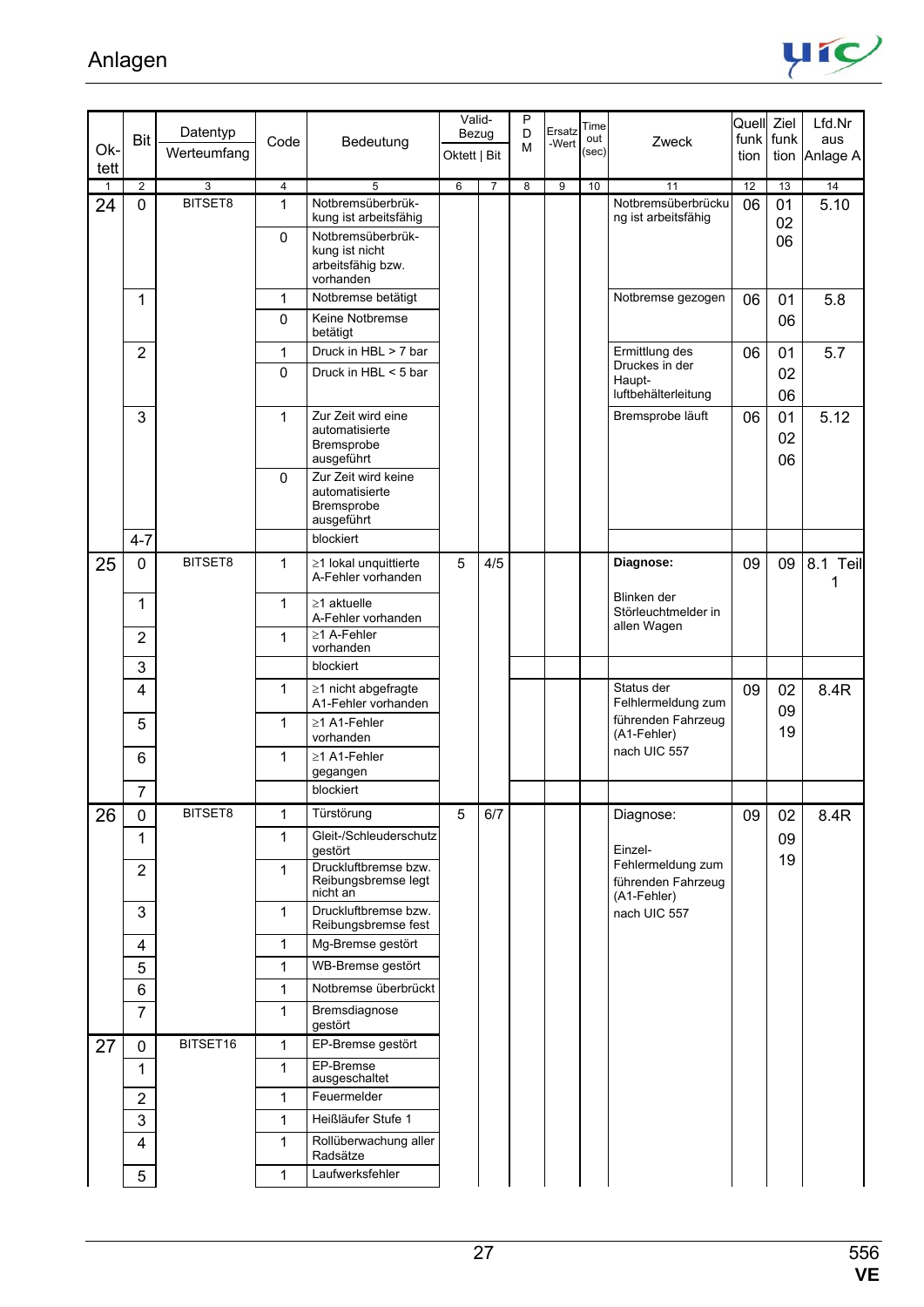

|                      |                                                                                        | Datentyp       |                |                                                                                                                                              | Valid-<br>Bezug |                | P<br>Ersatz<br>D |                | Time         |                                                   | Quell Ziel        |      | Lfd.Nr          |
|----------------------|----------------------------------------------------------------------------------------|----------------|----------------|----------------------------------------------------------------------------------------------------------------------------------------------|-----------------|----------------|------------------|----------------|--------------|---------------------------------------------------|-------------------|------|-----------------|
| Ok-                  | <b>Bit</b>                                                                             | Werteumfang    | Code           | Bedeutung                                                                                                                                    | Oktett   Bit    |                | M                | -Wert          | out<br>(sec) | Zweck                                             | funk funk<br>tion | tion | aus<br>Anlage A |
| tett<br>$\mathbf{1}$ | $\overline{2}$                                                                         | $\overline{3}$ | $\overline{4}$ | $\overline{5}$                                                                                                                               | 6               | $\overline{7}$ | $\overline{8}$   | $\overline{9}$ | 10           | 11                                                | 12                | 13   | 14              |
|                      | 6                                                                                      |                | 1              | ≥1 Antriebsstrang                                                                                                                            |                 |                |                  |                |              |                                                   |                   |      |                 |
|                      | $\overline{7}$                                                                         |                | 1              | gestört<br>≥1 Antriebsstrang                                                                                                                 |                 |                |                  |                |              |                                                   |                   |      |                 |
|                      |                                                                                        |                |                | abgeschaltet                                                                                                                                 |                 |                |                  |                |              |                                                   |                   |      |                 |
| 28                   | 0                                                                                      |                | 1              | ≥1 dynamische<br>Bremse gestört                                                                                                              |                 |                |                  |                |              |                                                   |                   |      |                 |
|                      | 1                                                                                      |                | 1              | $\geq$ 1 dynamische<br>Bremse ausgeschaltet                                                                                                  |                 |                |                  |                |              |                                                   |                   |      |                 |
|                      | $\overline{2}$                                                                         |                | 1              | Neigetechnik gestört                                                                                                                         |                 |                |                  |                |              |                                                   |                   |      |                 |
|                      | 3                                                                                      |                | 1              | Zugenergieversorgung<br>gestört                                                                                                              |                 |                |                  |                |              |                                                   |                   |      |                 |
|                      | 4                                                                                      |                | 1              | Batterieladung gestört                                                                                                                       |                 |                |                  |                |              |                                                   |                   |      |                 |
|                      | $5 - 7$                                                                                |                |                | blockiert                                                                                                                                    |                 |                |                  |                |              |                                                   |                   |      |                 |
| 29                   | 0                                                                                      | BITSET8        | 1              | Traktionsgrenzwert<br>überschritten                                                                                                          | 6               | 0/1            |                  |                |              |                                                   |                   |      |                 |
|                      | 1                                                                                      |                | 1              | <b>Ausfall Dieseltraktion</b>                                                                                                                |                 |                |                  |                |              |                                                   |                   |      |                 |
|                      | $\overline{2}$                                                                         |                | 1              | <b>Ausfall E-Traktion</b>                                                                                                                    |                 |                |                  |                |              |                                                   |                   |      |                 |
|                      | 3                                                                                      |                | 1              | Bordnetz gestört                                                                                                                             |                 |                |                  |                |              |                                                   |                   |      |                 |
|                      | $\overline{\mathbf{4}}$                                                                |                | 1              | Warnung kritischer<br>Betriebszustand                                                                                                        |                 |                |                  |                |              |                                                   |                   |      |                 |
|                      | 5                                                                                      |                | 1              | Warten auf<br>Betriebsbereitschaft                                                                                                           |                 |                |                  |                |              |                                                   |                   |      |                 |
|                      | 6                                                                                      |                | 1              | $\geq$ 1 Hilferuf                                                                                                                            |                 |                |                  |                |              | Blinken der<br>Störleuchtmelder in<br>allen Wagen | 09                | 09   | 8.1 Teil<br>2   |
|                      | $\overline{7}$                                                                         |                |                | blockiert                                                                                                                                    |                 |                |                  |                |              |                                                   |                   |      |                 |
| 30                   | 0                                                                                      | BITSET8        | 1              | Fernschließbefehl an<br>das Modul<br>seitenselektive<br>Türsteuerung                                                                         | 6               | 2/3            |                  |                |              | Türen<br>Zentrales Schließen                      | 10                | 10   | 1.17            |
|                      |                                                                                        |                | 0              | inaktiv                                                                                                                                      |                 |                |                  |                |              |                                                   |                   |      |                 |
|                      | 1                                                                                      |                | 1              | Freigabe der rechten<br>Seite an das Modul<br>seitenselektive<br>Türsteuerung<br>inaktiv                                                     |                 |                |                  |                |              | Rücknahme<br>zentrales Schließen<br>rechte Seite  | 10                | 10   | 1.18            |
|                      | $\overline{2}$                                                                         |                | 0<br>1         | Freigabe der linken                                                                                                                          |                 |                |                  |                |              | Rücknahme                                         | 10                | 10   | 1.19            |
|                      |                                                                                        |                |                | Seite an das Modul<br>seitenselektive<br>Türsteuerung                                                                                        |                 |                |                  |                |              | zentrales Schließen<br>linke Seite                |                   |      |                 |
|                      |                                                                                        |                | $\mathbf{0}$   | inaktiv                                                                                                                                      |                 |                |                  |                |              |                                                   |                   |      |                 |
|                      | $3 - 7$                                                                                |                |                | blockiert                                                                                                                                    |                 |                |                  |                |              |                                                   |                   |      |                 |
| 31<br>34             | $\boldsymbol{0}$<br>1<br>2<br>3<br>4<br>5<br>6<br>$\overline{7}$                       |                |                |                                                                                                                                              |                 |                |                  |                |              | Reserve<br>international                          |                   |      |                 |
| 35<br>38             | 0<br>1<br>$\overline{2}$<br>$\mathsf 3$<br>$\overline{\mathbf{4}}$<br>$\mathbf 5$<br>6 | UNSIGNED32     |                | 32-bit CRC<br>Polynom:<br>$G32(x) = x32+x31+$<br>x30+ x29+x28+ x26+<br>x23+x21+ x19+<br>x18+x15+ x14+<br>x13+x12+ x11+ x9+<br>$x8+x4+x1+1 =$ |                 |                |                  |                |              | Sichere<br>Datenübertragung<br>für R-Telegramme   |                   |      |                 |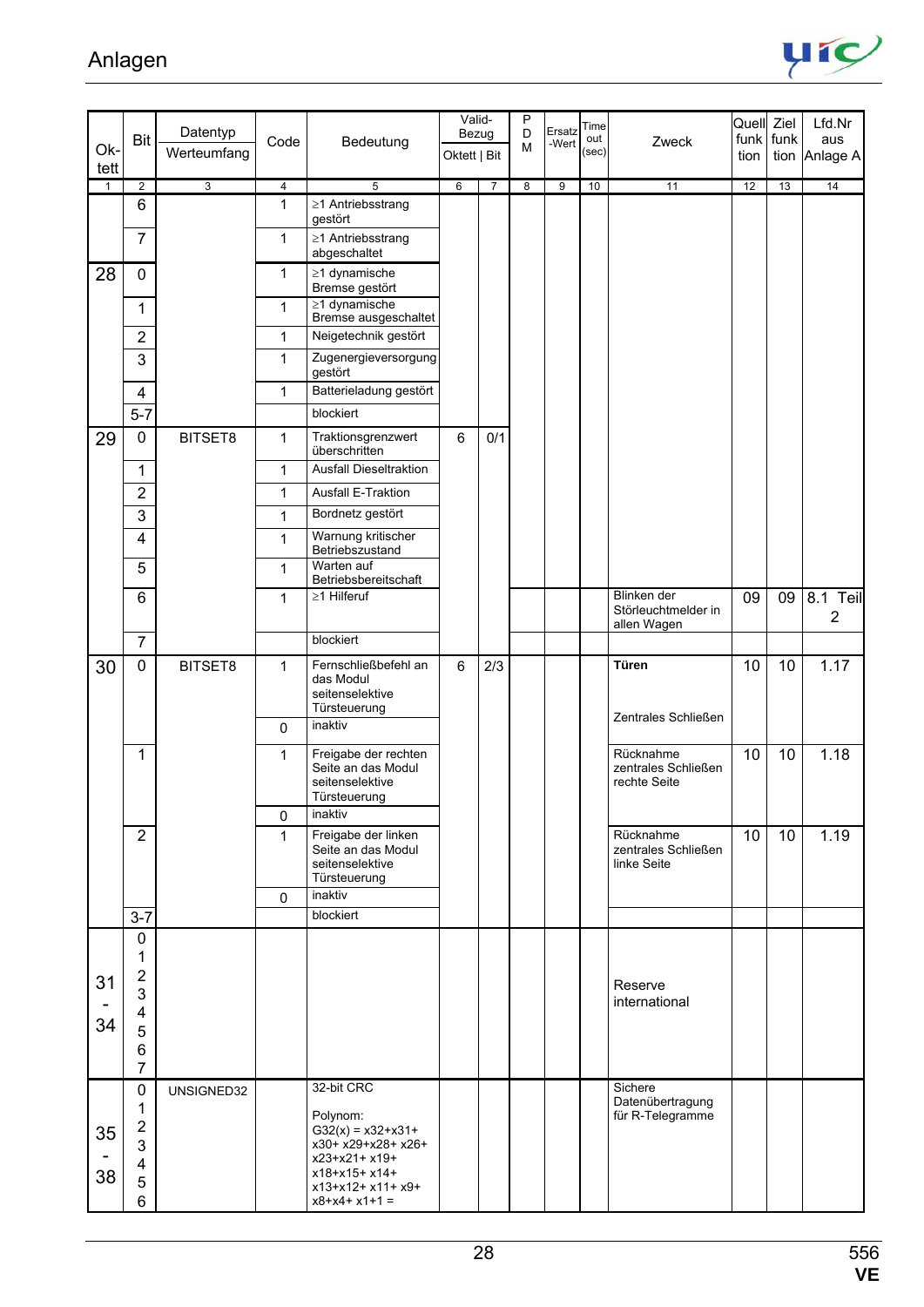

| Ok-<br>tett | Bit                                          | Datentyp<br>Werteumfang | Code           | Bedeutung                                                              | Valid-<br>Bezug<br>Oktett   Bit |                | P<br>D<br>M | Ersatz Time<br>-Wert | out<br>(sec) | Zweck            | Quell Ziel<br>funk funk<br>tion |    | Lfd.Nr<br>aus<br>tion Anlage A |
|-------------|----------------------------------------------|-------------------------|----------------|------------------------------------------------------------------------|---------------------------------|----------------|-------------|----------------------|--------------|------------------|---------------------------------|----|--------------------------------|
|             | $\overline{2}$                               | 3                       | $\overline{4}$ | 5                                                                      | 6                               | $\overline{7}$ | 8           | 9                    | 10           | 11               | 12                              | 13 | 14                             |
|             | 7                                            |                         |                | 1F4ACFB13<br>Startwert =<br>0xFFFFFFFFF<br>$Füllwert =$<br>0xFFFFFFFFF |                                 |                |             |                      |              |                  |                                 |    |                                |
| 39<br>40    | 0<br>$\overline{2}$<br>3<br>4<br>5<br>6<br>7 |                         |                |                                                                        |                                 |                |             |                      |              | Reserve national |                                 |    |                                |

#### Legende:

| Spalte 3       |                                                                                                                             | Datentypen siehe Anlage F                                                                                                                             |            |  |  |  |  |
|----------------|-----------------------------------------------------------------------------------------------------------------------------|-------------------------------------------------------------------------------------------------------------------------------------------------------|------------|--|--|--|--|
| Spalte 4       | 0, 1<br>0, 1.9<br>0, 1.9, A.F<br>N<br>H                                                                                     | <b>Binäre Werte</b><br>Bestimmte dezimale Ziffern<br>Bestimmte hexadezimale Ziffern<br>Irgendeine natürliche Ziffer<br>Irgendeine hexadezimale Ziffer |            |  |  |  |  |
| Spalten 6, 7   |                                                                                                                             | In diesen Spalten ist der wechselseitige Bezug der<br>Validitätsbits zu den Prozeßvariablen und umgekehrt<br>dargestellt                              |            |  |  |  |  |
| Spalte 8       |                                                                                                                             | Erklärung der Abkürzungen siehe Anlage D                                                                                                              |            |  |  |  |  |
| Spalten 9, 10  | Ersatzwert, der von der empfangenden Anwendung<br>verwendet werden soll, falls die Übertragung von Anfang an<br>gestört ist |                                                                                                                                                       |            |  |  |  |  |
|                |                                                                                                                             | Ersatzwert, der von der empfangenden Anwendung 5 sec<br>nach Übertragungsabbruch verwendet werden soll                                                | $5$ (Bsp.) |  |  |  |  |
| Spalten 12, 13 |                                                                                                                             | Funktionsadressen siehe Textteil, Ziffer 5.6                                                                                                          |            |  |  |  |  |

Die Oktette 39 bis 40 können für nationale, bi- bzw. multilaterale Anwendungen durch die Bahnen eigenständig oder zusätzlich zur UIC-Anwendung genutzt werden.

Die eindeutige Vergabe einer nur für die jeweilige Anwendung geltenden nationalen Anwendungskennung sowie einer nationalen Telegrammversion im Taufframe (Anlage C.3) wird empfohlen.

#### **Es wird ebenfalls empfohlen den Regeln der internationalen Versionierung zu folgen.**

Der nationale Teil der R-Telegramme darf nicht benutzt werden, wenn der UIC-Code der Eigentumsbahn in den Fahrzeugen des Zuges unterschiedlich ist.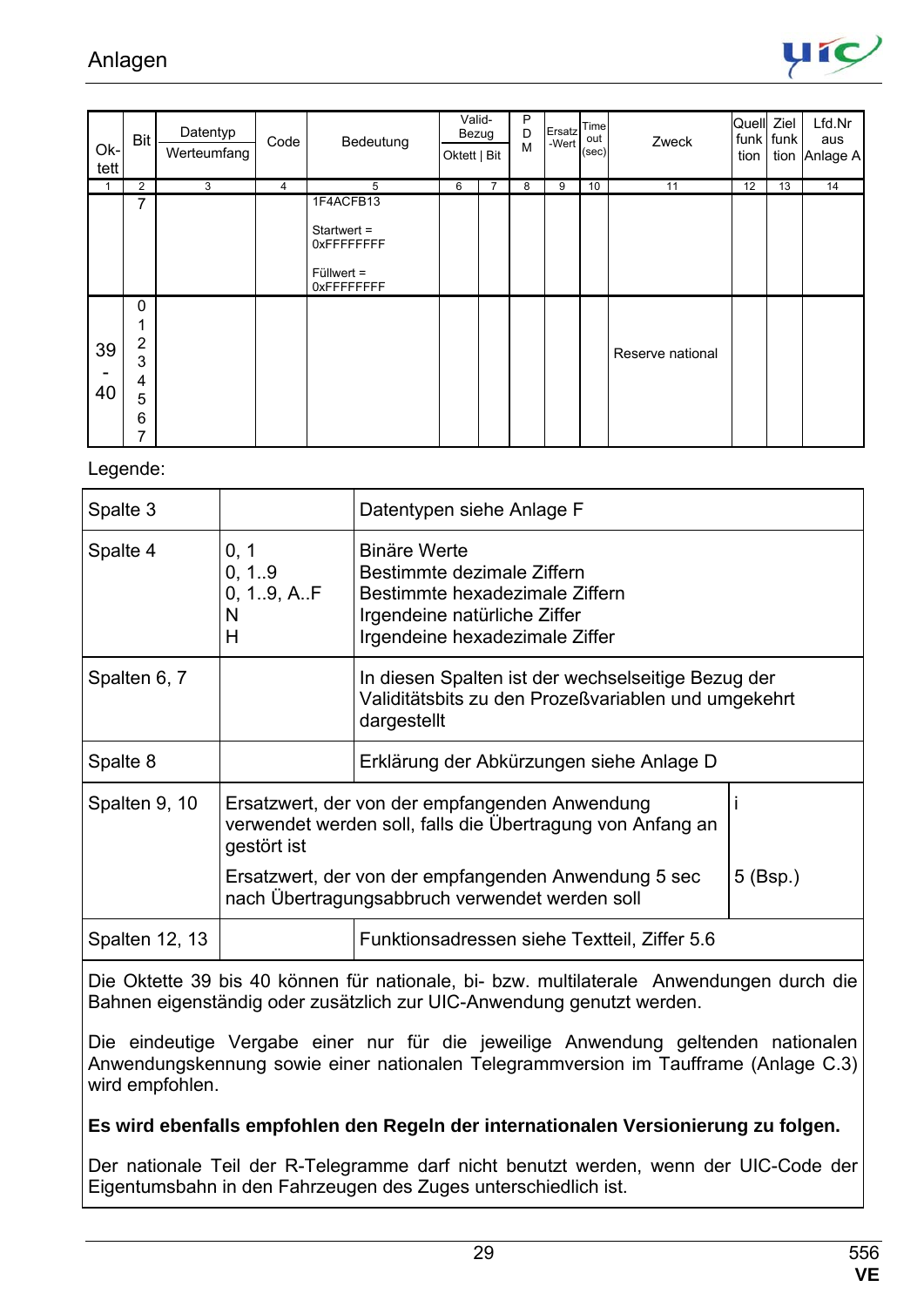

Die Ausnahmen sind die bi- oder multilateralen Anwendungen. Jedes Fahrzeug muss eine Tabelle haben, die der eigenen Anwendung eine Anwendung der anderen Bahn zuweist.

z.B.: (Eigentumsbahn C, Nationale Anwendungskennung x, Nationale Telegrammversion v) = (Eigentumsbahn A, Nationale Anwendungskennung y, Nationale Telegrammversion t) = (Eigentumsbahn B, Nationale Anwendungskennung z, Nationale Telegrammversion s)

Diese Zuordnung, wie auch die Regeln der Interoperabilität, müssen zwischen den Betreibern ausgehandelt werden.